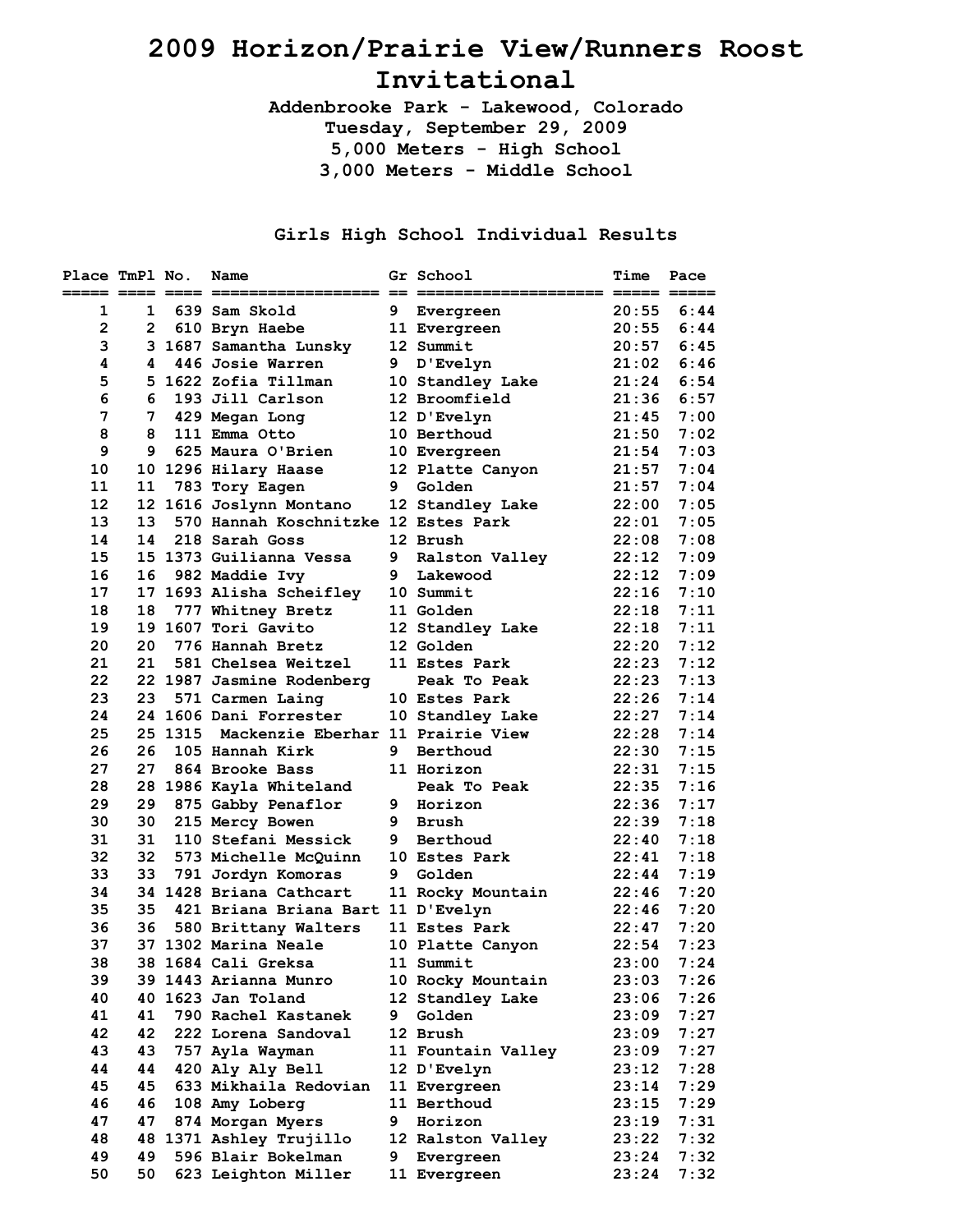| 51       | 51  | 869 Melanie Diep                                                       |   | 10 Horizon                            | 23:28          | 7:34         |
|----------|-----|------------------------------------------------------------------------|---|---------------------------------------|----------------|--------------|
| 52       | 52  | 103 Dillon Fagler                                                      |   | 10 Berthoud                           | 23:28          | 7:34         |
| 53       | 53  | 213 Sarah Stamper                                                      |   | 11 Broomfield                         | 23:29          | 7:34         |
| 54       | 54  | 443 Brittany Stafford                                                  |   | 11 D'Evelyn                           | 23:33          | 7:35         |
| 55       | 55  | 219 Baily Kraich                                                       | 9 | <b>Brush</b>                          | 23:33          | 7:35         |
| 56       | 56  | 786 Hannah Hebberd                                                     |   | <b>10 Golden</b>                      | 23:34          | 7:35         |
| 57       | 57  | 752 Sam Olvera                                                         |   | 11 Fountain Valley                    | 23:37          | 7:36         |
| 58       | 58  | 216 Janet Bowen                                                        |   | 10 Brush                              | 23:37          | 7:36         |
| 59       | 59  | 194 Katie Chrisman                                                     | 9 | Broomfield                            | 23:38          | 7:37         |
| 60       | 60  | 975 Sara Gillette                                                      |   | 10 Lakewood                           | 23:43          | 7:38         |
| 61       |     | 61 1351 Madison Gomer<br>785 Rachel Hartman                            |   | 9 Ralston Valley                      | 23:43          | 7:38         |
| 62       | 62  |                                                                        |   | 11 Golden                             | 23:44<br>23:45 | 7:39         |
| 63<br>64 |     | 63 1318 Caitlyn Hood<br>698 Bethany Xiong                              |   | 11 Prairie View<br>10 Faith Christian | 23:45          | 7:39<br>7:39 |
| 65       |     | 64 640 Kenzie Skold                                                    | 9 | Evergreen                             | 23:46          | 7:39         |
| 66       |     | 65 1694 Sydney Stein                                                   | 9 | Summit                                | 23:47          | 7:40         |
| 67       | 66  | 437 Chantel Pedlar                                                     |   | 9 D'Evelyn                            | 23:48          | 7:40         |
| 68       |     | 67 1988 Jill Mitchell                                                  |   | Peak To Peak                          | 23:49          | 7:40         |
| 69       |     | 68 212 Melanie Snyder                                                  |   | 12 Broomfield                         | 23:50          | 7:41         |
| 70       |     | 69 904 Andrea Duby                                                     |   | 11 Jefferson Academy                  | 23:51          | 7:41         |
| 71       |     | 70 1453 Lizzy Shilling                                                 |   | 12 Rocky Mountain                     | 23:51          | 7:41         |
| 72       |     | 71 1446 Shayla Peel                                                    |   | 11 Rocky Mountain                     | 23:52          | 7:41         |
| 73       |     | 72 1452 Kaylah Schmidt                                                 |   | 12 Rocky Mountain                     | 23:52          | 7:41         |
| 74       |     | 73 1301 Molly McCalister                                               |   | 10 Platte Canyon                      | 23:53          | 7:41         |
| 75       |     | 74 1188 Alison Roybal                                                  |   | 11 Mountain Range                     | 23:53          | 7:42         |
| 76       |     | 75 1179 Kat Babinchak                                                  |   | 11 Mountain Range                     | 23:53          | 7:42         |
| 77       |     | 76 1209 Rachel Grosskruege 11 Mountain Vista                           |   |                                       | 23:54          | 7:42         |
| 78       |     | 77 1361 Shelby Ralstin                                                 | 9 | <b>Ralston Valley</b>                 | 23:54          | 7:42         |
| 79       |     | 78 217 Katie Cyr                                                       |   | 12 Brush                              | 23:57          | 7:43         |
| 80       | 79  | 576 Sara Speedlin                                                      |   | 10 Estes Park                         | 23:58          | 7:43         |
| 81       |     | 80 1685 Julia Hayes                                                    |   | 11 Summit                             | 24:02          | 7:44         |
| 82       |     | 614 Ellen Kassay                                                       | 9 | Evergreen                             | 24:02          | 7:44         |
| 83       |     | 81 1369 Elizabeth Tandler                                              |   | 11 Ralston Valley                     | 24:02          | 7:45         |
| 84       | 82  | 977 Alicia Gomez                                                       | 9 | Lakewood                              | 24:03          | 7:45         |
| 85       |     | 83 1440 Cambria Magnuson                                               | 9 | Rocky Mountain                        | 24:05          | 7:46         |
| 86       | 84  | 76 Erica Randle                                                        |   | 10 Arvada West                        | 24:07          | 7:46         |
| 87       |     | 85 1178 Jordan Adam                                                    | 9 | Mountain Range                        | 24:08          | 7:46         |
| 88       | 86  | 68 Marika Chavez                                                       |   | 10 Arvada West                        | 24:09          | 7:47         |
| 89       | 87  | 897 Ryan Traudt                                                        |   | 11 Horizon                            | 24:10          | 7:47         |
| 90<br>91 |     | 88 1300 Tiffany Maksimuk 10 Platte Canyon                              |   |                                       | 24:14<br>24:17 | 7:48<br>7:49 |
| 92       |     | 89 1618 Nichole Sakwerda-J 11 Standley Lake<br>90 1292 Kari-Lise Boyer |   | 12 Platte Canyon                      | 24:19          | 7:50         |
| 93       | 91  | 294 Yvonne Wetzig                                                      |   | 10 Cheyenne Mountain                  | 24:19          | 7:50         |
| 94       |     | 92 1442 Geneva Mueller                                                 |   | 11 Rocky Mountain                     | 24:19          | 7:50         |
| 95       |     | 1450 Addy (gale) Rastal 12 Rocky Mountain                              |   |                                       | 24:20          | 7:50         |
| 96       |     | 93 1620 Maddie Spilman                                                 |   | 12 Standley Lake                      | 24:21          | 7:50         |
| 97       |     | 94 1348 Emily Emmens                                                   | 9 | Ralston Valley                        | 24:22          | 7:51         |
| 98       | 95  | 903 Kendra Clark                                                       |   | 10 Jefferson Academy                  | 24:22          | 7:51         |
| 99       | 96  | 931 Jennifer Lehr                                                      |   | 9 Kent Denver                         | 24:23          | 7:51         |
| 100      | 97  | 203 Emma Leenerman                                                     |   | 11 Broomfield                         | 24:23          | 7:51         |
| 101      |     | 326 Teri Heffner                                                       |   | 11 Clear Creek                        | 24:23          | 7:51         |
| 102      | 98  | 929 Kristen Kolberg                                                    |   | <b>10 Kent Denver</b>                 | 24:24          | 7:51         |
| 103      | 99  | 933 Katie Lowe                                                         |   | 12 Kent Denver                        | 24:24          | 7:52         |
| 104      | 100 | 928 Courtney Kolberg                                                   | 9 | Kent Denver                           | 24:24          | 7:52         |
| 105      |     | 101 273 Stevie Davidson                                                |   | 12 Cheyenne Mountain                  | 24:27          | 7:52         |
| 106      |     | 1619 Michaela Sanchez                                                  |   | 9 Standley Lake                       | 24:27          | 7:53         |
| 107      |     | 787 Rachel Hebberd                                                     |   | 12 Golden                             | 24:28          | 7:53         |
| 108      |     | 102 1372 Brittany Vermilyea 12 Ralston Valley                          |   |                                       | 24:29          | 7:53         |
| 109      |     | 103 854 Shanelle Robinson                                              |   | 12 Hinkley                            | 24:29          | 7:53         |
| 110      |     | 104 1682 Julie Bishop                                                  |   | 11 Summit                             | 24:30          | 7:53         |
| 111      |     | 1346 Anna Corman                                                       |   | 10 Ralston Valley                     | 24:30          | 7:54         |
| 112      | 105 | 199 Maddie Gallipo                                                     |   | 10 Broomfield                         | 24:31          | 7:54         |
| 113      |     | 781 Ann Marie Diener                                                   |   | 10 Golden                             | 24:33          | 7:55         |
| 114      | 106 | 272 Sam Chamberlain                                                    |   | 12 Cheyenne Mountain                  | 24:35          | 7:55         |
| 115      |     | 1356 Courtney Lemmon                                                   |   | 10 Ralston Valley                     | 24:39          | 7:56         |
| 116      |     | 601 Hailey Davey                                                       |   | 12 Evergreen                          | 24:41          | 7:57         |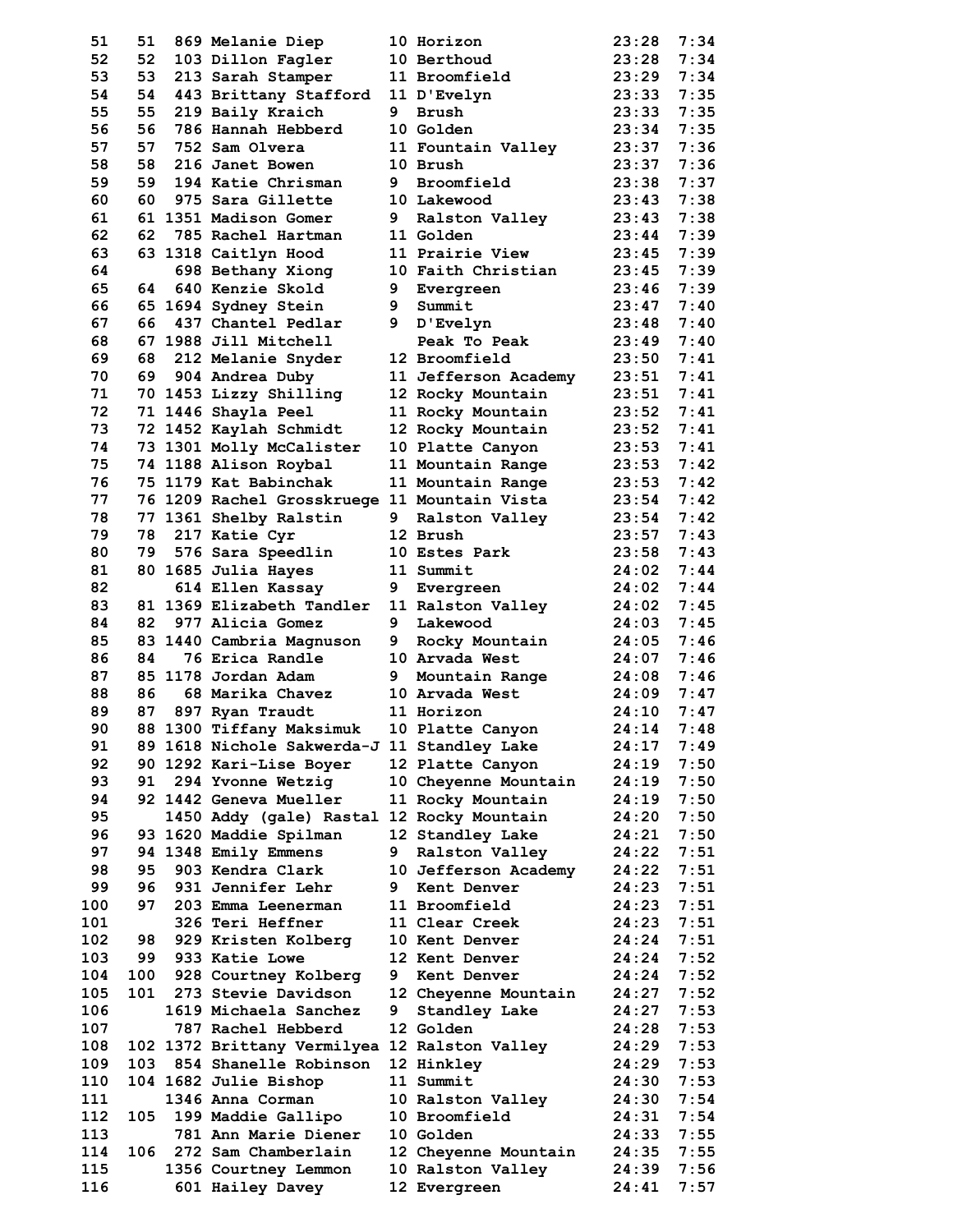| 117        |            | 1449 Deanne Pundt                            |        | 11 Rocky Mountain                          | 24:42          | 7:57         |
|------------|------------|----------------------------------------------|--------|--------------------------------------------|----------------|--------------|
| 118        |            | 107 1211 Michaela Hammer                     |        | 12 Mountain Vista                          | 24:43          | 7:58         |
| 119        |            | 108 871 Lauryn Lee                           | 9      | Horizon                                    | 24:44          | 7:58         |
| 120        | 109        | 284 Nicole Pelletier                         |        | 12 Cheyenne Mountain                       | 24:45          | 7:58         |
| 121        |            | 1447 Lauren Provencio                        |        | 11 Rocky Mountain                          | 24:45          | 7:58         |
| 122        |            | 110 1989 Katherine Lin                       |        | Peak To Peak                               | 24:46          | 7:59         |
| 123        |            | 111 579 Molly Swanson                        |        | 11 Estes Park                              | 24:46          | 7:59         |
| 124        |            | 1525 Raquel Lane                             | 9      | Skyview                                    | 24:46          | 7:59         |
| 125        |            | 1347 Payton Dougherty                        |        | 10 Ralston Valley                          | 24:48          | 7:59         |
| 126        |            | 622 Jesse Martin                             | 9      | Evergreen                                  | 24:49          | 8:00         |
| 127        |            | 112 269 Beth Burns                           |        | 12 Cheyenne Mountain                       | 24:50          | 8:00         |
| 128        | 113        | 106 Julia Leonard                            |        | 11 Berthoud                                | 24:51          | 8:00         |
| 129        | 114        | 967 Jasmine Beul                             | 9      | Lakewood                                   | 24:53          | 8:01         |
| 130        | 115        | 71 Samantha Galecki                          |        | 12 Arvada West                             | 24:53          | 8:01<br>8:01 |
| 131        |            | 611 Alyse Harrington<br>289 Melissa Schullek |        | 10 Evergreen                               | 24:55          | 8:02         |
| 132<br>133 | 116        |                                              |        | 10 Cheyenne Mountain                       | 24:56          | 8:02         |
| 134        |            | 407 Juliann Coffey<br>117 223 Tori Trout     | 9<br>9 | Denver Science & Tec 24:57<br><b>Brush</b> | 24:59          | 8:03         |
| 135        |            | 118 1991 Macy Miller                         |        | Peak To Peak                               | 25:00          | 8:03         |
| 136        |            | 119 434 Melissa Melissa Br 12 D'Evelyn       |        |                                            | 25:00          | 8:03         |
| 137        |            | 120 1691 Tess Olson                          |        | 11 Summit                                  | 25:03          | 8:04         |
| 138        |            | 1425 Kelsey Alexander                        | 9      | Rocky Mountain                             | 25:04          | 8:04         |
| 139        |            | 1617 Whitney Rog                             |        | 10 Standley Lake                           | 25:04          | 8:04         |
| 140        | 121        | 278 Amy Leininger                            |        | 11 Cheyenne Mountain                       | 25:05          | 8:05         |
| 141        | 122        | 79 Mariah Velesquez                          |        | 12 Arvada West                             | 25:07          | 8:05         |
| 142        |            | 1990 Jessica Lin                             |        | Peak Tp Peak                               | 25:09          | 8:06         |
| 143        |            | 1062 Monica Paolucci                         |        | 9 Machebeuf                                | 25:11          | 8:07         |
| 144        |            | 123 991 Micah Ohno                           |        | 9 Lakewood                                 | 25:12          | 8:07         |
| 145        |            | 441 Molly Secora                             |        | 10 D'Evelyn                                | 25:13          | 8:07         |
| 146        |            | 124 873 Johanna Meyer-Wilm 12 Horizon        |        |                                            | 25:15          | 8:08         |
| 147        |            | 125 750 Chris Kozlik                         |        | 12 Fountain Valley                         | 25:17          | 8:09         |
| 148        |            | 1441 Shelby Mathis                           |        | 11 Rocky Mountain                          | 25:17          | 8:09         |
| 149        |            | 126 1221 Aubrey Waechter                     |        | 10 Mountain Vista                          | 25:19          | 8:09         |
| 150        | 127        | 78 Katie Sullivan                            |        | 11 Arvada West                             | 25:20          | 8:10         |
| 151        |            | 536 Kayla Eickmann                           |        | 10 Englewood                               | 25:20          | 8:10         |
| 152        |            | 128 1186 Elizabeth Lutz                      |        | 11 Mountain Range                          | 25:21          | 8:10         |
| 153        |            | 129 1187 Kira Norton                         |        | 12 Mountain Range                          | 25:21          | 8:10         |
| 154        |            | 130 1181 Zoe Bergstrom                       |        | 12 Mountain Range                          | 25:21          | 8:10         |
| 155        |            | 607 Stella Gordon                            |        | 11 Evergreen                               | 25:22          | 8:10         |
|            |            | 156 131 1206 Kirsten Dixon                   |        | 9 Mountain Vista                           | 25:23 8:10     |              |
| 157        | 132        | 109 Sarah Loberg                             |        | 12 Berthoud                                | 25:23          | 8:11         |
| 158        | 133        | 170 Alexandria Tolvo                         |        | 12 Brighton                                | 25:24          | 8:11         |
| 159        | 134        | 162 Amanda Good                              |        | 9 Brighton                                 | 25:27          | 8:12         |
| 160        |            | 643 Julie Steinbeck                          |        | 11 Evergreen                               | 25:29          | 8:13         |
| 161<br>162 |            | 617 Jana Krause                              |        | 11 Evergreen                               | 25:31<br>25:33 | 8:13         |
| 163        | 135<br>136 | 856 Elssa Taeme<br>852 Celina Mendoza        |        | 10 Hinkley<br>12 Hinkley                   | 25:34          | 8:14<br>8:14 |
| 164        | 137        | 167 Danielle Morris                          |        | 10 Brighton                                | 25:34          | 8:14         |
| 165        | 138        | 168 Meghan Smidt                             |        | 10 Brighton                                | 25:36          | 8:15         |
| 166        |            | 694 Baylie Allen                             |        | 12 Faith Christian                         | 25:39          | 8:16         |
| 167        |            | 139 1216 Macy Morgan                         |        | 10 Mountain Vista                          | 25:39          | 8:16         |
| 168        |            | 140 1845 Erin Ciacio                         |        | 10 Wheat Ridge                             | 25:40          | 8:16         |
| 169        |            | 271 Courtney Campbell                        |        | 9 Cheyenne Mountain                        | 25:40          | 8:16         |
| 170        |            | 797 Jesse Rodgers                            |        | 12 Golden                                  | 25:40          | 8:16         |
| 171        |            | 695 Sarah Aschfort                           |        | 12 Faith Christian                         | 25:41          | 8:16         |
| 172        |            | 270 Bailey Bush                              |        | 11 Cheyenne Mountain                       | 25:41          | 8:16         |
| 173        | 141        | 77 Lindsey Schmidt                           |        | 12 Arvada West                             | 25:42          | 8:17         |
| 174        |            | 142 1313 Rebekah Brown                       | 9      | Prairie View                               | 25:44          | 8:17         |
| 175        | 143        | 67 Cherie Bess                               |        | 12 Arvada West                             | 25:50          | 8:19         |
| 176        |            | 144 1207 Mariah Gerrity                      |        | 11 Mountain Vista                          | 25:52          | 8:20         |
| 177        |            | 1349 Elizabeth Ford                          | 9      | Ralston Valley                             | 25:54          | 8:21         |
| 178        |            | 880 Asia Wesley                              |        | 9 Horizon                                  | 25:58          | 8:22         |
| 179        |            | 872 Kelcey Lester                            |        | 9 Horizon                                  | 25:59          | 8:22         |
| 180        |            | 1608 Kelsey Goetz                            | 9      | Standley Lake                              | 25:59          | 8:22         |
| 181        |            | 621 Faith Lierheimer                         |        | 10 Evergreen                               | 26:00          | 8:22         |
| 182        |            | 145 978 Ana Gomez                            | 9      | Lakewood                                   | 26:03          | 8:23         |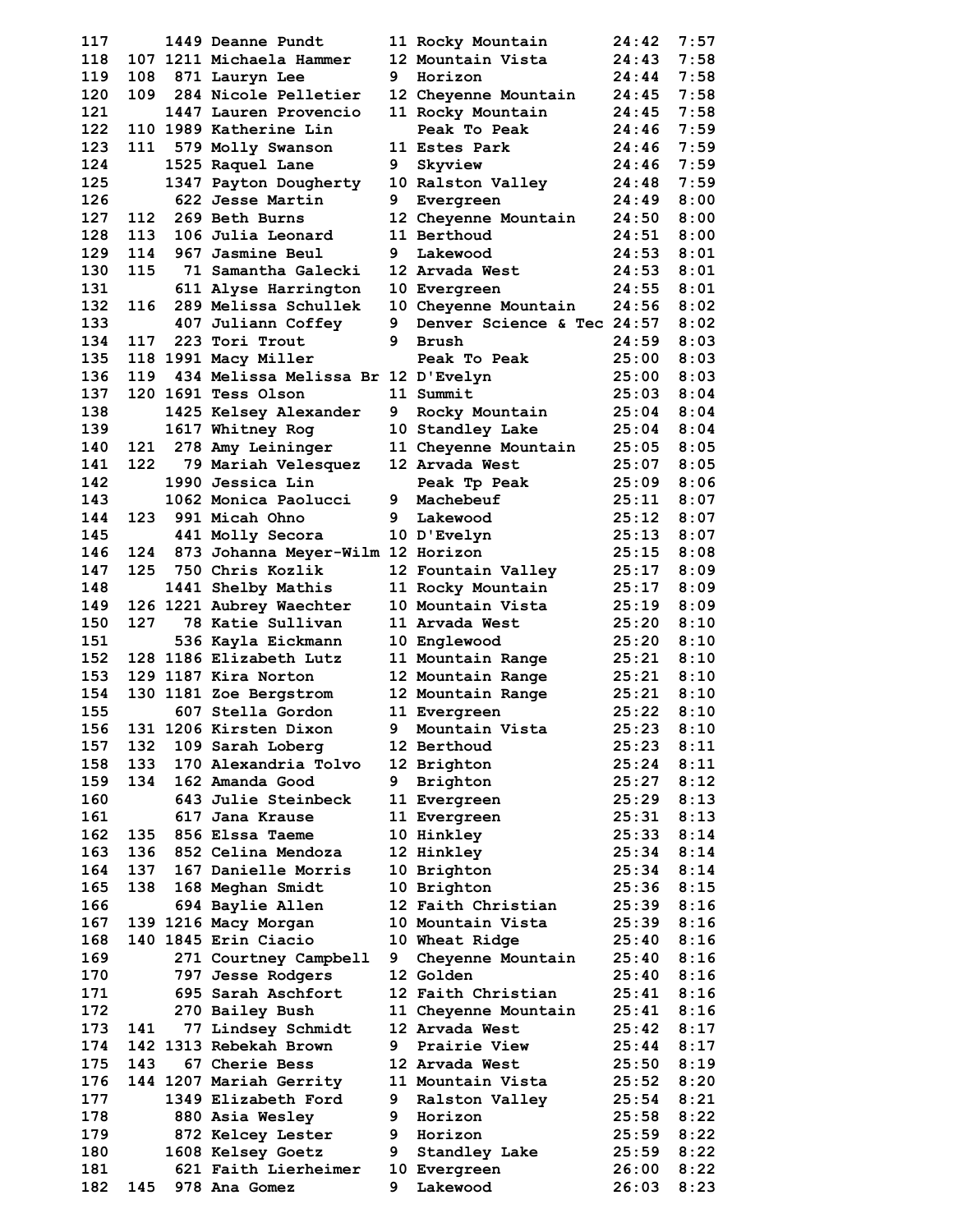| 183        |     | 406 Kristen Coffey                            |   | 11 Denver Science & Tec 26:03 |                | 8:24         |
|------------|-----|-----------------------------------------------|---|-------------------------------|----------------|--------------|
| 184        |     | 600 Laura Clayton                             | 9 | Evergreen                     | 26:04          | 8:24         |
| 185        |     | 436 Michelle Neadeau                          |   | 11 D'Evelyn                   | 26:04          | 8:24         |
| 186        |     | 146 1863 Anne Mefford                         |   | 10 Wheat Ridge                | 26:13          | 8:27         |
| 187        | 147 | 987 Nina Lundstrom                            | 9 | Lakewood                      | 26:14          | 8:27         |
| 188        | 148 | 209 Angela Roylance                           |   | 12 Broomfield                 | 26:16          | 8:27         |
| 189        |     | 149 1320 Madison Kilburn                      | 9 | Prairie View                  | 26:18          | 8:28         |
| 190        | 150 | 753 Emma Reynolds                             |   | 9 Fountain Valley             | 26:19          | 8:28         |
| 191        |     | 280 Mandi Mills                               |   | 11 Cheyenne Mountain          | 26:21          | 8:29         |
| 192        | 151 | 932 Melissa Lowe                              |   | 10 Kent Denver                | 26:22          | 8:30         |
| 193        |     | 435 Sarah Morgan                              |   | 11 D'Evelyn                   | 26:24          | 8:30         |
| 194        |     | 192 Kristina Brown                            |   | 11 Broomfield                 | 26:24          | 8:30         |
| 195        |     | 206 Laura Pollak-Sarno 12 Broomfield          |   |                               | 26:24          | 8:30         |
| 196        |     | 1360 Rachel Pyne                              |   | 12 Ralston Valley             | 26:26          | 8:31<br>8:32 |
| 197<br>198 | 152 | 164 Estephania Lopez<br>1523 Frankie Domenico |   | 11 Brighton<br>11 Skyview     | 26:31<br>26:32 | 8:33         |
| 199        |     | 606 Nicole Gartside                           |   | 11 Evergreen                  | 26:35          | 8:34         |
| 200        |     | 153 1299 Jacqui Maes                          |   | 12 Platte Canyon              | 26:36          | 8:34         |
| 201        | 154 | 4 Brianna Esquibel                            |   | 10 Abraham Lincoln            | 26:37          | 8:34         |
| 202        | 155 | 23 Emma Zuniga                                |   | 11 Abraham Lincoln            | 26:37          | 8:34         |
| 203        | 156 | 923 Laura Abelman                             |   | 12 Kent Denver                | 26:38          | 8:35         |
| 204        | 157 | 18 Jamilah Rashid                             |   | 10 Abraham Lincoln            | 26:38          | 8:35         |
| 205        |     | 158 1860 Serena Lewis                         | 9 | Wheat Ridge                   | 26:39          | 8:35         |
| 206        | 159 | 15 Karen Nunez                                |   | 10 Abraham Lincoln            | 26:39          | 8:35         |
| 207        | 160 | 16 Dayna Ocampo                               |   | 11 Abraham Lincoln            | 26:39          | 8:35         |
| 208        |     | 1353 Karlee Humrich                           |   | 10 Ralston Valley             | 26:40          | 8:35         |
| 209        |     | 102 Courtney Dunn                             |   | 12 Berthoud                   | 26:44          | 8:37         |
| 210        |     | 1432 Jacqueline Emerson 11 Rocky Mountain     |   |                               | 26:45          | 8:37         |
| 211        |     | 161 1203 Sarah Atlas                          |   | 11 Mountain Vista             | 26:46          | 8:37         |
| 212        |     | 1357 Talia Marquez                            | 9 | <b>Ralston Valley</b>         | 26:51          | 8:39         |
| 213        |     | 1431 Nicole Ela                               |   | 12 Rocky Mountain             | 26:51          | 8:39         |
| 214        |     | 798 Mia Senz                                  |   | <b>10 Golden</b>              | 26:53          | 8:39         |
| 215        |     | 162 1846 Abbee Decsesznak                     |   | 12 Wheat Ridge                | 26:54          | 8:40         |
| 216        |     | 198 Brooke Forland                            | 9 | Broomfield                    | 26:56          | 8:41         |
| 217        |     | 195 Brooke Ericson                            |   | 11 Broomfield                 | 26:57          | 8:41         |
| 218        |     | 72 Sierra Kohlruss                            |   | 11 Arvada West                | 26:58          | 8:41         |
| 219        |     | 624 Maddy Mosby                               |   | 9 Evergreen                   | 27:00          | 8:42         |
| 220        |     | 163 1867 Brooklyn Rhoades                     |   | 10 Wheat Ridge                | 27:00          | 8:42         |
| 221        |     | 164 1295 Chelsea Dicaro                       |   | 11 Platte Canyon              | 27:06          | 8:44         |
| 222        |     | 1609 Taylor Hodapp                            |   | 9 Standley Lake               | 27:07          | 8:44         |
| 223        |     | 799 Courtney Smith                            |   | 12 Golden                     | 27:07          | 8:44         |
| 224        |     | 1615 Haley Lopez                              | 9 | <b>Standley Lake</b>          | 27:09<br>27:10 | 8:45         |
| 225<br>226 |     | 597 Abby Bond<br>165 1771 Raleigh Gonzales    |   | 9 Evergreen<br>12 The Academy | 27:11          | 8:45<br>8:45 |
| 227        |     | 609 Shannon Gudal                             |   | 9 Evergreen                   | 27:12          | 8:46         |
| 228        |     | 208 Millie Reeves                             |   | 12 Broomfield                 | 27:15          | 8:47         |
| 229        |     | 107 Lindsey Loberg                            |   | 9 Berthoud                    | 27:21          | 8:49         |
| 230        |     | 574 Bev Minard                                |   | 12 Estes Park                 | 27:25          | 8:50         |
| 231        |     | 983 Haylie Johnson                            |   | 12 Lakewood                   | 27:29          | 8:51         |
| 232        |     | 166 1322 Annabell Kurtz                       |   | 12 Prairie View               | 27:30          | 8:51         |
| 233        |     | 167 1107 Michelle Esquivel                    |   | 11 Mlk-Montbello              | 27:31          | 8:52         |
| 234        |     | 784 Kaitlyn Gilbert                           |   | 11 Golden                     | 27:31          | 8:52         |
| 235        |     | 1458 Amanda Williams                          |   | 12 Rocky Mountain             | 27:35          | 8:53         |
| 236        |     | 1439 Megan Larson                             |   | 9 Rocky Mountain              | 27:36          | 8:53         |
| 237        |     | 1298 Jenny Linne                              |   | 12 Platte Canyon              | 27:37          | 8:54         |
| 238        |     | 168 165 Joanna Makepeace                      |   | 10 Brighton                   | 27:38          | 8:54         |
| 239        |     | 1374 Rebecca Wright                           |   | 11 Ralston Valley             | 27:40          | 8:55         |
| 240        |     | 344 Kristin Shirk                             |   | 10 Clear Creek                | 27:47          | 8:57         |
| 241        |     | <b>274 Kensie Diver</b>                       |   | 10 Cheyenne Mountain          | 27:49          | 8:58         |
| 242        |     | 1355 Alison Leitz                             |   | 10 Ralston Valley             | 27:50          | 8:58         |
| 243        |     | 287 Amy Sauerhagen                            |   | 11 Cheyenne Mountain          | 27:51          | 8:58         |
| 244        |     | 1368 Hannah Stoehr                            |   | 10 Ralston Valley             | 27:52          | 8:59         |
| 245        |     | 169 1838 Jordan Albrecht                      |   | 9 Wheat Ridge                 | 27:53          | 8:59         |
| 246        |     | 448 Jessica Yu                                |   | 9 D'Evelyn                    | 27:54          | 8:59         |
| 247        |     | 275 Andi George                               |   | 9 Cheyenne Mountain           | 27:58          | 9:00         |
| 248        |     | 866 Amber Brown                               |   | 10 Horizon                    | 27:59          | 9:01         |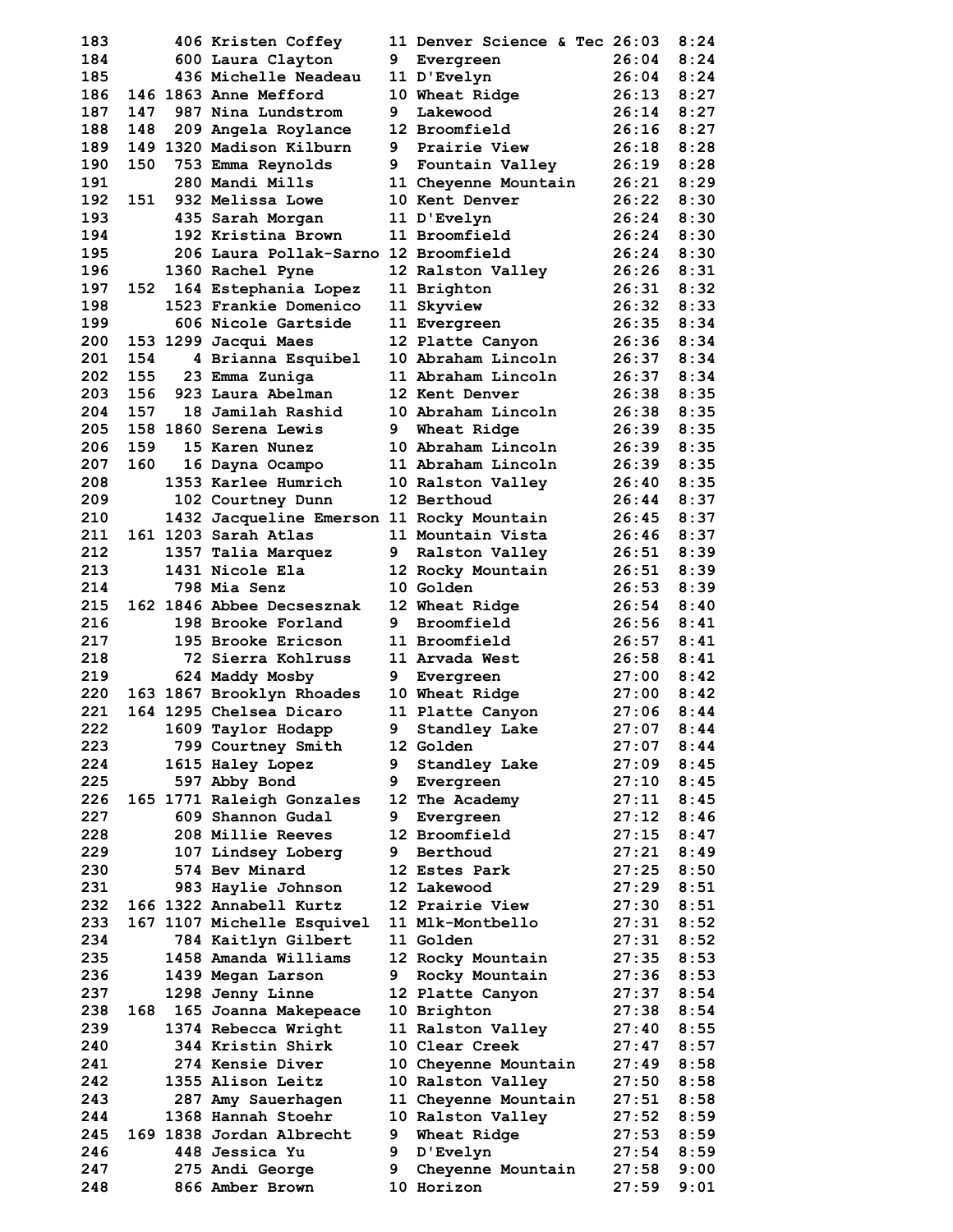| 249        |       | 1671 Jecelle Fetzer                       | 9. | Sterling                             | 28:01          | 9:01         |
|------------|-------|-------------------------------------------|----|--------------------------------------|----------------|--------------|
| 250        |       | 170 754 Julia Rogers                      | 9  | Fountain Valley                      | 28:02          | 9:02         |
| 251        |       | 1524 Jasmine Kemm                         | 9  | Skyview                              | 28:03          | 9:02         |
| 252        |       | 171 1869 Kendall Roerdomp                 |    | 10 Wheat Ridge                       | 28:05          | 9:03         |
| 253        |       | 1459 Michaela Wortman                     |    | 12 Rocky Mountain                    | 28:10          | 9:04         |
| 254        |       | 973 Alanea Erickson                       | 9  | Lakewood                             | 28:10          | 9:04         |
| 255        |       | 1429 Gabby De La Torre                    |    | 11 Rocky Mountain                    | 28:10          | 9:04         |
| 256        |       | 696 Jill Melleker                         |    | 10 Faith Christian                   | 28:12          | 9:05         |
| 257        |       | 997 Sara Stavile                          |    | 11 Lakewood                          | 28:12          | 9:05         |
| 258        |       | 1345 Emily Bisque                         |    | 10 Ralston Valley                    | 28:13          | 9:05         |
| 259        |       | 995 Julia Snieder                         |    | 12 Lakewood                          | 28:14          | 9:05         |
| 260        |       | 172 1325 Alina Sanders                    |    | 10 Prairie View                      | 28:14          | 9:06<br>9:06 |
| 261<br>262 |       | 795 Hannan Pierce<br>362 Caroline Gilmore | 9  | 11 Golden                            | 28:15<br>28:20 | 9:08         |
| 263        |       | 1611 Kathy Inkhamfong                     |    | Colorado Academy<br>10 Standley Lake | 28:21          | 9:08         |
| 264        | 173   | 905 Gabby Garcia                          |    | 12 Jefferson Academy                 | 28:25          | 9:09         |
| 265        |       | 1435 Crystal Jager                        |    | 12 Rocky Mountain                    | 28:27          | 9:10         |
| 266        |       | 877 Jj Sorensen                           |    | 10 Horizon                           | 28:28          | 9:10         |
| 267        |       | 361 Caroline Cramer                       |    | 11 Colorado Academy                  | 28:30          | 9:11         |
| 268        |       | 115 Kathleen Urchek                       |    | 11 Berthoud                          | 28:30          | 9:11         |
| 269        |       | 796 Chloe Ramsey                          |    | 12 Golden                            | 28:31          | 9:11         |
| 270        |       | 444 Jennifer Usery                        |    | 10 D'Evelyn                          | 28:31          | 9:11         |
| 271        |       | 174 748 Natalie Hernandez                 |    | 12 Fountain Valley                   | 28:32          | 9:11         |
| 272        |       | 1304 Maya Sause                           | 9  | Platte Canyon                        | 28:36          | 9:13         |
| 273        |       | 80 Catherine Villa                        |    | 11 Arvada West                       | 28:37          | 9:13         |
| 274        |       | 175 1992 Brianna Seeberger                |    | Peak To Peak                         | 28:38          | 9:13         |
| 275        |       | 993 Claire Rader                          |    | 11 Lakewood                          | 28:39          | 9:14         |
| 276        |       | 1690 Paige Olson                          |    | 10 Summit                            | 28:40          | 9:14         |
| 277        | 176   | 911 Natalie Trevino                       | 9  | Jefferson Academy                    | 28:46          | 9:16         |
| 278        | 177   | 930 Emily Lane                            |    | 11 Kent Denver                       | 28:48          | 9:16         |
| 279        |       | 75 Taylor Oliver                          |    | 11 Arvada West                       | 28:50          | 9:17         |
| 280        |       | 971 Jojo Clark                            | 9  | Lakewood                             | 28:51          | 9:18         |
| 281        |       | 534 Hannah Bludnick                       |    | 12 Englewood                         | 28:54          | 9:18         |
| 282        |       | 966 Kathryn Alexander                     |    | 10 Lakewood                          | 28:55          | 9:19         |
| 283        |       | 1445 Mary Patterson                       |    | 12 Rocky Mountain                    | 28:56          | 9:19         |
| 284        |       | 281 Karlee Mullican                       |    | 10 Cheyenne Mountain                 | 28:57          | 9:19         |
| 285        |       | 439 Taylor Price                          |    | 11 D'Evelyn                          | 28:59          | 9:20         |
| 286        |       | 998 Kady Zott                             |    | 10 Lakewood                          | 29:00          | 9:20         |
| 287        |       | 878 Lexie Sorenson                        |    | 10 Horizon                           | 29:01          | 9:21         |
| 288<br>289 |       | 178 1183 Samantha Connell                 |    | 9 Mountain Range                     | 29:02<br>29:04 | 9:21         |
| 290        |       | 620 Amy Leitch<br>1610 Maggie Hodge       | 9  | 11 Evergreen<br>Standley Lake        | 29:05          | 9:22<br>9:22 |
| 291        |       | 50 Hannah Gall                            |    | 10 Alexander Dawson                  | 29:05          | 9:22         |
| 292        |       | 996 Genevieve Spiess                      | 9  | Lakewood                             | 29:06          | 9:22         |
| 293        |       | 48 Isabella Brookes                       | 9  | Alexander Dawson                     | 29:11          | 9:24         |
| 294        |       | 535 Meckenzie Edelman                     |    | 12 Englewood                         | 29:12          | 9:24         |
| 295        |       | 936 Emma Roberts                          | 9  | Kent Denver                          | 29:13          | 9:24         |
| 296        |       | 179 853 Aurora Pastrana                   |    | 11 Hinkley                           | 29:13          | 9:25         |
| 297        |       | 1205 Skylar Dewitt                        | 9  | Mountain Vista                       | 29:16          | 9:25         |
| 298        |       | 577 Hanna Steadman                        |    | 10 Estes Park                        | 29:17          | 9:26         |
| 299        | 180 - | 160 Dominque Aragon                       |    | 11 Brighton                          | 29:18          | 9:26         |
| 300        |       | 207 Veronica Rael                         |    | 11 Broomfield                        | 29:20          | 9:27         |
| 301        |       | 985 Sarah Keeley                          |    | 10 Lakewood                          | 29:22          | 9:28         |
| 302        |       | 163 Nikki Krieger                         |    | 10 Brighton                          | 29:26          | 9:29         |
| 303        |       | 181 1772 Alyssa Hanson                    | 9  | The Academy                          | 29:27          | 9:29         |
| 304        |       | 616 Lucy Koch                             |    | 9 Evergreen                          | 29:27          | 9:29         |
| 305        |       | 612 Nikki Hooks                           |    | 10 Evergreen                         | 29:28          | 9:29         |
| 306        |       | 1363 Hailey Rodriquez                     |    | 9 Ralston Valley                     | 29:29          | 9:30         |
| 307        |       | 1370 Rachel Trujillo                      |    | 10 Ralston Valley                    | 29:33          | 9:31         |
| 308        |       | 1814 Jennifer Miller                      |    | 10 Valley                            | 29:33          | 9:31         |
| 309        |       | 182 1314 Alexis Dierdorff                 |    | 10 Prairie View                      | 29:33          | 9:31         |
| 310        |       | 290 Kaitlyn Steward                       |    | 11 Cheyenne Mountain                 | 29:34          | 9:31         |
| 311        |       | 934 Erin McCulloch                        |    | 11 Kent Denver                       | 29:35          | 9:32         |
| 312        |       | 1364 Jennifer Rodriquez 9 Ralston Valley  |    |                                      | 29:37          | 9:32         |
| 313        |       | 767 Amberly Materi                        |    | 12 Frederick                         | 29:38          | 9:33         |
| 314        |       | 408 Devin Cokerille                       |    | 11 Denver Science & Tec 29:41        |                | 9:34         |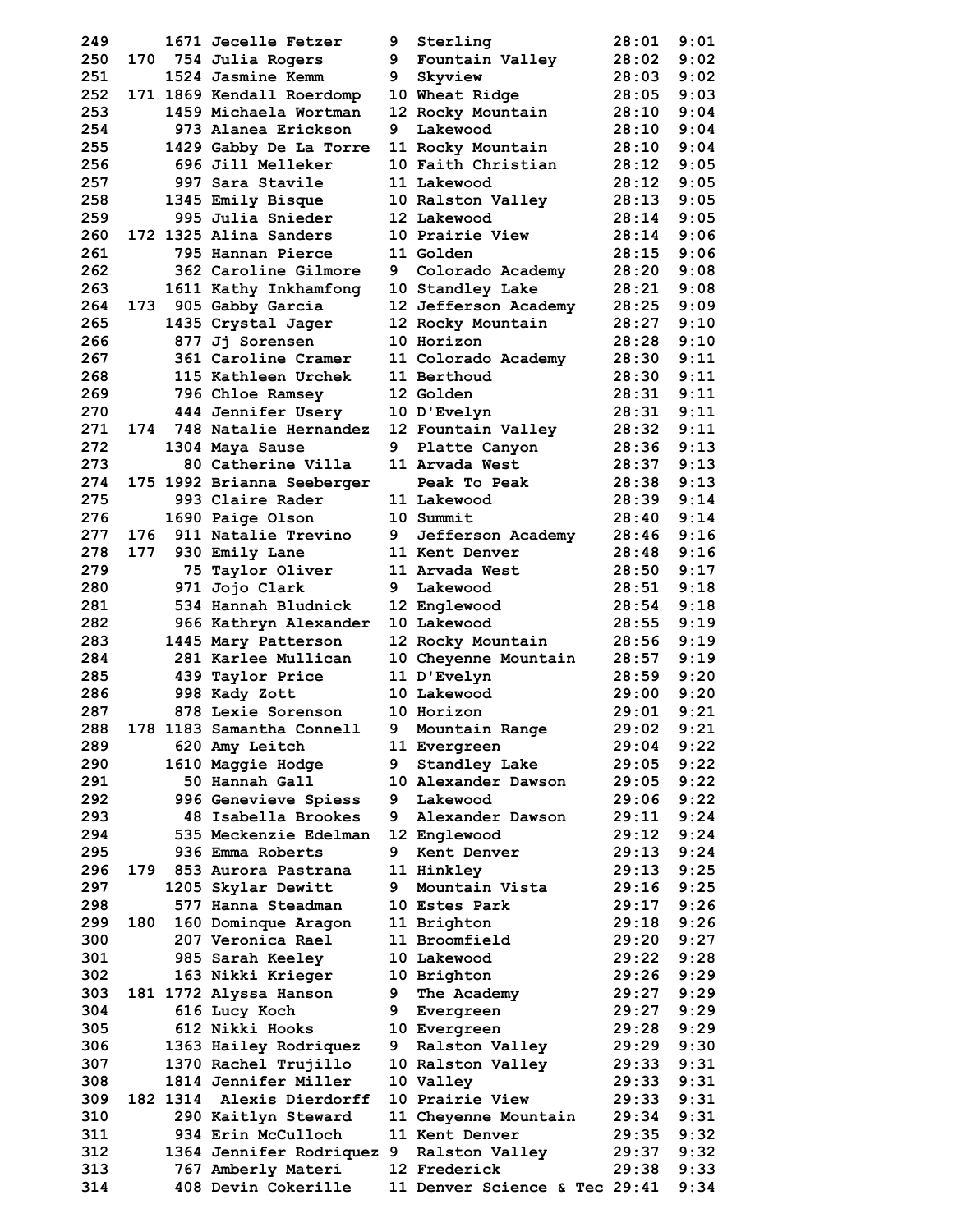| 315 |     | 800 Natalie Spence                     | 9. | Golden               | 29:44           | 9:35            |
|-----|-----|----------------------------------------|----|----------------------|-----------------|-----------------|
| 316 |     | 1526 Shannon Stevens                   |    | 10 Skyview           | 29:46           | 9:35            |
| 317 |     | 161 Kendra Clark                       | 9  | Brighton             | 29:47           | 9:35            |
| 318 |     | 603 Meg Dudenhoefer                    |    | 12 Evergreen         | 29:51           | 9:37            |
| 319 |     | 183 756 Dempsey Simonis                |    | 11 Fountain Valley   | 29:54           | 9:38            |
| 320 |     | 538 Tiffany Scroggin                   |    | 11 Englewood         | 30:00           | 9:40            |
| 321 |     | 972 Melissa Cushing                    |    | 11 Lakewood          | 30:03           | 9:41            |
| 322 | 184 | 855 Jacqueline Rodrigu 12 Hinkley      |    |                      | 30:04           | 9:41            |
| 323 |     | 1852 Laura Harper                      |    | 10 Wheat Ridge       | 30:05           | 9:41            |
| 324 |     | 629 Cath Philbin                       |    | 12 Evergreen         | 30:05           | 9:41            |
| 325 |     | 1683 Sophie Ferguson                   |    | 10 Summit            | 30:10           | 9:43            |
| 326 |     | 423 Jennifer Jennifer                  | 9  | D'Evelyn             | 30:11           | 9:43            |
| 327 |     | 1843 Alana Carter                      |    | 10 Wheat Ridge       | 30:11           | 9:43            |
| 328 |     | 1854 Sammi Huckaby                     | 9  | Wheat Ridge          | 30:11           | 9:43            |
| 329 |     | 1848 Beth Ebisch                       |    | 11 Wheat Ridge       | 30:12           | 9:43            |
| 330 |     | 1850 Destiny Garcia                    |    | 10 Wheat Ridge       | 30:12           | 9:44            |
| 331 |     | 1844 Katherine Castella 10 Wheat Ridge |    |                      | 30:12           | 9:44            |
| 332 |     | 788 Allison Hurcomb                    | 9  | Golden               | 30:13           | 9:44            |
|     |     |                                        |    |                      |                 |                 |
| 333 | 185 | 19 Angelica Rivas                      |    | 12 Abraham Lincoln   | 30:14           | 9:44            |
| 334 | 186 | 1 Blanca Alvidrez                      |    | 12 Abraham Lincoln   | 30:15           | 9:44            |
| 335 |     | 1217 Deanna Porth                      |    | 11 Mountain Vista    | 30:15           | 9:45            |
| 336 |     | 210 Savannah Schilling 12 Broomfield   |    |                      | 30:18           | 9:45            |
| 337 |     | 1319 Grace Hough                       | 9  | Prairie View         | 30:22           | 9:47            |
| 338 |     | 794 Lyndie Meakins                     |    | <b>11 Golden</b>     | 30:24           | 9:47            |
| 339 |     | 54 Abby Urwilere                       |    | 11 Alexander Dawson  | 30:26           | 9:48            |
| 340 |     | 187 1998 Emmy Dinatale                 |    | Peak To Peak         | 30:28           | 9:49            |
| 341 |     | 1294 Jill Debiase                      |    | 10 Platte Canyon     | 30:35           | 9:51            |
| 342 |     | 1688 Hayley Marvin                     |    | 12 Summit            | 30:41           | 9:53            |
| 343 |     | 293 Jacquie Weddell                    |    | 12 Cheyenne Mountain | 30:41           | 9:53            |
| 344 |     | 191 Amy Brandenberg                    |    | 12 Broomfield        | 30:42           | 9:53            |
| 345 |     | 1689 Dana Meeker                       |    | 12 Summit            | 30:43           | 9:53            |
| 346 |     | 1362 Sami Roberts                      | 9  | Ralston Valley       | 30:52           | 9:57            |
| 347 |     | 1354 Kaylyn Iszler                     | 9  | Ralston Valley       | 30:58           | 9:58            |
| 348 |     | 1855 Molly Jensen                      |    | 9 Wheat Ridge        | 30:59           | 9:59            |
| 349 |     | 868 Kayli Deboard                      |    | 12 Horizon           | $31:05$ 10:01   |                 |
| 350 |     | 876 Rachel Rhoades                     |    | 9 Horizon            | $31:06$ 10:01   |                 |
| 351 |     | 1365 Rachel Roush                      | 9  | Ralston Valley       | $31:08$ 10:02   |                 |
| 352 |     | 1864 Emily Merewether                  | 9  | Wheat Ridge          | $31:08$ 10:02   |                 |
| 353 |     | 20 Nancy Romero                        |    | 12 Abraham Lincoln   | $31:09$ 10:02   |                 |
| 354 |     | 12 Miriam Martinez                     |    | 11 Abraham Lincoln   |                 | $31:19$ $10:05$ |
| 355 |     | 166 Kayley McMurray                    |    | 10 Brighton          | $31:20$ 10:05   |                 |
| 356 |     | 188 1778 Megan Trainor                 | 9  | The Academy          | $31:22$ $10:06$ |                 |
| 357 |     | 1993 Anna Lemilin                      |    | Peak To Peak         | $31:32$ $10:09$ |                 |
| 358 |     | 169 Sonya Swink                        |    | 10 Brighton          | $31:32$ $10:09$ |                 |
| 359 |     | 1870 Brita Salzmann                    |    | 11 Wheat Ridge       | $31:33$ $10:09$ |                 |
| 360 |     | 1842 Mimi Burton                       |    | 11 Wheat Ridge       | $31:33$ $10:10$ |                 |
| 361 |     | 422 Hannah Hannah Bane 11 D'Evelyn     |    |                      | $31:34$ $10:10$ |                 |
| 362 |     | 21 Stephine Valdez                     |    | 12 Abraham Lincoln   | $31:35$ $10:10$ |                 |
| 363 |     | 189 1774 Isreal Padilla                |    | 10 The Academy       | $31:37$ $10:11$ |                 |
| 364 |     | 428 Leah Leah Brown                    |    | 11 D'Evelyn          | $31:44$ $10:13$ |                 |
| 365 |     | 3 Rosario Cabrera                      | 9. | Abraham Lincoln      | $31:52$ $10:16$ |                 |
| 366 |     | 630 Katie Rainville                    |    |                      | $31:53$ $10:16$ |                 |
| 367 |     |                                        |    | 9 Evergreen          | $32:02$ $10:19$ |                 |
|     |     | 432 Kelley McInerney                   |    | 9 D'Evelyn           | $32:04$ $10:20$ |                 |
| 368 |     | 1873 Kathryn Snyder                    |    | 11 Wheat Ridge       |                 |                 |
| 369 |     | 1456 Kayla Troutman                    | 9  | Rocky Mountain       | $32:05$ 10:20   |                 |
| 370 |     | 1621 Courtney Sullivan                 | 9  | Standley Lake        | $32:06$ 10:20   |                 |
| 371 |     | 938 Caroline Toll                      |    | 11 Kent Denver       | $32:09$ $10:21$ |                 |
| 372 |     | 190 1114 Jessica Torres                |    | 12 Mlk-Montbello     | $32:10$ $10:21$ |                 |
| 373 |     | 1857 Michelle Kreiger                  |    | 12 Wheat Ridge       | $32:13$ $10:23$ |                 |
| 374 |     | 104 Shallyn Fahrenbruc 11 Berthoud     |    |                      | $32:13$ $10:23$ |                 |
| 375 |     | 1451 Tori Rockwood                     |    | 10 Rocky Mountain    | $32:14$ $10:23$ |                 |
| 376 |     | 171 Odyssey Villagomez 10 Brighton     |    |                      | $32:18$ $10:24$ |                 |
|     |     |                                        |    |                      |                 |                 |
| 377 |     | 1427 Jordan Becker                     |    | 10 Rocky Mountain    | $32:19$ $10:24$ |                 |
| 378 |     | 1454 Beth Spencer                      |    | 10 Rocky Mountain    | $32:19$ $10:24$ |                 |
| 379 |     | 1434 Cayla Jager                       |    | 10 Rocky Mountain    | $32:32$ $10:29$ |                 |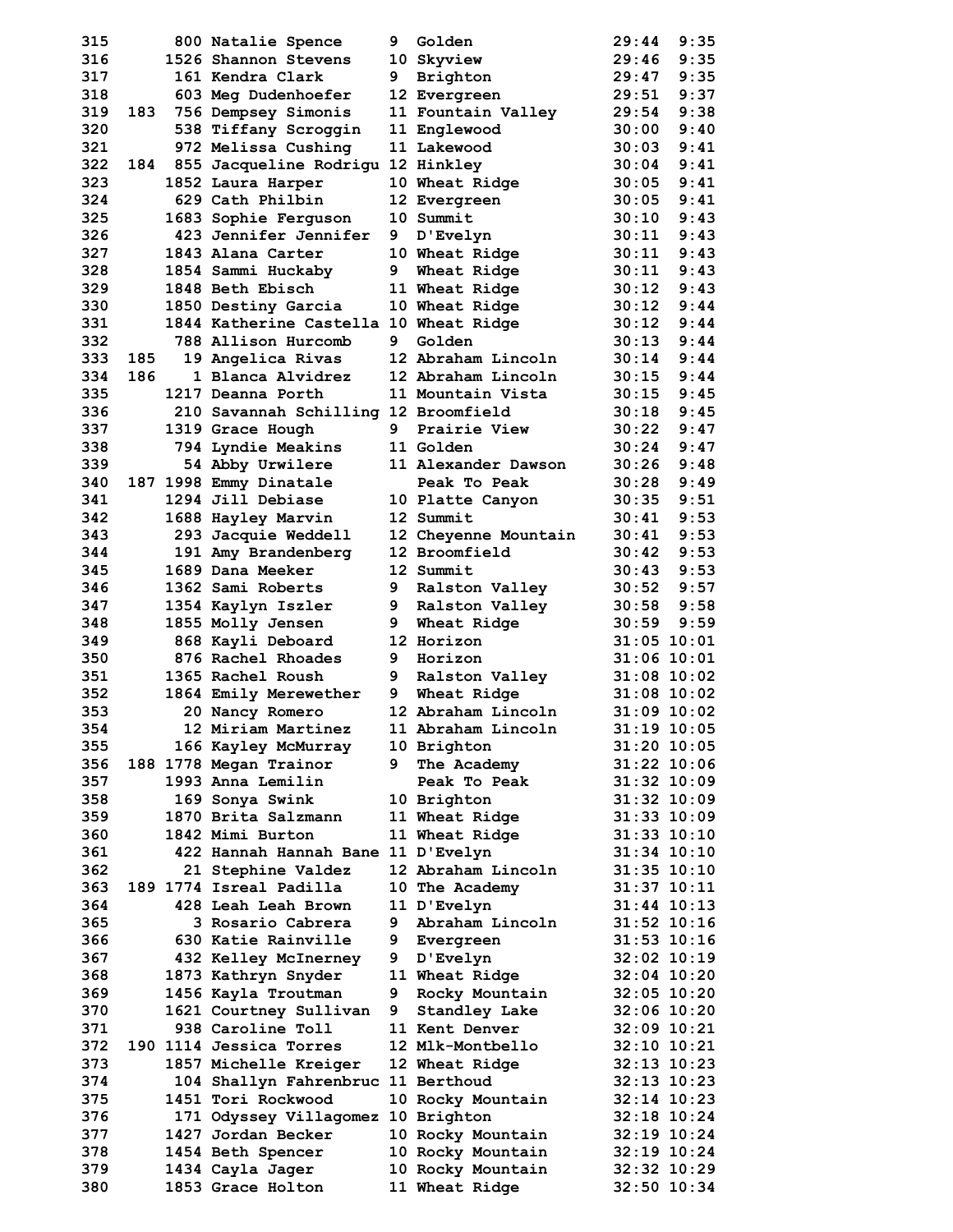| 381 |     | 409 Cherish James                   |   | 12 Denver Science & Tec 32:54 10:36 |                 |
|-----|-----|-------------------------------------|---|-------------------------------------|-----------------|
| 382 |     | 979 Anna Hoover                     | 9 | Lakewood                            | $32:57$ 10:37   |
| 383 |     | 968 Brooke Beul                     |   | 11 Lakewood                         | 32:57 10:37     |
| 384 |     | 926 Maya Booth                      |   | 12 Kent Denver                      | $33:02$ 10:38   |
| 385 |     | 927 Ann Breed                       |   | 12 Kent Denver                      | $33:05$ 10:39   |
| 386 |     | 267 Eva Bellenoit                   | 9 | Cheyenne Mountain                   | $33:08$ 10:40   |
| 387 |     | 291 Celina Surniak                  |   | 11 Cheyenne Mountain                | $33:14$ $10:42$ |
| 388 |     | 1185 Michal Hinshaw                 |   | 11 Mountain Range                   | $33:25$ $10:46$ |
| 389 |     | 425 Kayla Kayla Choun               |   | 10 D'Evelyn                         | $33:26$ 10:46   |
| 390 |     | 1180 Sharayah Bergman               |   | 11 Mountain Range                   | $33:28$ 10:47   |
| 391 |     | 1061 Andrea Lazzara                 |   | 10 Machebeuf                        | $33:30$ $10:47$ |
| 392 |     | 1182 Chelsea Colley                 |   | 12 Mountain Range                   | $33:37$ $10:49$ |
| 393 |     | 865 Jennifer Benavides 10 Horizon   |   |                                     | $33:43$ $10:51$ |
| 394 |     | 1676 Danielle Schroeder 10 Sterling |   |                                     | 34:48 11:12     |
| 395 | 191 | 902 Gabby Cirbo                     |   | 12 Jefferson Academy                | $35:07$ 11:18   |
| 396 | 192 | 906 Nickell Lauren                  |   | 11 Jefferson Academy                | 35:10 11:20     |
| 397 |     | 211 Carrie Schmaus                  |   | 11 Broomfield                       | $35:15$ $11:21$ |
| 398 |     | 197 Naomi Flanders                  |   | 11 Broomfield                       | $35:27$ 11:25   |
| 399 |     | 935 Sofia Rainaldi                  |   | 10 Kent Denver                      | 35:28 11:25     |
| 400 | 193 | 909 Marika Reierson                 | 9 | Jefferson Academy                   | $35:41$ $11:30$ |
| 401 |     | 907 Emily Mellott                   | 9 | Jefferson Academy                   | $35:48$ 11:32   |
| 402 |     | 1350 Meghann Forey                  |   | 12 Ralston Valley                   | $36:20$ $11:42$ |
| 403 |     | 870 Alissa Koons                    | 9 | Horizon                             | $36:27$ $11:44$ |
| 404 |     | 1877 Margie West                    |   | 11 Wheat Ridge                      | $36:40$ 11:49   |
| 405 |     | 976 Maria Glassmyer-Pa 9            |   | Lakewood                            | $36:46$ 11:50   |
| 406 |     | 200 Emma Jacobs                     | 9 | Broomfield                          | 36:48 11:51     |
| 407 |     | 194 1110 Janisse Kadima             | 9 | Mlk-Montbello                       | $36:53$ $11:53$ |
| 408 |     | 195 1108 Lisa Grisham               |   | 12 Mlk-Montbello                    | 36:56 11:54     |
| 409 |     | 196 1768 Aarti Dureja               |   | 10 The Academy                      | 36:58 11:54     |
| 410 |     | 1316 Allissa Galasso                |   | 10 Prairie View                     | $36:58$ 11:54   |
| 411 |     | 605 Amy Gartside                    | 9 | Evergreen                           | $37:09$ 11:58   |
| 412 |     | 327 Danielle McDonald               |   | 12 Clear Creek                      | $37:24$ 12:02   |
| 413 |     | 197 1111 Leticia Mensah             | 9 | Mlk-Montbello                       | $37:28$ 12:04   |
| 414 |     | 1326 Cierra Watkins                 |   | 11 Prairie View                     | $37:28$ 12:04   |
| 415 |     | 198 1109 Latreah Harper             | 9 | Mlk-Montbello                       | $37:44$ 12:09   |
| 416 |     | 805 Rebecca Winkler                 | 9 | Golden                              | $38:05$ 12:16   |
| 417 |     | 1675 Kali-Morie' Plumbr 9           |   | Sterling                            | 38:57 12:32     |
| 418 |     | 199 1776 Jaclyn Straub              | 9 | The Academy                         | 39:11 12:37     |
| 419 |     | 1321 Ashlee Kriska                  |   | 10 Prairie View                     | $40:02$ 12:54   |
| 420 |     | 200 1103 Alexandra Acevedo          |   | 12 Mlk-Montbello                    | $40:02$ 12:54   |
| 421 |     | 1104 Mercedes Alvarado              |   | 10 Mlk-Montbello                    | $40:20$ 12:59   |
| 422 |     | 1106 Monica Enriquez                |   | 12 Mlk-Montbello                    | 40:21 13:00     |
| 423 |     | 1113 Vanessa Rodriquez              | 9 | Mlk-Montbello                       | 50:24 16:14     |

### **Girls High School Team Results**

## **1. Evergreen**

 **1 2 9 45 (49) (50) (65) = 57 Sam Skold, Bryn Haebe, Maura O'Brien, Mikhaila Redovian, Blair Bokelman, Leighton Miller, Kenzie Skold** 

#### **2. Standley Lake**

 **5 12 19 24 (40) (90) (94) = 60 Zofia Tillman, Joslynn Montano, Tori Gavito, Dani Forrester, Jan Toland, Nichole Sakwerda-Jes, Maddie Spilman** 

#### **3. Golden**

 **11 18 20 33 (41) (56) (62) = 82 Tory Eagen, Whitney Bretz, Hannah Bretz, Jordyn Komoras, Rachel Kastanek, Hannah Hebberd, Rachel Hartman** 

## **4. Estes Park**

 **13 21 23 32 (36) (80)(112) = 89 Hannah Koschnitzke, Chelsea Weitzel, Carmen Laing, Michelle McQuinn, Brittany Walters, Sara Speedlin, Molly Swanson**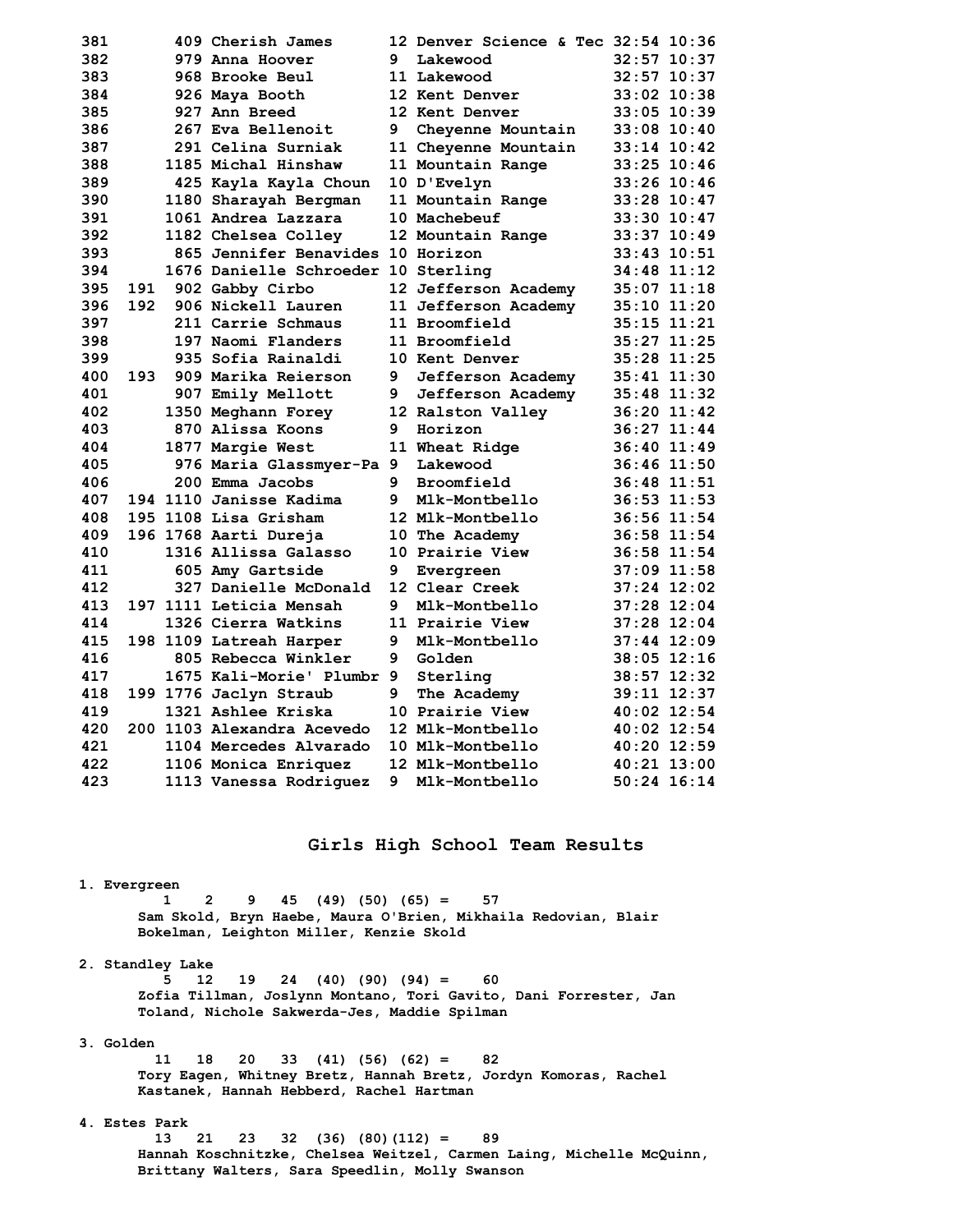**5. D'Evelyn 4 7 35 44 (54) (67)(122) = 90 Josie Warren, Megan Long, Briana Briana Barto, Aly Aly Bell, Brittany Stafford, Chantel Pedlar, Melissa Melissa Brou 6. Berthoud 8 26 31 46 (52)(115)(136) = 111 Emma Otto, Hannah Kirk, Stefani Messick, Amy Loberg, Dillon Fagler, Julia Leonard, Sarah Loberg 7. Summit 3 17 38 66 (81)(105)(123) = 124 Samantha Lunsky, Alisha Scheifley, Cali Greksa, Sydney Stein, Julia Hayes, Julie Bishop, Tess Olson 8. Brush 14 30 42 55 (58) (79)(120) = 141 Sarah Goss, Mercy Bowen, Lorena Sandoval, Baily Kraich, Janet Bowen, Katie Cyr, Tori Trout 9. Horizon 27 29 47 51 (88)(109)(127) = 154 Brooke Bass, Gabby Penaflor, Morgan Myers, Melanie Diep, Ryan Traudt, Lauryn Lee, Johanna Meyer-Wilmer 10. Broomfield 6 53 59 69 (98)(106)(155) = 187 Jill Carlson, Sarah Stamper, Katie Chrisman, Melanie Snyder, Emma Leenerman, Maddie Gallipo, Angela Roylance 11. Ralston Valley 15 48 61 78 (82) (95)(103) = 202 Guilianna Vessa, Ashley Trujillo, Madison Gomer, Shelby Ralstin, Elizabeth Tandler, Emily Emmens, Brittany Vermilyea 12. Platte Canyon 10 37 74 89 (91)(161)(172) = 210 Hilary Haase, Marina Neale, Molly McCalister, Tiffany Maksimuk, Kari-Lise Boyer, Jacqui Maes, Chelsea Dicaro 13. Rocky Mountain 34 39 71 72 (73) (84) (93) = 216 Briana Cathcart, Arianna Munro, Lizzy Shilling, Shayla Peel, Kaylah Schmidt, Cambria Magnuson, Geneva Mueller 14. Peak To Peak 22 28 68 111 (121)(185)(202) = 229 Jasmine Rodenberg, Kayla Whiteland, Jill Mitchell, Katherine Lin, Macy Miller, Brianna Seeberger, Emmy Dinatale 15. Lakewood 16 60 83 116 (126)(151)(154) = 275 Maddie Ivy, Sara Gillette, Alicia Gomez, Jasmine Beul, Micah Ohno, Ana Gomez, Nina Lundstrom 16. Mountain Range 75 76 86 132 (133)(134)(189) = 369 Alison Roybal, Kat Babinchak, Jordan Adam, Elizabeth Lutz, Kira Norton, Zoe Bergstrom, Samantha Connell 17. Fountain Valley 43 57 128 157 (178)(184)(197) = 385 Ayla Wayman, Sam Olvera, Chris Kozlik, Emma Reynolds, Julia Rogers, Natalie Hernandez, Dempsey Simonis 18. Prairie View 25 63 148 156 (174)(182)(194) = 392 Mackenzie Eberhart, Caitlyn Hood, Rebekah Brown, Madison Kilburn, Annabell Kurtz, Alina Sanders, Alexis Dierdorff 19. Kent Denver 97 99 100 101 (158)(164)(187) = 397 Jennifer Lehr, Kristen Kolberg, Katie Lowe, Courtney Kolberg, Melissa**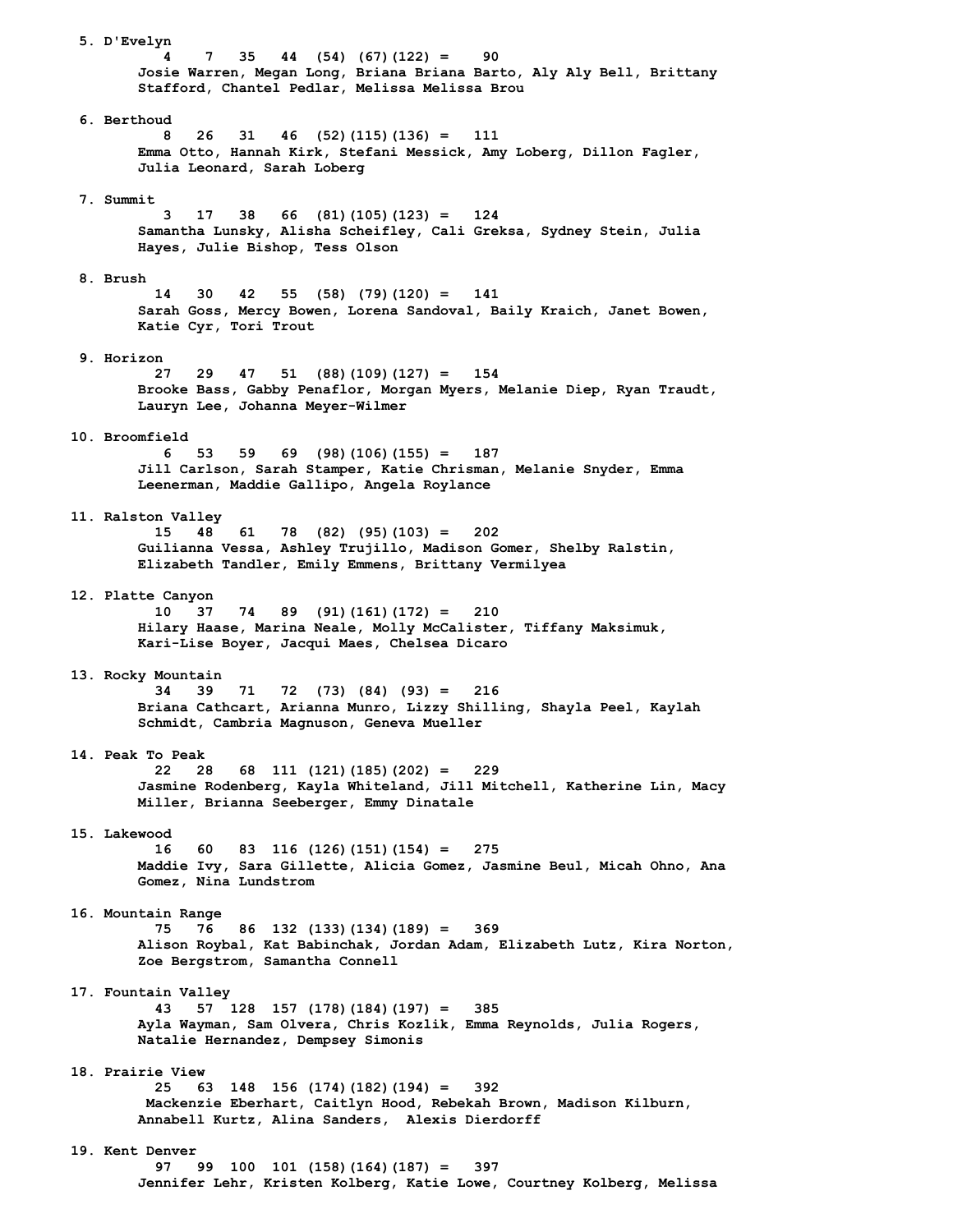**Lowe, Laura Abelman, Emily Lane** 

 **20. Cheyenne Mountain 92 102 107 110 (114)(118)(124) = 411 Yvonne Wetzig, Stevie Davidson, Sam Chamberlain, Nicole Pelletier, Beth Burns, Melissa Schullek, Amy Leininger 21. Arvada West 85 87 117 125 (130)(147)(149) = 414 Erica Randle, Marika Chavez, Samantha Galecki, Mariah Velesquez, Katie Sullivan, Lindsey Schmidt, Cherie Bess 22. Mountain Vista 77 108 129 135 (144)(150)(169) = 449 Rachel Grosskrueger, Michaela Hammer, Aubrey Waechter, Kirsten Dixon, Macy Morgan, Mariah Gerrity, Sarah Atlas 23. Faith Christian 64 143 146 181 = 534 Bethany Xiong, Baylie Allen, Sarah Aschfort, Jill Melleker 24. Jefferson Academy 70 96 183 186 (207)(208)(209) = 535 Andrea Duby, Kendra Clark, Gabby Garcia, Natalie Trevino, Gabby Cirbo, Nickell Lauren, Marika Reierson 25. Brighton 137 138 141 142 (159)(176)(192) = 558 Alexandria Tolvo, Amanda Good, Danielle Morris, Meghan Smidt, Estephania Lopez, Joanna Makepeace, Dominque Aragon 26. Hinkley 104 139 140 191 (199) = 574 Shanelle Robinson, Elssa Taeme, Celina Mendoza, Aurora Pastrana, Jacqueline Rodriguez 27. Wheat Ridge 145 153 166 170 (171)(177)(180) = 634 Erin Ciacio, Anne Mefford, Serena Lewis, Abbee Decsesznak, Brooklyn Rhoades, Jordan Albrecht, Kendall Roerdomp 28. Skyview 113 160 179 196 = 648 Raquel Lane, Frankie Domenico, Jasmine Kemm, Shannon Stevens 29. Abraham Lincoln 162 163 165 167 (168)(200)(201) = 657 Brianna Esquibel, Emma Zuniga, Jamilah Rashid, Karen Nunez, Dayna Ocampo, Angelica Rivas, Blanca Alvidrez 30. Denver Science & Tec 119 152 195 206 = 672 Juliann Coffey, Kristen Coffey, Devin Cokerille, Cherish James 31. Englewood 131 188 190 198 = 707 Kayla Eickmann, Hannah Bludnick, Meckenzie Edelman, Tiffany Scroggin 32. The Academy 173 193 203 204 (212)(215) = 773 Raleigh Gonzales, Alyssa Hanson, Megan Trainor, Isreal Padilla, Aarti Dureja, Jaclyn Straub 33. Mlk-Montbello 175 205 210 211 (213)(214)(216) = 801 Michelle Esquivel, Jessica Torres, Janisse Kadima, Lisa Grisham, Leticia Mensah, Latreah Harper, Alexandra Acevedo**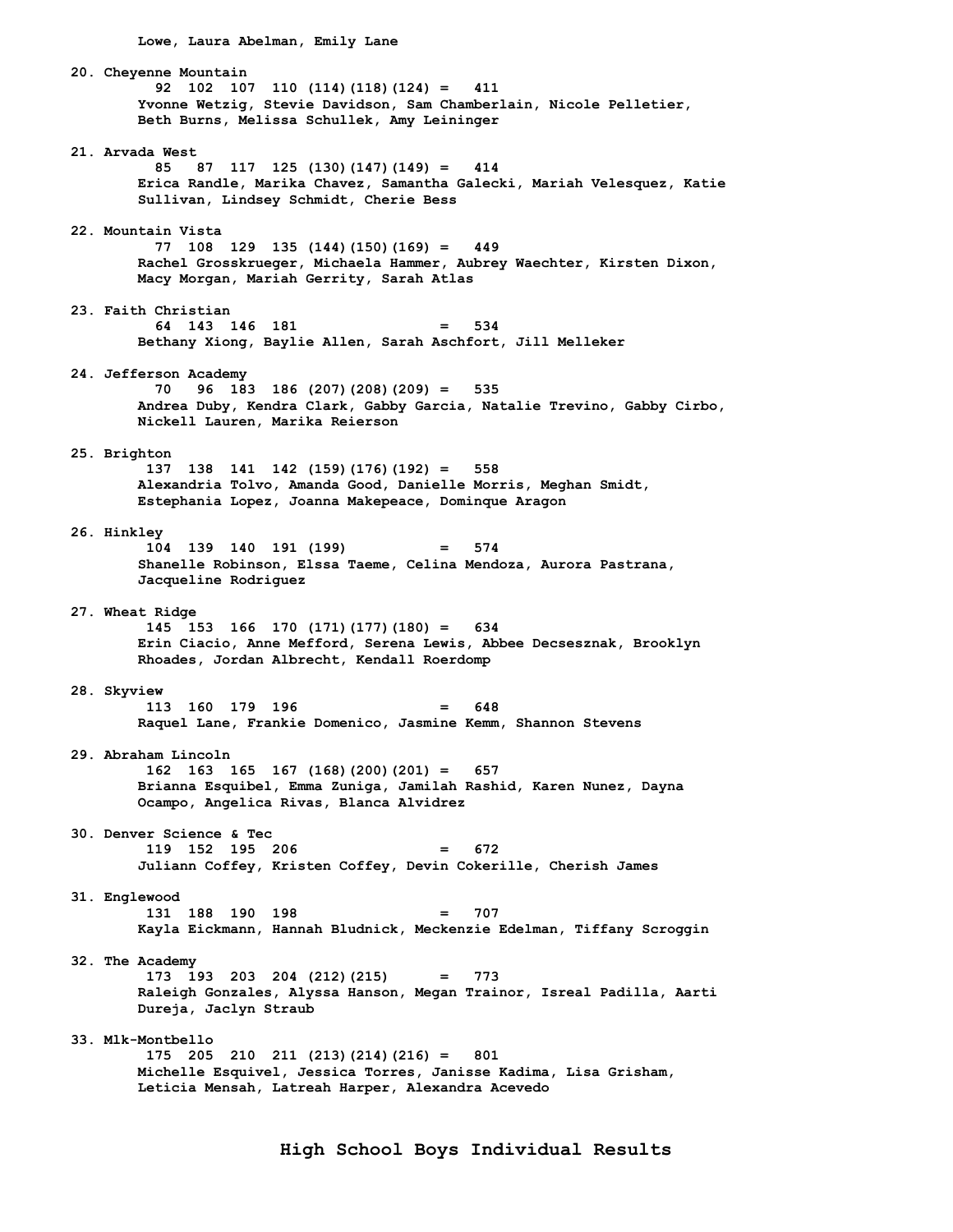| Place TmPl No. |          | Name                                            |    | <b>Gr</b> School                             | <b>Time</b>    | Pace                |
|----------------|----------|-------------------------------------------------|----|----------------------------------------------|----------------|---------------------|
| 1              | 1        | 224 Amos Bowen                                  |    | 11 Brush                                     | 16:30          | ----- -----<br>5:19 |
| $\overline{2}$ |          | 2 1377 Colin Brewster                           |    | 12 Ralston Valley                            | 17:16          | 5:34                |
| 3              | 3        | 454 Kevin Johnson                               |    | 12 D'Evelyn                                  | 17:54          | 5:46                |
| 4              |          | 4 1422 Quilan Smith                             |    | 12 Ridgeview Academy                         | 18:01          | 5:48                |
| 5              | 5        | 708 Caleb Voth                                  |    | 11 Faith Christian                           | 18:03          | 5:49                |
| 6              | 6        | 707 Deron Rindels                               |    | 12 Faith Christian                           | 18:24          | 5:56                |
| 7              | 7        | 711 Sam Yeager                                  |    | 11 Faith Christian                           | 18:26          | 5:56                |
| 8              |          | 8 1938 Cameron Jukkala                          |    | 11 Broomfield                                | 18:32          | 5:58                |
| 9              | 9        | 658 Jack Hamilton                               |    | 11 Evergreen                                 | 18:34          | 5:59                |
| 10             | 10       | 918 Sean Mahonev                                |    | 12 Jefferson Academy                         | 18:38          | 6:00                |
| 11             | 11       | <b>94 Alex Nelson</b>                           |    | 10 Arvada West                               | 18:39          | 6:01                |
| 12             | 12       | 463 Sam Pottinger                               |    | 12 D'Evelyn                                  | 18:40          | 6:01                |
| 13             | 13       | 673 Josh Petzel                                 |    | 12 Evergreen                                 | 18:44          | 6:02                |
| 14             |          | 14 1416 Vincent Littlemoon 10 Ridgeview Academy |    |                                              | 18:46          | 6:03                |
| 15<br>16       | 16       | 15 1918 Kory Scattum<br>648 Justin Barr         |    | Broomfield                                   | 18:47<br>18:49 | 6:03<br>6:04        |
| 17             |          | 17 1967 Clark Woodfin                           |    | 12 Evergreen<br>10 Broomfield                | 18:49          | 6:04                |
| 18             | 18       | 913 Jarrett Durant                              |    | 12 Jefferson Academy                         | 18:50          | 6:04                |
| 19             |          | 19 1415 Devin Hernandez                         |    | 12 Ridgeview Academy                         | 18:52          | 6:05                |
| 20             | 20       | 682 Jackson Sayler                              | 9. | Evergreen                                    | 18:52          | 6:05                |
| 21             | 21       | 542 Cj Horan                                    |    | 12 Englewood                                 | 18:53          | 6:05                |
| 22             | 22       | 664 Brain Kassay                                |    | 11 Evergreen                                 | 18:56          | 6:06                |
| 23             |          | 23 1414 Eloy Gurule                             |    | 10 Ridgeview Academy                         | 19:02          | 6:08                |
| 24             |          | 24 1635 Todd Miller                             |    | 10 Standley Lake                             | 19:03          | 6:08                |
| 25             | 25       | 307 Justin Jennings                             |    | 12 Cheyenne Mountain                         | 19:03          | 6:08                |
| 26             |          | 26 1340 Alex Pawlak                             |    | 10 Prairie View                              | 19:03          | 6:08                |
| 27             | 27       | 331 Rowan Bolduc                                |    | 10 Clear Creek                               | 19:04          | 6:08                |
| 28             | 28       | 328 Xander Andrade                              |    | 10 Clear Creek                               | 19:04          | 6:09                |
| 29             | 29       | 125 Spencer Golsan                              |    | <b>11 Berthoud</b>                           | 19:05          | 6:09                |
| 30             | 30       | 121 Nick Divine                                 |    | 12 Berthoud                                  | 19:06          | 6:09                |
| 31<br>32       | 31       | 88 Mitchell Larson<br>32 1418 Dmitri Manzanarez |    | 11 Arvada West                               | 19:06          | 6:09<br>6:09        |
| 33             |          | 33 1410 Miquel Cordova                          |    | 11 Ridgeview Academy<br>11 Ridgeview Academy | 19:06<br>19:09 | 6:10                |
| 34             | 34       | 890 Adam Hartman                                |    | 10 Horizon                                   | 19:11          | 6:11                |
| 35             | 35       | 649 Tyler Bender                                |    | 10 Evergreen                                 | 19:11          | 6:11                |
| 36             | 36       | 460 Nick Patrick                                |    | 11 D'Evelyn                                  | 19:12          | 6:11                |
| 37             |          | 37 1932 Ben Forsee                              |    | 10 Broomfield                                | 19:13          | 6:12                |
| 38             | 38       | 314 Ben Meuret                                  |    | 10 Cheyenne Mountain                         | 19:18          | 6:13                |
| 39             |          | 39 1007 Lance Hoggatt                           |    | 10 Lakewood                                  | 19:21          | 6:14                |
| 40             | 40       | 946 Gus Lang                                    |    | 12 Kent Denver                               | 19:22          | 6:14                |
| 41             | 41       | 81 Carson Aberle                                |    | 11 Arvada West                               | 19:23          | 6:15                |
| 42             |          | 42 1411 Gilbert Deleon                          |    | 12 Ridgeview Academy                         | 19:24          | 6:15                |
| 43             | 43       | 770 Caleb Downs                                 |    | 12 Frederick                                 | 19:25          | 6:15                |
| 44             | 44       | 812 Nate Cusack                                 |    | 12 Golden                                    | 19:25          | 6:15                |
| 45             |          | 45 1006 Thomas Hill                             |    | 11 Lakewood                                  | 19:25          | 6:15                |
| 46<br>47       |          | 46 1632 Nick Griffith<br>47 1471 Ben Larson     |    | 11 Standley Lake<br>12 Rocky Mountain        | 19:26<br>19:27 | 6:16<br>6:16        |
| 48             |          | 48 1826 Derek Schneider                         |    | 12 Valley                                    | 19:28          | 6:16                |
| 49             | 49       | 179 Jesse Landeros                              |    | 10 Brighton                                  | 19:28          | 6:16                |
| 50             | 50       | <b>86 Nick Gentile</b>                          |    | 11 Arvada West                               | 19:30          | 6:17                |
| 51             | 51       | 948 John Reynolds                               |    | 9 Kent Denver                                | 19:33          | 6:18                |
| 52             | 52       | 882 Chase Barker                                |    | 11 Horizon                                   | 19:35          | 6:18                |
| 53             | 53       | 98 Will Tuescher                                |    | 9 Arvada West                                | 19:35          | 6:19                |
| 54             |          | 54 1979 Jacob Oveson                            |    | Peak To Peak                                 | 19:36          | 6:19                |
| 55             |          | 55 1399 Corbin Ralston                          |    | 11 Ralston Valley                            | 19:36          | 6:19                |
| 56             | 56       | 680 Sam Sahli                                   | 9  | Evergreen                                    | 19:36          | 6:19                |
| 57             |          | 57 1925 Hernan Blas Aquino 10 Broomfield        |    |                                              | 19:37          | 6:19                |
| 58             |          | 58 1020 Matthew Peterson                        |    | 11 Lakewood                                  | 19:38          | 6:20                |
| 59             |          | 59 1397 Mitch Padon                             |    | 12 Ralston Valley                            | 19:40          | 6:20                |
| 60             | 60       | 921 Robbie Scrivner                             |    | 10 Jefferson Academy                         | 19:40          | 6:20                |
| 61<br>62       |          | 61 1464 Hayden Brian                            |    | 11 Rocky Mountain<br>12 Cheyenne Mountain    | 19:40<br>19:40 | 6:20<br>6:20        |
| 63             | 62<br>63 | 322 Taylor Varoglu<br>863 Steven Smith          |    | 12 Hinkley                                   | 19:41          | 6:20                |
| 64             | 64       | 472 Chris Vial                                  |    | 11 D'Evelyn                                  | 19:42          | 6:21                |
|                |          |                                                 |    |                                              |                |                     |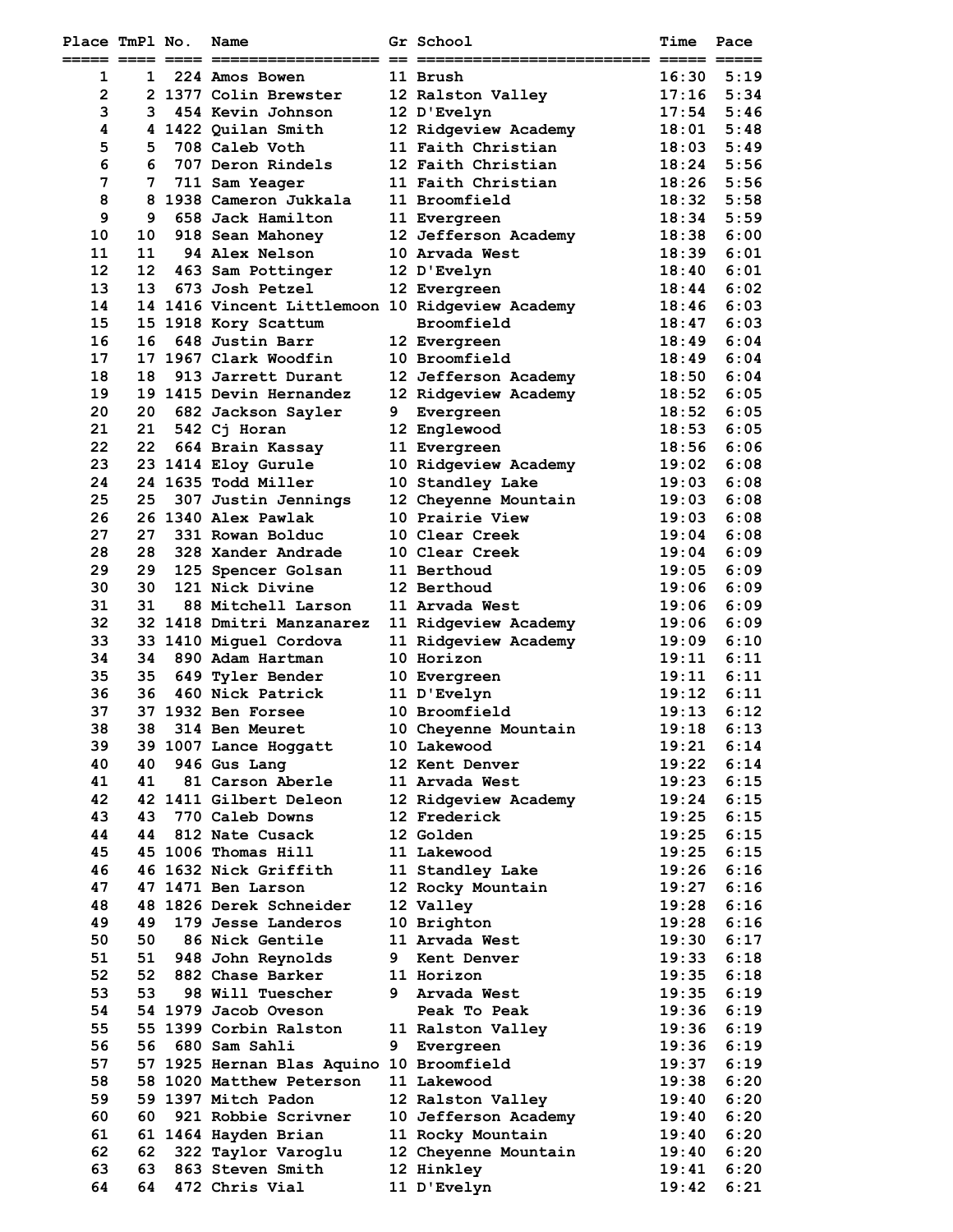| 65       | 65   | 893 Nick Lemaire                    |   | 11 Horizon           | 19:43          | 6:21 |
|----------|------|-------------------------------------|---|----------------------|----------------|------|
| 66       |      | 692 Joey Vinarcsik                  |   | 10 Evergreen         | 19:43          | 6:21 |
| 67       | 66   | 758 Rodrigo Baeza                   |   | 9 Fountain Valley    | 19:44          | 6:21 |
| 68       | 67 - | 324 David Walden                    |   | 10 Cheyenne Mountain | 19:44          | 6:21 |
| 69       |      | 68 1477 Jeff Randall                |   | 11 Rocky Mountain    | 19:45          | 6:22 |
| 70       | 69   | 917 Daniel Mahoney                  |   | 10 Jefferson Academy | 19:45          | 6:22 |
| 71       | 70   | 452 Ryan Hooper                     |   | 11 D'Evelyn          | 19:46          | 6:22 |
| 72       | 71   | 34 Mario Mendoza                    |   | 10 Abraham Lincoln   | 19:46          | 6:22 |
| 73       |      | 72 1395 Shane Miller                |   | 12 Ralston Valley    | 19:47          | 6:22 |
| 74       |      | 73 1630 Damon Crumpley              |   | 12 Standley Lake     | 19:48          | 6:23 |
| 75       | 74   | 315 Philip Meyer                    |   | 10 Cheyenne Mountain | 19:49          | 6:23 |
| 76       | 75   | 308 Pat Johnson                     |   | 10 Cheyenne Mountain | 19:50          | 6:23 |
| 77       | 76   | 473 Peter Victoria                  |   | 10 D'Evelyn          | 19:53          | 6:24 |
| 78       |      | 77 1815 Matt Baier                  |   | 12 Valley            | 19:53          | 6:24 |
| 79       |      | 1419 Lawrence Martinez              |   | 11 Ridgeview Academy | 19:55          | 6:25 |
| 80       | 78 - | 229 Anthony Rios                    | 9 | <b>Brush</b>         | 19:55          | 6:25 |
| 81       | 79   | 65 Michael Sparks                   |   | 12 Alexander Dawson  | 19:56          | 6:25 |
| 82       |      | 80 1408 Tom Zimmermann              |   | 12 Ralston Valley    | 19:56          | 6:25 |
| 83       | 81   | 85 Nick Dumford                     |   | 11 Arvada West       | 19:56          | 6:25 |
| 84       |      | 82 1818 Jacob Freeman               |   | 12 Valley            | 19:57          | 6:26 |
| 85       | 83 — | 228 Gregory Mares                   |   | 10 Brush             | 19:57          | 6:26 |
| 86       | 84   | 64 Jakle Rothman                    |   | 10 Alexander Dawson  | 19:58          | 6:26 |
| 87       | 85   | 343 Bill Schvetz                    |   | 11 Clear Creek       | 19:58          | 6:26 |
| 88       |      | 86 1400 Stewart Ray                 |   | 11 Ralston Valley    | 19:58          | 6:26 |
| 89       |      | 87 1402 Spencer Rivera              |   | 9 Ralston Valley     | 19:59          | 6:26 |
| 90       |      |                                     |   | 9 Broomfield         | 19:59          | 6:26 |
|          |      | 88 1945 Jj Ricket                   |   |                      |                | 6:26 |
| 91<br>92 |      | 1420 Michael McLoud                 |   | 11 Ridgeview Academy | 20:00          | 6:27 |
|          |      | 89 399 Jesus Lazo                   |   | 9 Denver North       | 20:01          |      |
| 93       |      | 90 1024 Tim Taylor                  |   | 11 Lakewood          | 20:01          | 6:27 |
| 94       |      | 91 1467 Ryan Doner                  |   | 9 Rocky Mountain     | 20:04          | 6:28 |
| 95       |      | 92 1476 Roy Quanstrom               |   | 12 Rocky Mountain    | 20:06          | 6:28 |
| 96       |      | 93 1001 Jeff Carroll                |   | 11 Lakewood          | 20:06          | 6:29 |
| 97       | 94   | 335 Ray Hatrick                     |   | 12 Clear Creek       | 20:08          | 6:29 |
| 98       |      | 95 1005 James Hill                  | 9 | Lakewood             | 20:09          | 6:29 |
| 99       | 96 - | 810 Tyler Colle                     |   | 11 Golden            | 20:10          | 6:30 |
| 100      | 97   | 922 Brandon Westbrook               |   | 10 Jefferson Academy | 20:11          | 6:30 |
| 101      | 98   | 703 Ross Hadden                     |   | 12 Faith Christian   | 20:12          | 6:30 |
| 102      |      | 99 1021 Derek Sanchez               |   | 11 Lakewood          | 20:13          | 6:31 |
| 103      |      | 100 1981 Cam Healy                  |   | Peak To Peak         | 20:14          | 6:31 |
| 104      |      | 101 1984 Nick Seeberger             |   | Peak To Peak         | $20:15$ $6:31$ |      |
| 105      |      | 102 312 Zach Kuzma                  | 9 | Cheyenne Mountain    | 20:16          | 6:32 |
| 106      |      | 1396 Ryan O'Connor                  |   | 10 Ralston Valley    | 20:19          | 6:33 |
| 107      |      | 103 1065 Frank Knafelc              | 9 | Machebeuf            | 20:21          | 6:33 |
| 108      |      | 104 1700 Tucker McCrerey            |   | 10 Summit            | 20:21          | 6:33 |
| 109      |      | 105 1191 Matt Guttropf              |   | 12 Mountain Range    | 20:21          | 6:33 |
| 110      |      | 106 1195 Nate May                   |   | 12 Mountain Range    | 20:21          | 6:33 |
| 111      |      | 107 1198 Matt Serna                 |   | 11 Mountain Range    | 20:22          | 6:34 |
| 112      |      | 108 771 Josh Falkum                 |   | 12 Frederick         | 20:22          | 6:34 |
| 113      |      | 109 1202 Adrian Young               |   | 12 Mountain Range    | 20:23          | 6:34 |
| 114      |      | 588 Ian McLain                      |   | 9 Estes Park         | 20:23          | 6:34 |
| 115      |      | 110 760 Eric Hinkle                 |   | 12 Fountain Valley   | 20:23          | 6:34 |
| 116      |      | 111 848 Shane Witters-Hick 9 Golden |   |                      | 20:24          | 6:34 |
| 117      |      | 112 1966 Doug Walton                |   | 11 Broomfield        | 20:24          | 6:34 |
| 118      |      | 1401 Aaron Reynolds                 |   | 10 Ralston Valley    | 20:25          | 6:35 |
| 119      |      | 113 1245 Jake McManigle             |   | 10 Mountain Vista    | 20:25          | 6:35 |
| 120      |      | 114 846 Tim Topper                  |   | 11 Golden            | 20:26          | 6:35 |
| 121      | 115  | 91 Monty McIntyre                   |   | 12 Arvada West       | 20:26          | 6:35 |
| 122      |      | 116 1481 Jake Sumearll              |   | 11 Rocky Mountain    | 20:26          | 6:35 |
| 123      |      | 117 709 Bryce Webber                | 9 | Faith Christian      | 20:27          | 6:35 |
| 124      |      | 1412 Cody Eshom                     |   | 11 Ridgeview Academy | 20:30          | 6:36 |
| 125      |      | 1409 Alvarado Alva                  |   | 11 Ridgeview Academy | 20:30          | 6:36 |
| 126      |      | 297 Gabe Casias                     |   | 11 Cheyenne Mountain | 20:31          | 6:37 |
| 127      |      | 118 862 Joaquin Reyna               |   | 12 Hinkley           | 20:32          | 6:37 |
| 128      |      | 119 475 Brandon Williams            |   | 10 D'Evelyn          | 20:32          | 6:37 |
| 129      | 120  | 949 Peter Ricci                     |   | 11 Kent Denver       | 20:33          | 6:37 |
| 130      |      | 467 Conner Secora                   |   | 12 D'Evelyn          | 20:33          | 6:37 |
|          |      |                                     |   |                      |                |      |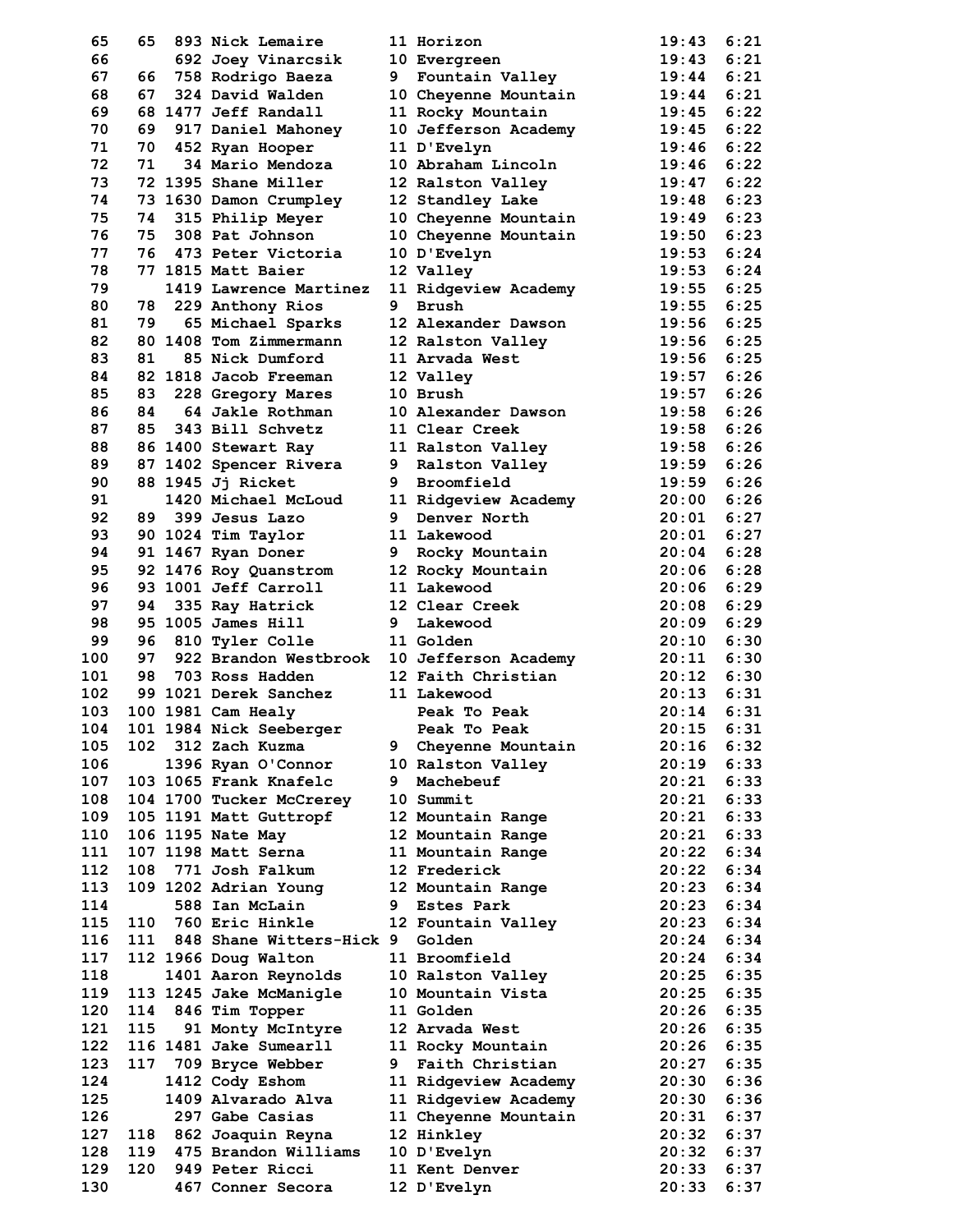| 131        | 121   | 59 Matt Keown                                       | 12 Alexander Dawson                         | 20:34                 | 6:37         |
|------------|-------|-----------------------------------------------------|---------------------------------------------|-----------------------|--------------|
| 132        |       | 96 Nick Sevcik                                      | 9 Arvada West                               | 20:37                 | 6:38         |
| 133        | 122   | 774 Will Rigali                                     | 12 Frederick                                | 20:37                 | 6:39         |
| 134        |       | 584 David Gamble                                    | 10 Estes Park                               | 20:39                 | 6:39         |
| 135        |       | 123 1261 Andrew Wenner                              | 10 Mountain Vista                           | 20:40                 | 6:39         |
| 136        |       | 689 Jeff Troyano                                    | 12 Evergreen                                | 20:41                 | 6:40         |
| 137        |       | 124 1342 Joey Woodford                              | 12 Prairie View                             | 20:41                 | 6:40         |
| 138        |       | 1421 Adrian Pacheco                                 | 11 Ridgeview Academy                        | 20:45                 | 6:41         |
| 139        |       | 305 Tyler Heyry                                     | 11 Cheyenne Mountain                        | 20:47                 | 6:42         |
| 140        |       | 1008 Matthew Huff                                   | 10 Lakewood                                 | 20:48                 | 6:42         |
| 141        |       | 125 1982 Todd Beckman                               | Peak To Peak                                | 20:48                 | 6:42         |
| 142        |       | 126 541 Michael Gabriel                             | 11 Englewood                                | 20:49                 | 6:42         |
| 143        |       | 671 Tucker Oakley                                   | 12 Evergreen                                | 20:50                 | 6:43         |
| 144<br>145 | 127   | 665 Will Kreig<br>915 Luke Holocher                 | 11 Evergreen                                | 20:51<br>20:52        | 6:43<br>6:43 |
| 146        |       | 128 1983 Gun Gulati                                 | 12 Jefferson Academy<br>Peak To Peak        | 20:52                 | 6:43         |
| 147        |       | 470 Kyle Sutton                                     | 11 D'Evelyn                                 | 20:56                 | 6:45         |
| 148        |       | 129 1633 Tonio Hill                                 | 11 Standley Lake                            | 20:56                 | 6:45         |
| 149        |       | 130 1624 Gabe Anderson                              | 10 Standley Lake                            | 20:57                 | 6:45         |
| 150        |       | 131 861 Ziyad Jara                                  | 12 Hinkley                                  | 20:58                 | 6:45         |
| 151        |       | 132 813 Jack Darragh                                | 9 Golden                                    | 20:59                 | 6:45         |
| 152        |       | 1404 Josh Snyder                                    | 10 Ralston Valley                           | 20:59                 | 6:46         |
| 153        |       | 133 414 Nate Marshall                               | 11 Denver Science & Tech                    | 21:03                 | 6:47         |
| 154        |       | 134 27 Angel Cruz                                   | 11 Abraham Lincoln                          | 21:04                 | 6:47         |
| 155        |       | 662 Daniel Holmes                                   | 9 Evergreen                                 | 21:04                 | 6:47         |
| 156        |       | 450 Davis Davis Barker 10 D'Evelyn                  |                                             | 21:05                 | 6:47         |
| 157        | 135   | 177 Jacob Johnson                                   | 10 Brighton                                 | 21:07                 | 6:48         |
| 158        |       | 136 1479 Kyler Schmidt                              | 9 Rocky Mountain                            | 21:08                 | 6:48         |
| 159        |       | 1474 Lucas Ness                                     | 11 Rocky Mountain                           | 21:10                 | 6:49         |
| 160        |       | 1478 Andrew Rotman                                  | 12 Rocky Mountain                           | 21:10                 | 6:49         |
| 161        |       | 1473 Chris Miller                                   | 12 Rocky Mountain                           | 21:10                 | 6:49         |
| 162        |       | 137 887 Zach Douglas                                | 11 Horizon                                  | 21:11                 | 6:49         |
| 163        | 138   | 759 Jordan Clementi                                 | 11 Fountain Valley                          | 21:11                 | 6:50         |
| 164        |       | 1930 Ben Elliott                                    | 10 Broomfield                               | 21:12                 | 6:50         |
| 165        |       | 139 1698 Duncan Koehn                               | 11 Summit                                   | 21:13                 | 6:50         |
| 166        |       | 140 891 Jacob Hartman                               | 12 Horizon                                  | 21:13                 | 6:50         |
| 167        | 141   | 186 Brandon Rauchfuss                               | 12 Brighton                                 | 21:16                 | 6:51         |
| 168        |       | 142 1629 Chance Clark                               | 12 Standley Lake                            | 21:16                 | 6:51<br>6:53 |
| 169        |       | 143 1233 Connor Dullea<br>170 144 1639 Collin Sneve | 12 Mountain Vista<br>9 Standley Lake        | 21:22<br>$21:22$ 6:53 |              |
| 171        |       | 325 Nick Zulanas                                    | 10 Cheyenne Mountain                        | 21:23                 | 6:53         |
| 172        |       | 1018 Ethan Parrish                                  | 12 Lakewood                                 | 21:25                 | 6:54         |
| 173        |       | 145 336 Jace Howard                                 | 11 Clear Creek                              | 21:25                 | 6:54         |
| 174        |       | 146 1886 Michael Del Negro                          | 11 Wheat Ridge                              | 21:26                 | 6:54         |
| 175        |       | 147 544 Joe Howard                                  | 11 Englewood                                | 21:27                 | 6:55         |
| 176        |       | 148 1985 Tylon Wang                                 | Peak To Peak                                | 21:27                 | 6:55         |
| 177        | 149   | 120 Von Seggern Brian                               | 11 Berthoud                                 | 21:32                 | 6:56         |
| 178        |       | 455 Zach Kleiner                                    | 11 D'Evelyn                                 | 21:32                 | 6:56         |
| 179        |       | 462 Marco Peyfuss                                   | 9 D'Evelyn                                  | 21:33                 | 6:56         |
| 180        |       | 150 1885 Steven Decsesznak                          | 9 Wheat Ridge                               | 21:34                 | 6:57         |
| 181        | 151   | 175 Eric Johnson                                    | 11 Brighton                                 | 21:35                 | 6:57         |
| 182        | 152   | 173 Daniel Heck                                     | 10 Brighton                                 | 21:37                 | 6:58         |
| 183        |       | 1529 Cody Renke                                     | 10 Skyview                                  | 21:38                 | 6:58         |
| 184        |       | 153 740 James Hood                                  | 11 Fort Lupton                              | 21:39                 | 6:58         |
| 185        | 154   | 884 John-Walker Davis                               | 12 Horizon                                  | 21:40                 | 6:59         |
| 186        |       | 90 Michael McCarthy                                 | 9 Arvada West                               | 21:40                 | 6:59         |
| 187        |       | 155 762 T.J. Knecht                                 | 11 Fountain Valley                          | 21:41                 | 6:59         |
| 188        |       | 156 1969 Nate Haugman                               | Peak To Peak                                | 21:42                 | 7:00         |
| 189        |       | 157 1307 Kirtis Courkamp                            | 12 Platte Canyon                            | 21:44                 | 7:00         |
| 190        | 158   | 60 Kevin Mandagere                                  | 11 Alexander Dawson                         | 21:44                 | 7:00         |
| 191        |       | 451 John Holland                                    | 12 D'Evelyn                                 | 21:45                 | 7:00         |
| 192<br>193 | 160   | 159 1829 Brian Williamson                           | 10 Valley                                   | 21:45<br>21:46        | 7:00         |
| 194        |       | 55 Kyle Becker<br>318 Mark Roberts                  | 10 Alexander Dawson<br>10 Cheyenne Mountain | 21:48                 | 7:01<br>7:01 |
| 195        | 161 — | 28 Ray Esquibel                                     | 11 Abraham Lincoln                          | 21:49                 | 7:02         |
| 196        |       | 162 1262 Caleb Williams                             | 10 Mountain Vista                           | 21:50                 | 7:02         |
|            |       |                                                     |                                             |                       |              |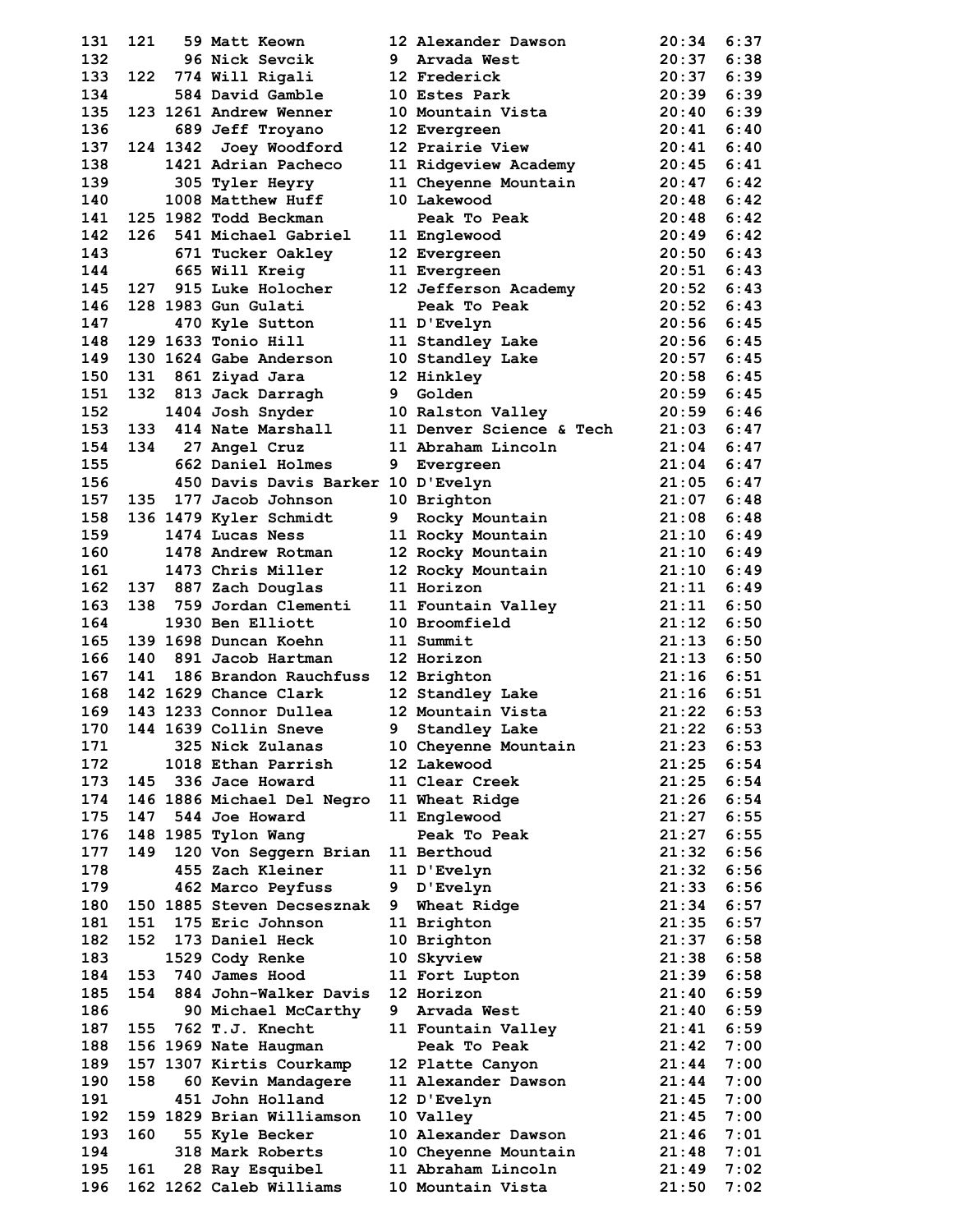| 197 |     | 306 Russell Hill                              |   | 10 Cheyenne Mountain | 21:53 | 7:03 |
|-----|-----|-----------------------------------------------|---|----------------------|-------|------|
| 198 | 163 | 185 Jordan Padilla                            |   | 10 Brighton          | 21:54 | 7:03 |
| 199 |     | 164 764 Daniel Wilkins                        |   | 10 Fountain Valley   | 21:55 | 7:04 |
| 200 |     | 165 894 Shane Miller                          | 9 | Horizon              | 21:57 | 7:04 |
| 201 |     | 1636 Colton Olsen                             |   | 11 Standley Lake     | 21:59 | 7:05 |
| 202 |     | 166 951 Carson Walker                         |   | 11 Kent Denver       | 22:02 | 7:06 |
| 203 |     | 888 Isaac Engels                              |   | 9 Horizon            | 22:06 | 7:07 |
| 204 |     | 167 1192 Tyler Harwood                        |   | 12 Mountain Range    | 22:06 | 7:07 |
| 205 |     | 92 Adam Moore                                 |   | 12 Arvada West       | 22:07 | 7:07 |
| 206 |     | 168 1912 Nick Tompkins                        |   | 10 Wheat Ridge       | 22:07 | 7:08 |
| 207 |     | 1462 John Basham                              |   | 12 Rocky Mountain    | 22:08 | 7:08 |
| 208 |     | 169 761 Spencer Kirkpatric 11 Fountain Valley |   |                      | 22:08 | 7:08 |
| 209 |     | 1931 Parker Ericson                           |   | 9 Broomfield         | 22:08 | 7:08 |
| 210 |     | 170 1227 Ryan Brennan                         |   | 9 Mountain Vista     | 22:08 | 7:08 |
| 211 |     | 1941 Ben Rayman                               |   | 12 Broomfield        | 22:09 | 7:08 |
| 212 | 171 | 181 Dillon Loaiza                             |   | 10 Brighton          | 22:09 | 7:08 |
| 213 |     | 172 1903 Gabe Neymark                         |   | 9 Wheat Ridge        | 22:09 | 7:08 |
| 214 |     | 895 Nick Stanford                             |   | 12 Horizon           | 22:10 | 7:08 |
| 215 |     | 183 Richard Merich                            |   | 12 Brighton          | 22:10 | 7:08 |
| 216 |     | 173 1915 Ryan Wyser                           |   | 10 Wheat Ridge       | 22:10 | 7:09 |
| 217 |     | 174 1905 A.J. Pasko                           |   | 10 Wheat Ridge       | 22:11 | 7:09 |
| 218 |     | 175 1890 Adrian Durbano                       |   | 10 Wheat Ridge       | 22:11 | 7:09 |
| 219 | 176 | 393 Tyler Starr                               |   | 12 Denver Academy    | 22:11 | 7:09 |
| 220 | 177 | 834 Jason Platt                               |   | 10 Golden            | 22:11 | 7:09 |
| 221 |     | 178 1200 Grant Stout                          |   | 10 Mountain Range    | 22:12 | 7:09 |
| 222 |     | 179 773 Patrick McCarron                      |   | 9 Frederick          | 22:12 | 7:09 |
|     |     |                                               |   |                      |       |      |
| 223 |     | 1894 Jesse Greigo                             |   | 12 Wheat Ridge       | 22:13 | 7:09 |
| 224 |     | 180 843 Bishop Tice                           |   | <b>10 Golden</b>     | 22:14 | 7:10 |
| 225 |     | 181 1334 Don Gorrell                          |   | 11 Prairie View      | 22:15 | 7:10 |
| 226 |     | 182 763 Henry Merriam                         |   | 12 Fountain Valley   | 22:15 | 7:10 |
| 227 |     | 1943 Kevin Rhinesmith                         | 9 | Broomfield           | 22:16 | 7:10 |
| 228 |     | 183 1201 Nate Thomas                          |   | 12 Mountain Range    | 22:16 | 7:10 |
| 229 |     | 1384 Ethan Gibson                             |   | 11 Ralston Valley    | 22:16 | 7:10 |
| 230 |     | 1004 Ryan Gibson                              |   | 11 Lakewood          | 22:17 | 7:11 |
| 231 |     | 184 1335 Kevin Huffman                        |   | 11 Prairie View      | 22:18 | 7:11 |
| 232 |     | 1965 Martin Wallace                           |   | 9 Broomfield         | 22:19 | 7:11 |
| 233 |     | 686 Zach Strande                              |   | 9 Evergreen          | 22:19 | 7:11 |
| 234 |     | 185 31 Francisco Lopez 12 Abraham Lincoln     |   |                      | 22:20 | 7:12 |
| 235 |     | 186 44 Josh Silva                             |   | 9 Abraham Lincoln    | 22:20 | 7:12 |
| 236 |     | 184 Andrew Mordecai                           |   | 9 Brighton           | 22:20 | 7:12 |
| 237 | 187 | 539 Brian Agular                              |   | 9 Englewood          | 22:21 | 7:12 |
| 238 |     | 188 549 James Woods                           |   | 11 Englewood         | 22:21 | 7:12 |
| 239 |     | 189 33 Angel Mendez                           |   | 10 Abraham Lincoln   | 22:21 | 7:12 |
| 240 |     | 190 1122 Keonte Neeley                        |   | 10 Mlk-Montbello     | 22:22 | 7:12 |
| 241 | 191 | <b>37 Louis Moreno</b>                        |   | 10 Abraham Lincoln   | 22:22 | 7:12 |
| 242 |     | 25 Daniel Almanzan                            |   | 9 Abraham Lincoln    | 22:23 | 7:13 |
| 243 |     | 464 Tobias Rein                               |   | 12 D'Evelyn          | 22:25 | 7:13 |
| 244 |     | 824 Jason Kinnard                             |   | 12 Golden            | 22:25 | 7:13 |
| 245 |     | 192 1337 Josh Lepus                           |   | 10 Prairie View      | 22:26 | 7:13 |
| 246 |     | 193 1331 Tyler Day                            |   | 12 Prairie View      | 22:26 | 7:14 |
| 247 |     | 194 1329 Collin Binford                       |   | 10 Prairie View      | 22:27 | 7:14 |
| 248 |     | 195 1223 Aidon Ambrose                        |   | 11 Mountain Vista    | 22:28 | 7:14 |
| 249 |     | 196 1697 Quinton Bobb                         |   | 10 Summit            | 22:30 | 7:15 |
| 250 |     | 197 1257 Alex Stuart                          |   | 10 Mountain Vista    | 22:30 | 7:15 |
| 251 |     | 319 Jacob Skinner                             |   | 11 Cheyenne Mountain | 22:31 | 7:15 |
| 252 |     | 320 Grahm Stringert                           |   | 11 Cheyenne Mountain | 22:31 | 7:15 |
| 253 |     | 298 Adam Doyle                                |   | 9 Cheyenne Mountain  | 22:32 | 7:15 |
| 254 |     | 825 Sean Leffert                              |   | 11 Golden            | 22:32 | 7:16 |
| 255 |     | 304 Alex Glover                               | 9 | Cheyenne Mountain    | 22:33 | 7:16 |
| 256 |     | 1944 Gabe Ricket                              |   | 10 Broomfield        | 22:34 | 7:16 |
| 257 |     | 38 Jesus Ortega                               |   | 12 Abraham Lincoln   | 22:34 | 7:16 |
| 258 |     | 172 Alexander Falconbu 9 Brighton             |   |                      | 22:35 | 7:16 |
| 259 |     | 180 Jordan Landeros                           |   | 11 Brighton          | 22:35 | 7:16 |
| 260 | 198 | 230 Derek Zuniga                              |   | 11 Brush             | 22:35 | 7:17 |
| 261 |     | 199 1067 Tim McDermott                        |   | 11 Machebeuf         | 22:37 | 7:17 |
| 262 | 200 | 389 Chris O' Neil                             | 9 | Denver Academy       | 22:37 | 7:17 |
|     |     |                                               |   |                      |       |      |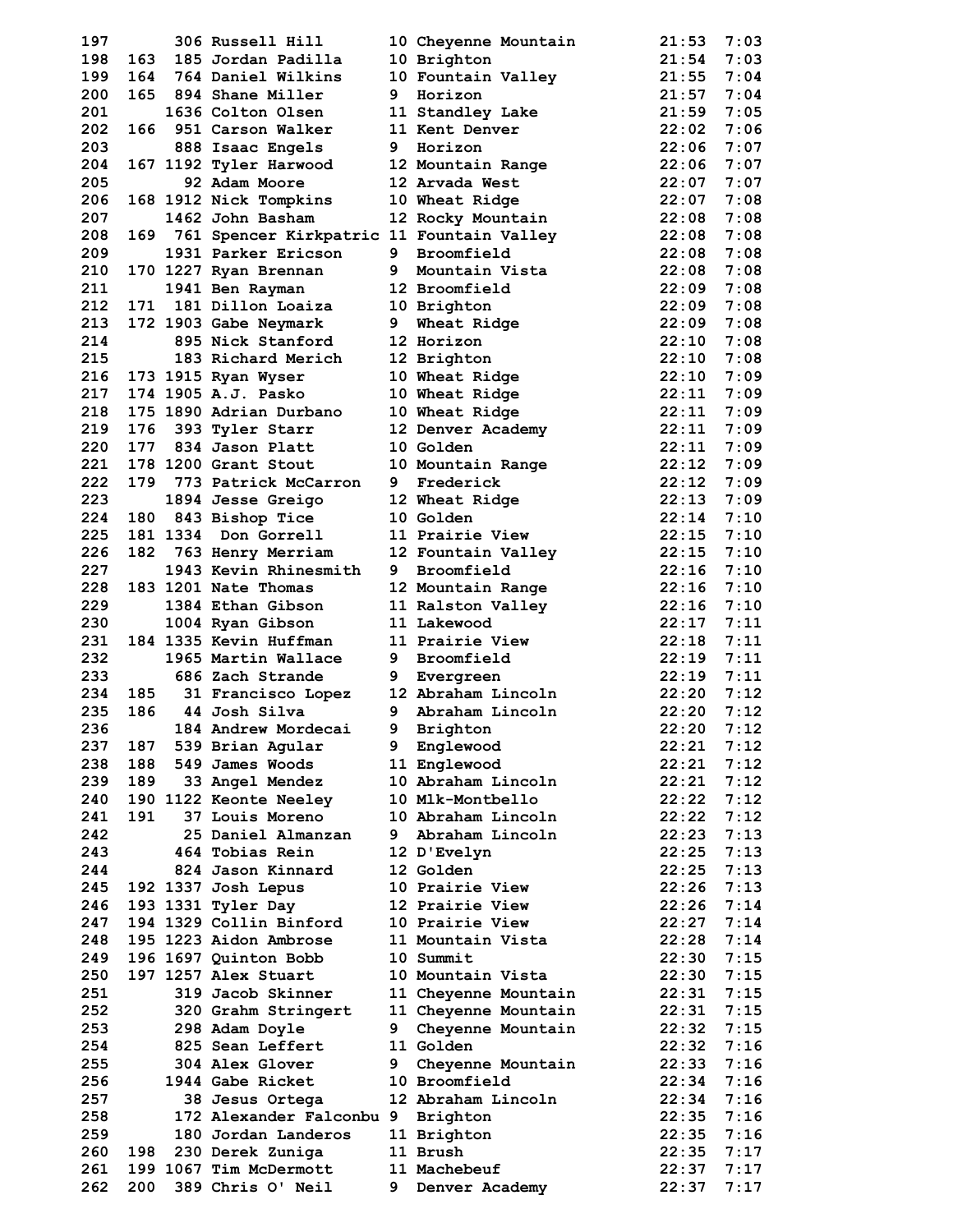| 263        |     | 885 Steven Destefano                      |   | 11 Horizon                        | 22:38          | 7:17         |
|------------|-----|-------------------------------------------|---|-----------------------------------|----------------|--------------|
| 264        |     | 296 Matt Bohcali                          |   | 10 Cheyenne Mountain              | 22:38          | 7:17         |
| 265        | 201 | 123 David French                          |   | 12 Berthoud                       | 22:39          | 7:18         |
| 266        | 202 | 403 Maverick Sandaval                     | 9 | Denver North                      | 22:40          | 7:18         |
| 267        |     | 203 410 Joel Albin                        |   | 10 Denver Science & Tech          | 22:41          | 7:18         |
| 268        |     | 1929 Liam Doran                           |   | 10 Broomfield                     | 22:41          | 7:18         |
| 269        |     | 204 1309 Adrian Phillips                  | 9 | Platte Canyon                     | 22:42          | 7:19         |
| 270        |     | 669 Kyle Martin                           |   | 12 Evergreen                      | 22:43          | 7:19         |
| 271        |     | 302 Fritz Gilbert                         |   | 9 Cheyenne Mountain               | 22:44          | 7:19         |
| 272        | 205 | 61 Steve Nash                             |   | 11 Alexander Dawson               | 22:44          | 7:19         |
| 273        |     | 1398 Max Ralieanu                         |   | 11 Ralston Valley                 | 22:45          | 7:20         |
| 274        |     | 1463 Sean Bolin                           |   | 11 Rocky Mountain                 | 22:45          | 7:20         |
| 275        |     | <b>474 Alec Wilkie</b>                    |   | 12 D'Evelyn                       | 22:46          | 7:20         |
| 276        |     | 1681 Tyler Myers                          |   | 11 Sterling                       | 22:46          | 7:20         |
| 277        | 206 | 920 Christian Oleson                      |   | 12 Jefferson Academy              | 22:47          | 7:20         |
| 278        |     | 457 Nolan Madsen                          |   | 10 D'Evelyn                       | 22:47          | 7:20         |
| 279        |     | 207 1121 Martin Monge                     |   | 11 Mlk-Montbello                  | 22:48          | 7:21         |
| 280        |     | 208 548 Eduardo Velazquez                 |   | 10 Englewood                      | 22:49          | 7:21         |
| 281        |     | 1482 Scott Thornton                       |   | 12 Rocky Mountain                 | 22:50          | 7:21         |
| 282        |     | 1924 Brett Baldwin                        |   | 10 Broomfield                     | 22:53          | 7:22         |
| 283        |     | 176 Evan Johnson                          |   | 9 Brighton                        | 22:53          | 7:22         |
| 284        |     | 1626 Zach Bazylak                         |   | 10 Standley Lake                  | 22:53          | 7:22         |
| 285        |     | 26 Jose Arteaga                           |   | 12 Abraham Lincoln                | 22:54          | 7:23         |
| 286        |     | 1194 Matt Longaker                        |   | 10 Mountain Range                 | 22:54          | 7:23         |
| 287        |     | 1973 Justin Rodenberg                     |   | Peak To Peak                      | 22:55          | 7:23         |
| 288        |     | 39 Gautier Pena                           |   | 12 Abraham Lincoln                | 22:56          | 7:23         |
| 289        |     | 1260 Kirby Wagner                         |   | 11 Mountain Vista                 | 22:58          | 7:24         |
| 290        |     | 1933 Daniel Gerbrandt                     |   | 9 Broomfield                      | 22:58          | 7:24         |
| 291        |     | 1902 Tryg Moulton                         |   | 9 Wheat Ridge                     | 22:59          | 7:24         |
| 292        |     | 1680 Taylor Hall                          |   | 12 Sterling                       | 22:59          | 7:24         |
| 293        |     | 821 Alex Inscoe                           | 9 | Golden                            | 22:59          | 7:24         |
| 294        |     | 1882 Nate Buehler                         |   | 10 Wheat Ridge                    | 23:00          | 7:24         |
| 295        |     | 1234 Dan Evans                            |   | 10 Mountain Vista                 | 23:00          | 7:25         |
| 296        |     | 209 1823 Anthony Mozal                    |   | 9 Valley                          | 23:00          | 7:25         |
| 297        |     | 458 Connor Mong                           |   | 11 D'Evelyn                       | 23:02          | 7:25         |
| 298        |     | 1383 Connor Eldredge                      |   | 10 Ralston Valley                 | 23:03          | 7:25         |
| 299        |     | 210 1701 Troy Meeker                      |   | 10 Summit                         | 23:04          | 7:26         |
| 300        |     | 300 Ben Fox                               | 9 | Cheyenne Mountain                 | 23:04          | 7:26         |
| 301        | 211 | 116 Nicolas Alexander                     |   | 12 Berthoud                       | 23:05          | 7:26         |
| 302        |     |                                           |   | 9 Broomfield                      | 23:05          | 7:26         |
| 303        |     | 1949 Garrett Spellman                     |   |                                   | 23:05          | 7:26         |
|            |     | 303 Devon Gleason                         |   | 10 Cheyenne Mountain              |                |              |
| 304        |     | 1901 Keenan McCall                        |   | 10 Wheat Ridge                    | 23:06          | 7:26         |
| 305        |     | 212 122 Ben Fell                          |   | 12 Berthoud                       | 23:07          | 7:27         |
| 306        |     |                                           |   |                                   |                |              |
| 307        |     | 1252 Rob Santini                          |   | 12 Mountain Vista                 | 23:10          | 7:28         |
| 308        |     | 1391 Phillip Lemmons                      |   | 10 Ralston Valley                 | 23:10          | 7:28         |
|            |     | 1380 Kevin Clough                         |   | 9 Ralston Valley                  | 23:11          | 7:28         |
| 309        |     | 1196 Bryan Patel                          |   | 10 Mountain Range                 | 23:12          | 7:28         |
| 310        |     | 1197 Jonah Sanders                        |   | 9 Mountain Range                  | 23:12          | 7:29         |
| 311        |     | 1407 Brendon Troutman                     |   | 12 Ralston Valley                 | 23:13          | 7:29         |
| 312        |     | 583 Walker Calden                         |   | 10 Estes Park                     | 23:13          | 7:29         |
| 313        |     | 1963 Luke Spiegel                         |   | 10 Broomfield                     | 23:18          | 7:30         |
| 314        |     | 1225 Troy Andrzejewski                    |   | 10 Mountain Vista                 | 23:18          | 7:30         |
| 315        |     | 1893 Logan Frank                          |   | 10 Wheat Ridge                    | 23:19          | 7:31         |
| 316        |     | 213 704 K.C. Kinney                       |   | 11 Faith Christian                | 23:20          | 7:31         |
| 317        |     | 100 Matt Wade                             |   | 11 Arvada West                    | 23:20          | 7:31         |
| 318        |     | 29 Frank Gomez                            |   | 9 Abraham Lincoln                 | 23:21          | 7:31         |
| 319        |     | 816 Traver Hamilton                       |   | 10 Golden                         | 23:22          | 7:32         |
| 320        |     | 214 1071 Spencer Winstead                 |   | 11 Machebeuf                      | 23:22          | 7:32         |
| 321        |     | 1232 Mark Currie                          |   | 10 Mountain Vista                 | 23:24          | 7:32         |
| 322        |     | 215 543 Tucker Horan                      |   | 9 Englewood                       | 23:26          | 7:33         |
| 323        |     | 1023 Jackson Snyder                       |   | 9 Lakewood                        | 23:27          | 7:33         |
| 324        |     | 32 Luis Medrano                           |   | 10 Abraham Lincoln                | 23:28          | 7:34         |
| 325        |     | 1392 Sterling Lubchenco 10 Ralston Valley |   |                                   | 23:29          | 7:34         |
| 326        |     | 216 739 Colten Hood                       |   | 10 Fort Lupton                    | 23:29          | 7:34         |
| 327<br>328 |     | 217 772 Josh Martinez<br>1393 Kurt Luce   |   | 12 Frederick<br>11 Ralston Valley | 23:30<br>23:35 | 7:34<br>7:36 |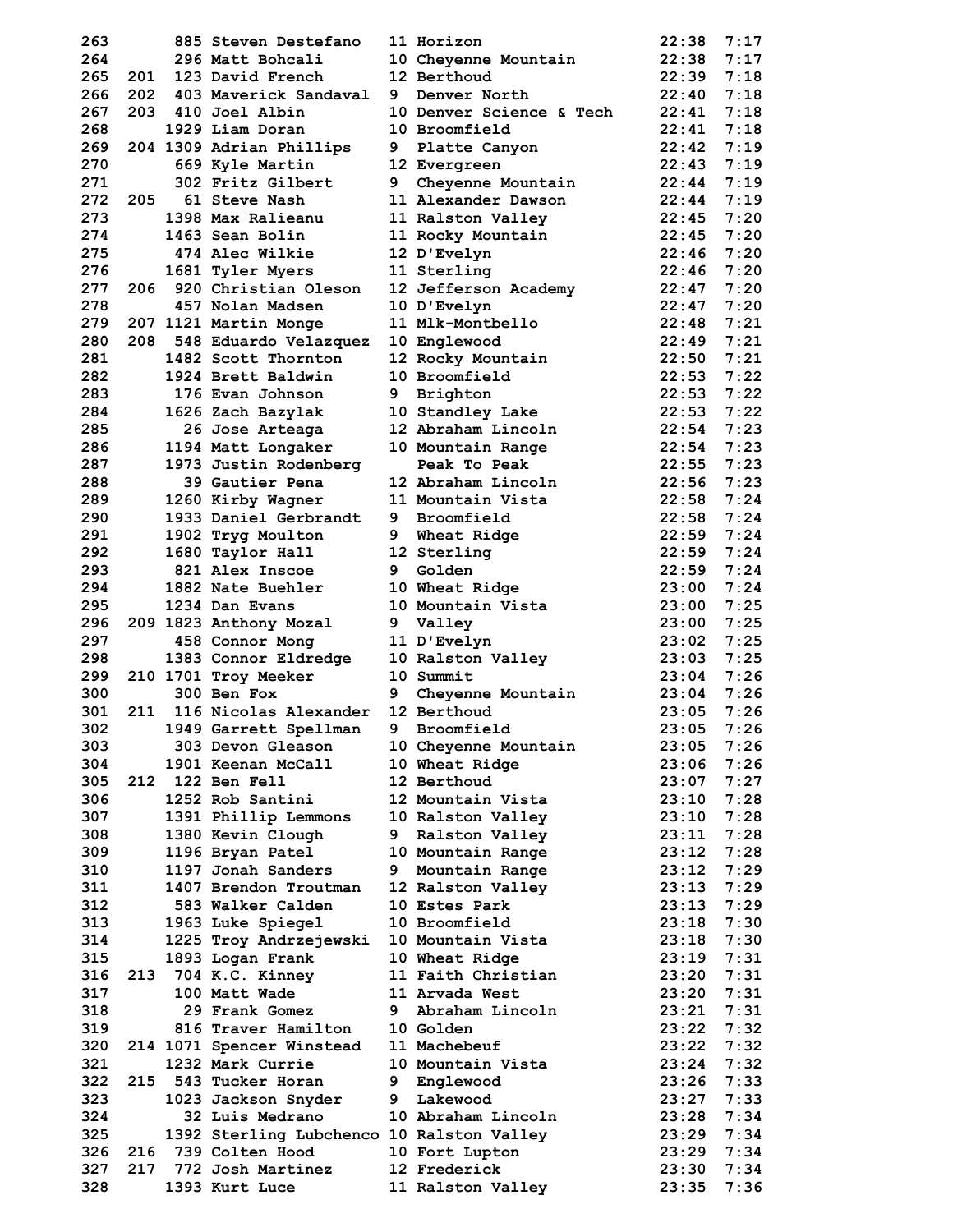| 329        |     | 218 417 Jasper Rykman                   |    | 11 Denver Science & Tech      | 23:36 | 7:36 |
|------------|-----|-----------------------------------------|----|-------------------------------|-------|------|
| 330        |     | 654 Nico Cosca                          |    | 11 Evergreen                  | 23:38 | 7:37 |
| 331        |     | 655 Jesse Edelen                        |    | 9 Evergreen                   | 23:38 | 7:37 |
| 332        |     | 683 Ryan Sherman                        | 9  | Evergreen                     | 23:38 | 7:37 |
| 333        |     | 1389 Brent Leasure                      |    | 11 Ralston Valley             | 23:39 | 7:37 |
| 334        |     | 219 387 James Klein                     |    | 12 Denver Academy             | 23:39 | 7:37 |
| 335        |     | 220 710 John Wenker                     |    | 11 Faith Christian            | 23:41 | 7:38 |
| 336        |     | 1381 Jordan Connell                     |    | 9 Ralston Valley              | 23:43 | 7:38 |
| 337        |     | 1376 Alex Bobroske                      |    | 9 Ralston Valley              | 23:44 | 7:39 |
| 338        |     | 919 Sean Mead                           |    | 10 Jefferson Academy          | 23:47 | 7:40 |
| 339        |     | 365 Nick Fahrenkrog                     |    | 9 Colorado Academy            | 23:47 | 7:40 |
| 340        |     | 1883 Tanner Campbell                    |    | 9 Wheat Ridge                 | 23:49 | 7:40 |
| 341        |     | 469 Sage Stubbs                         | 9. | D'Evelyn                      | 23:55 | 7:42 |
| 342        |     | 1461 Blake Bancroft                     | 9  | Rocky Mountain                | 23:56 | 7:42 |
| 343        |     | 652 Matt Bunyard                        | 9  | Evergreen                     | 23:56 | 7:43 |
| 344        |     | 221 1696 Emmett Bailey                  | 9  | Summit                        | 23:57 | 7:43 |
| 345        |     | 222 1704 Sam Piehl                      | 9  | Summit                        | 23:57 | 7:43 |
| 346        |     | 1640 Kevin Stephenson                   |    | 11 Standley Lake              | 23:59 | 7:43 |
| 347        |     | 1222 Koby Adams                         |    | 9 Mountain Vista              | 24:00 | 7:44 |
| 348        |     | 223 338 Kyle Knaeble                    |    | 10 Clear Creek                | 24:00 | 7:44 |
| 349        |     | 832 Evan Pennel                         |    | 9 Golden                      | 24:01 | 7:44 |
| 350        |     | 1011 Kyle Krawczak                      |    | 10 Lakewood                   | 24:01 | 7:44 |
| 351        |     | 224 1070 Jake Smith                     |    | 11 Machebeuf                  | 24:02 | 7:44 |
| 352        | 225 | 225 Tim Brown                           | 9  | Brush                         | 24:03 | 7:45 |
| 353        |     | 702 Austin Garza                        |    | 11 Faith Christian            | 24:04 | 7:45 |
| 354        |     | 1379 Kris Buxton                        |    | 9 Ralston Valley              | 24:04 | 7:45 |
| 355        |     | 471 Keihan Swantek                      |    | 9 D'Evelyn                    | 24:05 | 7:45 |
| 356        |     | 465 Alex Rosenberry                     |    | 9 D'Evelyn                    | 24:05 | 7:46 |
| 357        |     | 84 Walker Deshazer                      |    | 11 Arvada West                | 24:06 | 7:46 |
| 358        |     | 226 860 Daniel Howard                   |    | 12 Hinkley                    | 24:06 | 7:46 |
| 359        | 227 | 131 Mythia Siebold                      | 9  | Berthoud                      | 24:07 | 7:46 |
| 360        |     | 829 Nick Mullen                         |    | 12 Golden                     | 24:07 | 7:46 |
| 361        |     | 1940 Keifer Mitchell                    |    | 11 Broomfield                 | 24:07 | 7:46 |
| 362        |     | 1909 Jon Sassolino                      |    | 10 Wheat Ridge                | 24:08 | 7:46 |
| 363        |     | 1936 Vincent Hauser                     |    | 12 Broomfield                 | 24:08 | 7:46 |
| 364        |     | 228 1699 Erik Ladwig                    |    | 12 Summit                     | 24:08 | 7:47 |
| 365        |     | 1336 Zachary Laloge                     |    | 10 Prairie View               | 24:09 | 7:47 |
| 366        |     | 1027 Ben Weiskopf                       |    | 10 Lakewood                   | 24:11 | 7:47 |
| 367        |     | 1937 Ryan James                         |    | 11 Broomfield                 | 24:12 | 7:48 |
| 368        |     | 1781 Thomas Cooke                       |    | 12 The Academy                | 24:13 | 7:48 |
| 369        |     | 1927 Ryan Davis                         |    | 10 Broomfield                 | 24:13 | 7:48 |
| 370        |     | 1975 Peter Mundhenke                    |    | Peak To Peak                  | 24:14 | 7:48 |
| 371        |     | 1480 Steven Steinmark                   |    | 11 Rocky Mountain             | 24:14 | 7:48 |
| 372        |     |                                         |    | 10 Machebeuf                  | 24:16 | 7:49 |
| 373        |     | 229 1064 Thomas Cogger                  |    |                               | 24:17 | 7:49 |
|            |     | 547 Nick Steverson<br>674 Konnor Propst |    | 11 Englewood                  | 24:20 | 7:50 |
| 374<br>375 |     | 230 398 Daniel Barron                   |    | 9 Evergreen<br>9 Denver North | 24:21 | 7:50 |
|            |     | 231 769 Robert Collins                  |    | 12 Frederick                  | 24:21 | 7:51 |
| 376<br>377 |     | 1892 Sam Foley                          |    |                               | 24:23 | 7:51 |
|            |     |                                         |    | 9 Wheat Ridge                 |       |      |
| 378        |     | 1928 Mark Decker                        |    | 10 Broomfield                 | 24:24 | 7:51 |
| 379        |     | 1946 Nathan Roylance                    |    | 9 Broomfield                  | 24:25 | 7:52 |
| 380        |     | 1475 Colton Prosser                     |    | 9 Rocky Mountain              | 24:26 | 7:52 |
| 381        |     | 89 Alex Lesko                           |    | 9 Arvada West                 | 24:26 | 7:52 |
| 382        |     | 47 Daniel Zamarripa                     |    | 11 Abraham Lincoln            | 24:28 | 7:53 |
| 383        |     | 546 Quan Pham                           |    | 11 Englewood                  | 24:28 | 7:53 |
| 384        |     | 232 1123 Josh Rickert                   |    | 9 Mlk-Montbello               | 24:29 | 7:53 |
| 385        |     | 233 1116 Hamad Alizada                  |    | 10 Mlk-Montbello              | 24:34 | 7:55 |
| 386        |     | 1240 Connor King                        |    | 11 Mountain Vista             | 24:34 | 7:55 |
| 387        |     | 234 1063 Daniel Babish                  |    | 11 Machebeuf                  | 24:38 | 7:56 |
| 388        |     | 235 1308 Steven Merrifield              |    | 11 Platte Canyon              | 24:39 | 7:56 |
| 389        |     | 668 Brian Lovin                         |    | 12 Evergreen                  | 24:41 | 7:57 |
| 390        |     | 675 Andy Queen                          |    | 9 Evergreen                   | 24:43 | 7:58 |
| 391        |     | 41 Ben Salazar                          |    | 9 Abraham Lincoln             | 24:43 | 7:58 |
| 392        |     | 46 Gabe Villegas                        |    | 11 Abraham Lincoln            | 24:43 | 7:58 |
| 393        |     | 1251 Danny Romero                       |    | 10 Mountain Vista             | 24:45 | 7:58 |
| 394        |     | 1341 Cherokee Rexwinkle 10 Prairie View |    |                               | 24:46 | 7:59 |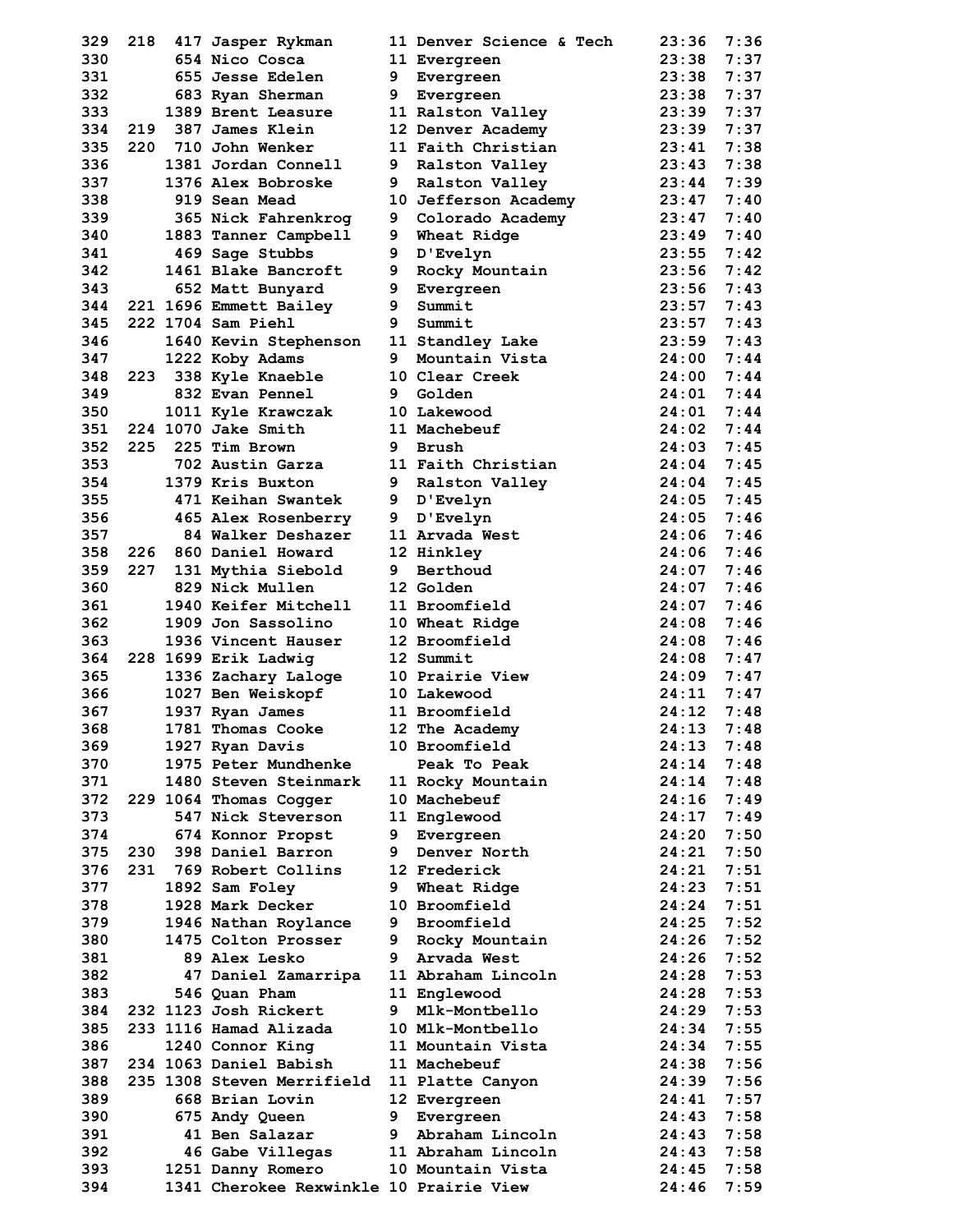| 395        |     | 1527 Deandre Harris                         | 9 | Skyview                                | 24:46          | 7:59         |
|------------|-----|---------------------------------------------|---|----------------------------------------|----------------|--------------|
| 396        |     | 236 342 Luke McDonald                       |   | 10 Clear Creek                         | 24:48          | 7:59         |
| 397        |     | 545 Josh Knapp                              |   | 11 Englewood                           | 24:50          | 8:00         |
| 398        |     | 650 Evan Binke                              |   | 11 Evergreen                           | 24:50          | 8:00         |
| 399        |     | 363 Andy Anaya                              | 9 | Colorado Academy                       | 24:53          | 8:01         |
| 400        |     | 1926 Austin Curry                           |   | 10 Broomfield                          | 24:56          | 8:02         |
| 401        |     | 1385 Grant Hudson                           | 9 | Ralston Valley                         | 24:57          | 8:02         |
| 402        |     | 237 941 Zander Chanin                       |   | 12 Kent Denver                         | 25:02          | 8:04         |
| 403        |     | 238 401 Fernando Moreno                     |   | 10 Denver North                        | 25:03          | 8:04         |
| 404        |     | 337 Cory Kerr                               |   | 10 Clear Creek                         | 25:04          | 8:04         |
| 405        |     | 1000 Anthony Bustos                         |   | 12 Lakewood                            | 25:05          | 8:05         |
| 406        |     | 684 Cameron Sidoroff                        |   | 9 Evergreen                            | 25:06          | 8:05         |
| 407        |     | 239 768 Shawn Briggs                        |   | 10 Frederick                           | 25:07          | 8:05         |
| 408        | 240 | 381 Ian Bowers                              | 9 | Denver Academy                         | 25:10          | 8:06         |
| 409        | 241 | 947 Tyler Overton                           |   | 11 Kent Denver                         | 25:14          | 8:08<br>8:08 |
| 410<br>411 |     | 1246 Will Mustin<br>36 Stefan Moreno        |   | 10 Mountain Vista<br>9 Abraham Lincoln | 25:16<br>25:18 | 8:09         |
| 412        |     | 42 Ruber Saldivar                           |   | 9 Abraham Lincoln                      | 25:18          | 8:09         |
| 413        |     | 35 Justin Moody                             |   | 11 Abraham Lincoln                     | 25:18          | 8:09         |
| 414        |     | 651 Ian Blackburn                           |   | 12 Evergreen                           | 25:19          | 8:09         |
| 415        |     | 1977 Jeff Gutierrez                         |   | Peak To Peak                           | 25:22          | 8:10         |
| 416        |     | 242 226 Fernando Carrillo                   |   | 12 Brush                               | 25:22          | 8:10         |
| 417        |     | 898 Keegen Tyll                             |   | 11 Horizon                             | 25:24          | 8:11         |
| 418        |     | 1995 Paul Schirmer                          |   | Peak To Peak                           | 25:28          | 8:12         |
| 419        |     | 243 402 Juan Rodriguez                      |   | 9 Denver North                         | 25:29          | 8:13         |
| 420        |     | 676 Cade Ray                                |   | 9 Evergreen                            | 25:33          | 8:14         |
| 421        |     | 656 Connor Elmgreen                         |   | 9 Evergreen                            | 25:33          | 8:14         |
| 422        |     | 1637 Kyle Prince                            |   | 12 Standley Lake                       | 25:34          | 8:14         |
| 423        |     | 1014 Sean Lopp                              |   | 10 Lakewood                            | 25:34          | 8:14         |
| 424        |     | 661 Matt Hassell                            | 9 | Evergreen                              | 25:38          | 8:15         |
| 425        |     | 699 Brandon Bowman                          |   | 10 Faith Christian                     | 25:40          | 8:16         |
| 426        |     | 244 385 Seth Feldman                        | 9 | Denver Academy                         | 25:42          | 8:16         |
| 427        | 245 | 412 Terrance Bishop                         |   | 10 Denver Science & Tech               | 25:44          | 8:17         |
| 428        |     | 119 Josh Atkinson                           |   | 11 Berthoud                            | 25:48          | 8:19         |
| 429        |     | 99 Benjamin Tyus                            |   | 9 Arvada West                          | 25:55          | 8:21         |
| 430        |     | 364 Marcos Bottenbley                       |   | 9 Colorado Academy                     | 25:57          | 8:22         |
| 431        |     | 341 Nick McDonald                           |   | 9 Clear Creek                          | 25:58          | 8:22         |
| 432        |     | 1976 Josh Goertzen                          |   | Peak To Peak                           | $25:59$ 8:22   |              |
| 433        |     | 246 227 Moses Hunter                        |   | 9 Brush                                | 25:59          | 8:22         |
| 434        |     | 1254 Mason Shurley                          |   | 11 Mountain Vista                      | $25:59$ 8:22   |              |
| 435        |     | 95 Travis Sanford                           |   | 11 Arvada West                         | 26:03          | 8:24         |
| 436        |     | 1243 Bryce Mawhinney                        |   | 9 Mountain Vista                       | 26:05          | 8:24         |
| 437        |     | 133 Nick Trujillo                           |   | 10 Berthoud                            | 26:06          | 8:25         |
| 438        |     | 1190 Sean Bean                              |   | 11 Mountain Range                      | 26:08          | 8:25         |
| 439        |     | 1002 Michael Crespin                        |   | 9 Lakewood                             | 26:11          | 8:26         |
| 440        |     | 1250 Nick Place                             |   | 10 Mountain Vista                      | 26:13          | 8:27         |
| 441        |     | 916 Justin Jaracz                           |   | 9 Jefferson Academy                    | 26:15          | 8:27         |
| 442<br>443 |     | 97 Blake Trahan                             |   | 12 Arvada West                         | 26:16<br>26:25 | 8:28<br>8:31 |
| 444        |     | 1790 Marty Trainor<br>1466 Joseph Creighton |   | 11 The Academy<br>9 Rocky Mountain     | 26:26          | 8:31         |
| 445        |     | 1239 Hayden King                            |   | 9 Mountain Vista                       | 26:27          | 8:31         |
| 446        |     | 840 Mitch Spence                            |   | 12 Golden                              | 26:28          | 8:31         |
| 447        |     | 1469 Dylan Kohler                           |   | 9 Rocky Mountain                       | 26:28          | 8:32         |
| 448        |     | 1679 Jarrod Glissmann                       |   | 12 Sterling                            | 26:29          | 8:32         |
| 449        |     | 1339 Dillon McCurry                         |   | 11 Prairie View                        | 26:30 8:32     |              |
| 450        |     | 837 Matt Redmond                            |   | 9 Golden                               | 26:30 8:32     |              |
| 451        |     | <b>828 Tj Moore</b>                         |   | 10 Golden                              | $26:34$ 8:33   |              |
| 452        |     | 1978 Jacob Berg                             |   | Peak To Peak                           | 26:36          | 8:34         |
| 453        |     | 182 Joseph Makepeace                        |   | 12 Brighton                            | 26:37          | 8:34         |
| 454        |     | 1695 Austin Arrance                         |   | 10 Summit                              | 26:39          | 8:35         |
| 455        |     | 247 384 Brian Dorsey                        |   | 11 Denver Academy                      | 26:40          | 8:35         |
| 456        |     | 248 394 Chris Waldron                       |   | 11 Denver Academy                      | 26:40          | 8:35         |
| 457        |     | 249 944 Evan Gart                           |   | 12 Kent Denver                         | 26:42          | 8:36         |
| 458        |     | 1705 Iñigo Portilla                         |   | 11 Summit                              | 26:45          | 8:37         |
|            |     |                                             |   |                                        |                |              |
| 459        |     | 250 857 Sergio Almeda                       |   | 10 Hinkley                             | 26:45          | 8:37         |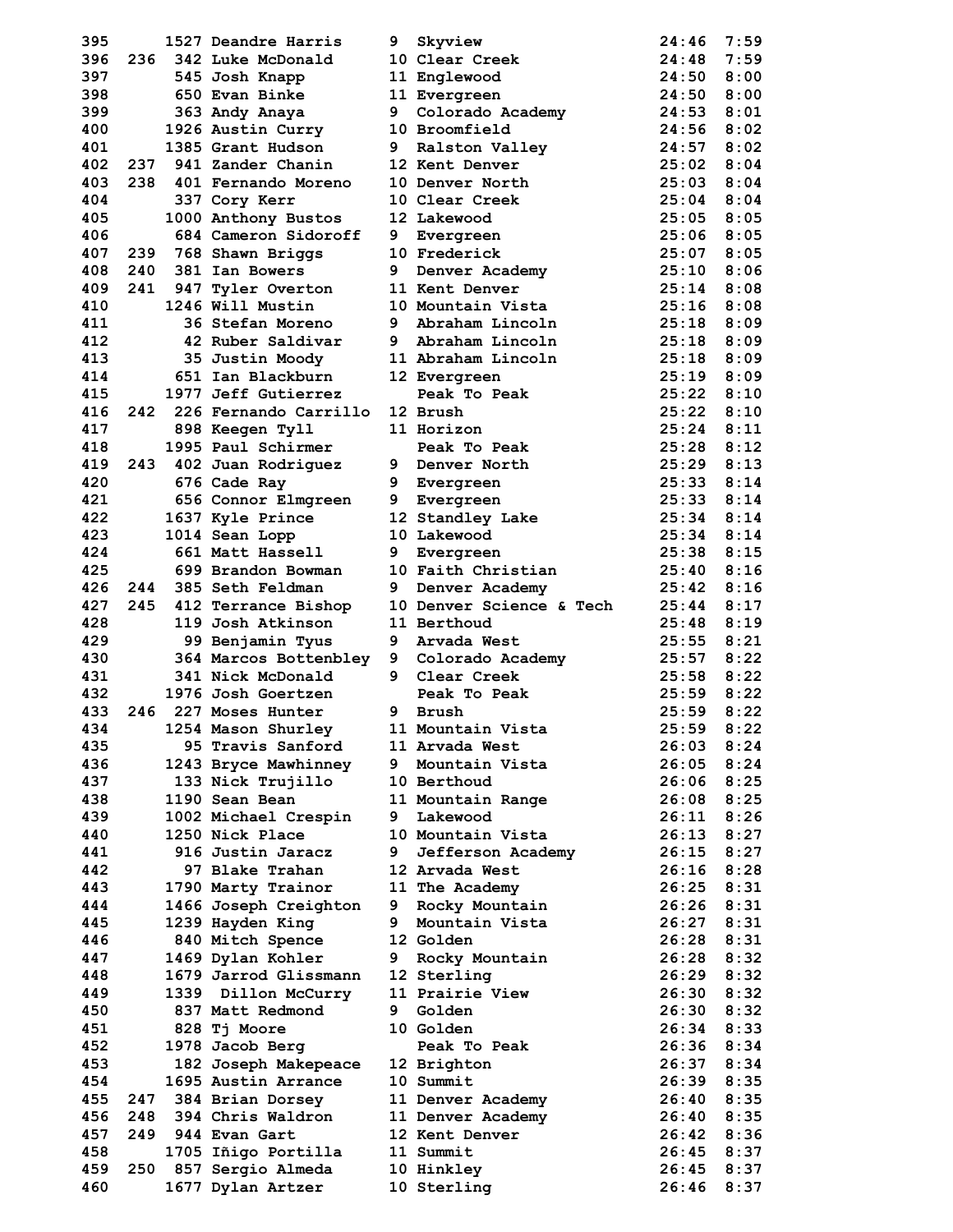| 461        |     | 945 Robert Giometti                           |   | 10 Kent Denver                   | 26:47           | 8:38                               |
|------------|-----|-----------------------------------------------|---|----------------------------------|-----------------|------------------------------------|
| 462        |     | 1787 Goyins Nathan                            | 9 | The Academy                      | 26:48           | 8:38                               |
| 463        |     | 251 400 Dominick Martinez                     |   | 10 Denver North                  | 26:49           | 8:38                               |
| 464        |     | 1631 Nick Fryberger                           | 9 | Standley Lake                    | 27:13           | 8:46                               |
| 465        |     | 1019 Seth Perry                               |   | 9 Lakewood                       | 27:14           | 8:46                               |
| 466        |     | 252 743 Reed Kopfman                          |   | 9 Fort Lupton                    | 27:14           | 8:46                               |
| 467        |     | 1017 Jaeger Luke                              |   | 12 Lakewood                      | 27:15           | 8:47                               |
| 468        |     | 1330 Devin Day                                |   | 9 Prairie View                   | 27:22           | 8:49                               |
| 469        |     | 1231 Nathan Crabb                             |   | 10 Mountain Vista                | 27:23           | 8:49                               |
| 470        |     | 1264 Trevor Zalkind                           |   | 10 Mountain Vista                | 27:23           | 8:49                               |
| 471        |     | 807 Kyle Anderson                             |   | 11 Golden                        | 27:28           | 8:51                               |
| 472        |     | 253 1311 Zach Sussenbach                      |   | 10 Platte Canyon                 | 27:29           | 8:51                               |
| 473        |     | 333 Kellen Crosby                             | 9 | Clear Creek                      | 27:29           | 8:51                               |
| 474        |     | 466 Micah Rust                                |   | 11 D'Evelyn                      | 27:31           | 8:52                               |
| 475        |     | 386 Michael Herbertson 9 Denver Academy       |   |                                  | 27:33           | 8:52                               |
| 476        |     | 383 Rusty Di Pasquale                         |   | 9 Denver Academy                 | 27:33           | 8:53                               |
| 477        |     | 1390 Erik Leitz                               |   | 10 Ralston Valley                | 27:36           | 8:53                               |
| 478        |     | 1934 John Guardado                            |   | 12 Broomfield                    | 27:38           | 8:54                               |
| 479        |     | 1964 Tristan Voss                             |   | 11 Broomfield                    | 27:38           | 8:54                               |
| 480        |     | 687 Casey Sweeney                             |   | 9 Evergreen                      | 27:41           | 8:55                               |
| 481        |     | 254 1066 John Knetemann                       |   | 9 Machebeuf                      | 27:43           | 8:56                               |
| 482        |     | 806 Kenny Anderson                            |   | <b>9</b> Golden                  | 27:43           | 8:56                               |
| 483        |     | 844 Cam Tidball-Sciu                          |   | 11 Golden                        | 27:49           | 8:58                               |
| 484        |     |                                               |   | 12 Golden                        | 27:49           | 8:58                               |
| 485        |     | 823 Matt Kilpatrick<br>255 1120 Vincent Matos |   | 11 Mlk-Montbello                 | 27:56           | 9:00                               |
|            |     | 1706 Ben Voutour                              |   | 12 Summit                        |                 | 9:02                               |
| 486        |     |                                               |   |                                  | 28:03           |                                    |
| 487        |     | 256 1310 Matthew Ruhter                       |   | 9 Platte Canyon                  | 28:06           | 9:03                               |
| 488        |     | 775 Jeff Tomlinson                            |   | 12 Frederick                     | 28:14           | 9:06                               |
| 489        |     | 814 James Gillis                              |   | 11 Golden                        | 28:19           | 9:07                               |
| 490        |     | 257 415 Peter Miskowicz                       | 9 | <b>Denver Science &amp; Tech</b> | 28:22           | 9:08                               |
| 491        |     | 808 Chris Baumann                             |   | 12 Golden                        | 28:27           | 9:10                               |
| 492        |     | 258 858 Luis Delvillar                        |   | 11 Hinkley                       | 28:28           | 9:10                               |
|            |     |                                               |   |                                  |                 |                                    |
| 493        |     | 259 1118 Manuel Gutierrez                     |   | 12 Mlk-Montbello                 | 28:31           | 9:11                               |
| 494        | 260 | 62 Forest Oden                                |   | 10 Alexander Dawson              | 28:33           | 9:12                               |
| 495        |     | 1996 John Vidma                               |   | Peak To Peak                     | 28:35           | 9:12                               |
| 496        |     | 1888 Alex Didier                              |   | 9 Wheat Ridge                    | 28:39           | 9:14                               |
| 497        |     | 83 Tanner Bowler                              |   | 9 Arvada West                    | 28:51           | 9:18                               |
| 498        |     | 261 419 Josh Wilson                           |   | 11 Denver Science & Tech         | 29:03           | 9:21                               |
| 499        |     | 1702 Casey Morrison                           |   | 12 Summit                        | 29:04           | 9:22                               |
| 500        |     | 943 Zach Friedrich                            |   | 10 Kent Denver                   | 29:21           | 9:27                               |
| 501        |     | 1923 Chris Aimetti                            |   | 10 Broomfield                    | 29:26           | 9:29                               |
| 502        |     | 339 Daniel Livengood                          |   | 10 Clear Creek                   | 29:28           | 9:29                               |
| 503        |     | 912 Aiden Durant                              | 9 | Jefferson Academy                | 29:29           | 9:30                               |
| 504        |     | 262 1119 Alfredo Herrera                      |   | 11 Mlk-Montbello                 | 29:46           | 9:35                               |
|            |     |                                               |   | 9 Prairie View                   | 29:51           | 9:37                               |
| 505        |     | 1332 Mark Enriquez<br>657 Connor Gudal        |   |                                  | 29:55           |                                    |
| 506        |     |                                               |   | 12 Evergreen                     |                 | 9:38                               |
| 507        |     | 1881 Isaac Buck                               |   | 11 Wheat Ridge                   | 29:57           | 9:39                               |
| 508        |     | 379 Trevor Benson                             | 9 | Denver Academy                   | 30:02           | 9:40                               |
| 509        |     | 380 Steven Blickley                           |   | 11 Denver Academy                | 30:13           | 9:44                               |
| 510        |     | 1388 Jesse Langmacher                         |   | 10 Ralston Valley                | 30:19           | 9:46                               |
| 511        |     | 940 James Callison                            |   | 10 Kent Denver                   | 30:19           | 9:46                               |
| 512        |     | 1628 Trae Chappell                            |   | 11 Standley Lake                 | 30:31           | 9:50                               |
| 513        |     | 382 Jonah Creager                             | 9 | Denver Academy                   | 30:37           | 9:52                               |
| 514        | 263 | 411 Kyle Bencomo                              | 9 | Denver Science & Tech            | 30:39           | 9:52                               |
| 515        |     | 416 Daniel Osborne                            |   | 12 Denver Science & Tech         | 30:42           | 9:53                               |
| 516        |     | 1338 Damian Leyba                             | 9 | Prairie View                     | 30:45           | 9:54                               |
| 517        |     | 1780 Wong Brandon                             |   | 10 The Academy                   |                 | $31:11$ $10:03$                    |
| 518        |     | 366 Max Lies                                  | 9 | Colorado Academy                 | $31:12$ $10:03$ |                                    |
| 519        |     | 896 Alex Tomsick                              |   | 10 Horizon                       |                 | $31:14$ $10:03$                    |
| 520        |     | 892 Jacob Hartner                             |   | 10 Horizon                       | 31:20 10:06     |                                    |
| 521        |     | 1994 Jeremy Bivans                            |   | Peak To Peak                     | $31:33$ $10:10$ |                                    |
| 522        |     | 392 Luke Stanley                              |   | 10 Denver Academy                | $31:40$ $10:12$ |                                    |
| 523        |     | 468 Ted Story                                 |   | 10 D'Evelyn                      |                 | $31:57$ $10:17$                    |
| 524        |     | 900 Trevin Wharton                            | 9 | Horizon                          |                 | $31:59$ $10:18$                    |
| 525<br>526 |     | 836 Drew Pyykkonen<br>397 Amisadai Acosta     |   | <b>10 Golden</b><br>Denver North |                 | $32:03$ $10:19$<br>$32:25$ $10:26$ |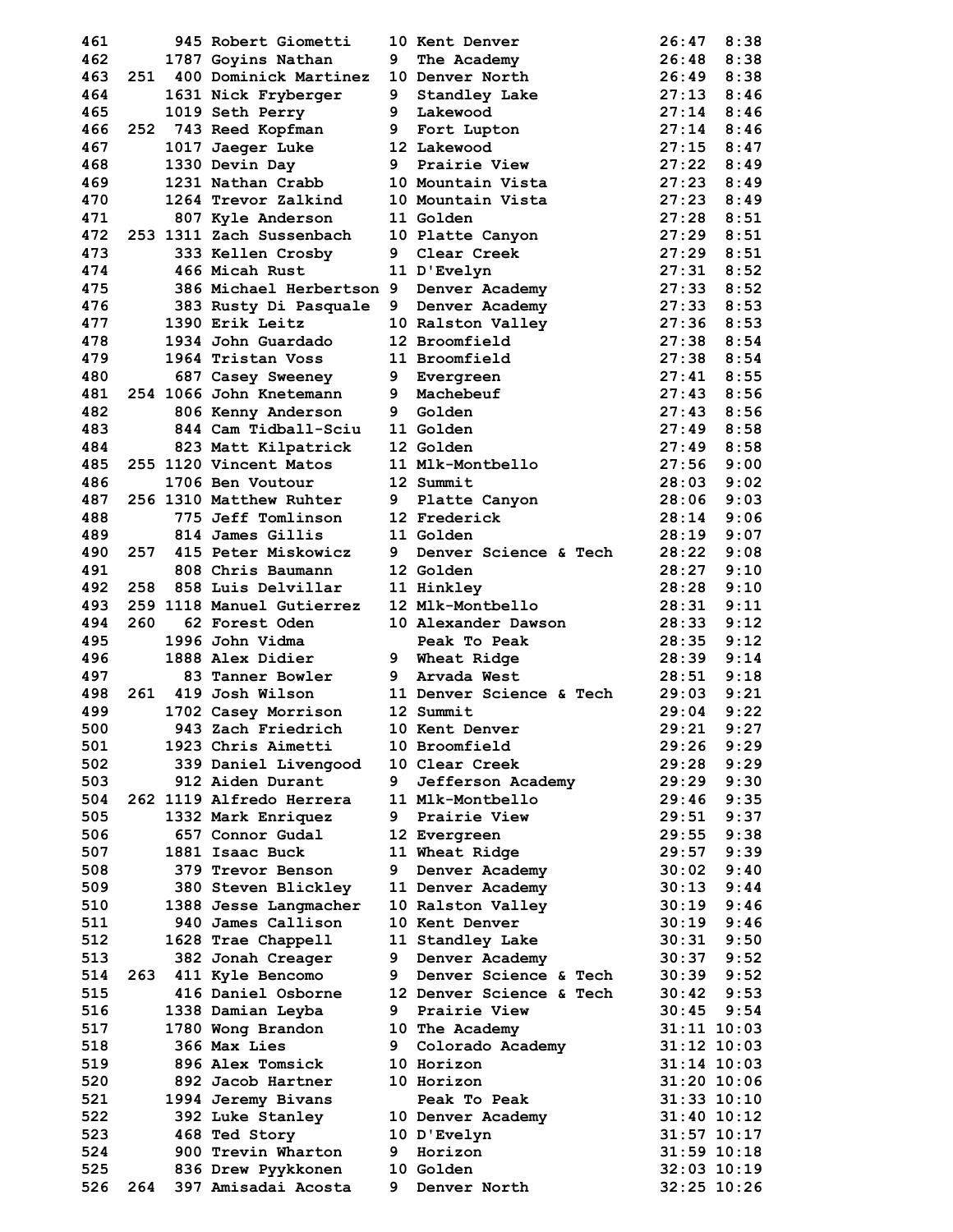| 527 | 117 Ethan Andersen     | 10 Berthoud     | $32:31$ $10:28$ |  |
|-----|------------------------|-----------------|-----------------|--|
| 528 | 1530 Bill Schepers     | 9 Skyview       | $32:44$ 10:33   |  |
| 529 | 881 Matt Alvarez       | 9 Horizon       | $32:47$ 10:33   |  |
| 530 | 1117 Andres Bills      | 9 Mlk-Montbello | 32:50 10:34     |  |
| 531 | 1010 Max Klarner       | 12 Lakewood     | $33:11$ $10:41$ |  |
| 532 | 1333 Alex Fasbender    | 9 Prairie View  | 33:56 10:56     |  |
| 533 | 265 742 Sean Knight    | 10 Fort Lupton  | $41:16$ $13:17$ |  |
|     | 534 266 736 Kyle Brown | 9 Fort Lupton   | 43:00 13:51     |  |
|     |                        |                 |                 |  |

**Boys High School Team Results** 

#### **1. Evergreen**

 **9 13 16 20 (22) (35) (56) = 58 Jack Hamilton, Josh Petzel, Justin Barr, Jackson Sayler, Brain Kassay, Tyler Bender, Sam Sahli** 

#### **2. Ridgeview Academy**

 **4 14 19 23 (32) (33) (42) = 60 Quilan Smith, Vincent Littlemoon, Devin Hernandez, Eloy Gurule, Dmitri Manzanarez, Miguel Cordova, Gilbert Deleon** 

# **3. Broomfield**

 **8 15 17 37 (57) (88)(112) = 77 Cameron Jukkala, Kory Scattum, Clark Woodfin, Ben Forsee, Hernan Blas Aquino, Jj Ricket, Doug Walton** 

#### **4. D'Evelyn**

 **3 12 36 64 (70) (76)(119) = 115 Kevin Johnson, Sam Pottinger, Nick Patrick, Chris Vial, Ryan Hooper, Peter Victoria, Brandon Williams** 

#### **5. Faith Christian**

 **5 6 7 98 (117)(215)(222) = 116 Caleb Voth, Deron Rindels, Sam Yeager, Ross Hadden, Bryce Webber, K.C. Kinney, John Wenker** 

#### **6. Arvada West**

 **11 31 41 50 (53) (81)(115) = 133 Alex Nelson, Mitchell Larson, Carson Aberle, Nick Gentile, Will Tuescher, Nick Dumford, Monty McIntyre** 

#### **7. Jefferson Academy**

 **10 18 60 69 (97)(127)(207) = 157 Sean Mahoney, Jarrett Durant, Robbie Scrivner, Daniel Mahoney, Brandon Westbrook, Luke Holocher, Christian Oleson** 

#### **8. Ralston Valley**

 **2 55 59 72 (80) (86) (87) = 188 Colin Brewster, Corbin Ralston, Mitch Padon, Shane Miller, Tom Zimmermann, Stewart Ray, Spencer Rivera** 

#### **9. Cheyenne Mountain**

 **25 38 62 67 (74) (75)(102) = 192 Justin Jennings, Ben Meuret, Taylor Varoglu, David Walden, Philip Meyer, Pat Johnson, Zach Kuzma** 

### **10. Lakewood**

 **39 45 58 90 (93) (95) (99) = 232 Lance Hoggatt, Thomas Hill, Matthew Peterson, Tim Taylor, Jeff Carroll, James Hill, Derek Sanchez** 

## **11. Clear Creek**

 **27 28 85 94 (145)(226)(240) = 234 Rowan Bolduc, Xander Andrade, Bill Schvetz, Ray Hatrick, Jace Howard,**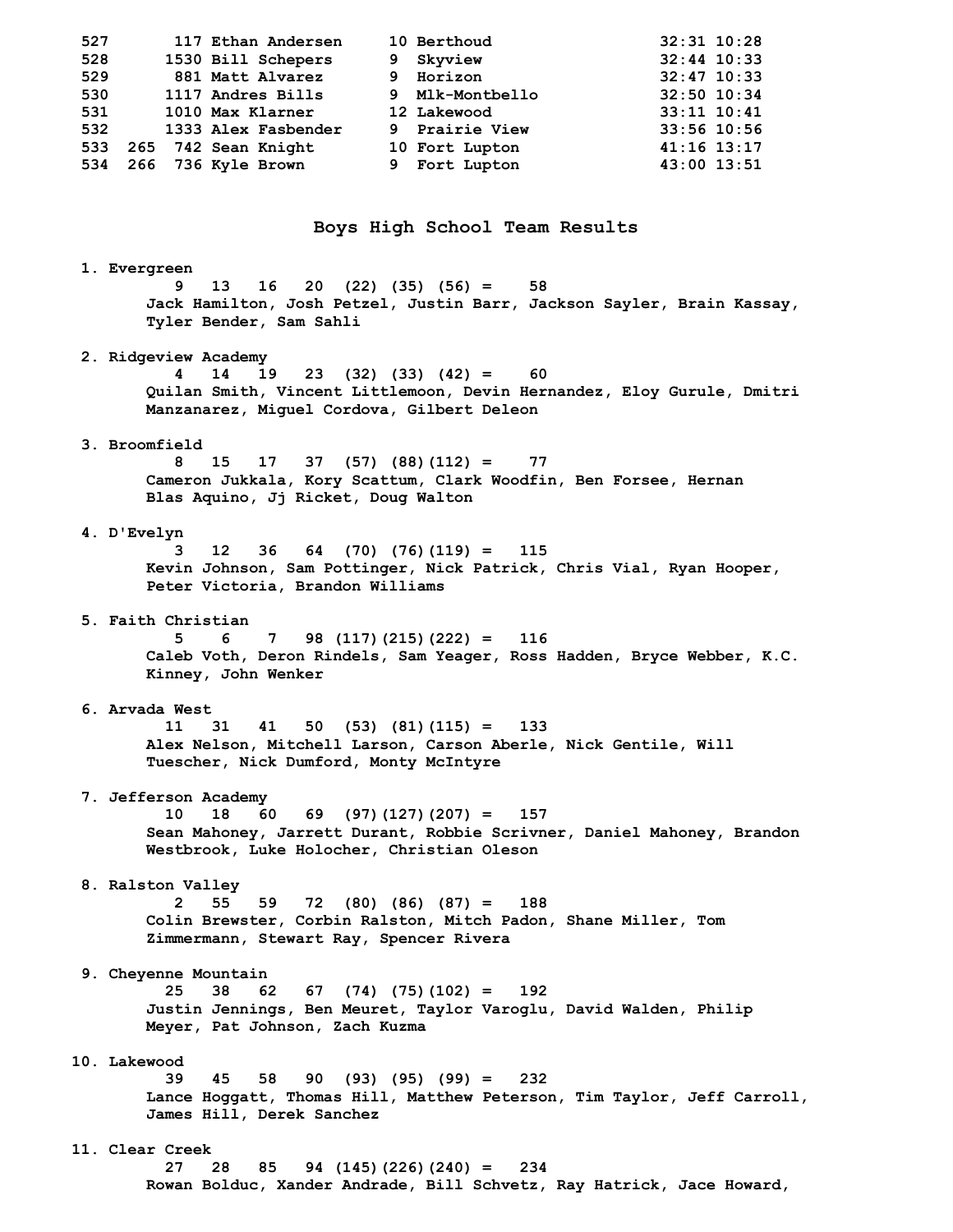**Kyle Knaeble, Luke McDonald** 

 **12. Rocky Mountain 47 61 68 91 (92)(116)(136) = 267 Ben Larson, Hayden Brian, Jeff Randall, Ryan Doner, Roy Quanstrom, Jake Sumearll, Kyler Schmidt 13. Standley Lake 24 46 73 129 (130)(142)(144) = 272 Todd Miller, Nick Griffith, Damon Crumpley, Tonio Hill, Gabe Anderson, Chance Clark, Collin Sneve 14. Horizon 34 52 65 137 (140)(154)(165) = 288 Adam Hartman, Chase Barker, Nick Lemaire, Zach Douglas, Jacob Hartman, John-Walker Davis, Shane Miller 15. Brush 1 78 83 198 (228)(247)(252) = 360 Amos Bowen, Anthony Rios, Gregory Mares, Derek Zuniga, Tim Brown, Fernando Carrillo, Moses Hunter 16. Golden 44 96 111 114 (132)(177)(180) = 365 Nate Cusack, Tyler Colle, Shane Witters-Hick, Tim Topper, Jack Darragh, Jason Platt, Bishop Tice 17. Valley 48 77 82 159 (211) = 366 Derek Schneider, Matt Baier, Jacob Freeman, Brian Williamson, Anthony Mozal 18. Kent Denver 40 51 120 166 (242)(246)(257) = 377 Gus Lang, John Reynolds, Peter Ricci, Carson Walker, Zander Chanin, Tyler Overton, Evan Gart 19. Peak To Peak 54 100 101 125 (128)(148)(156) = 380 Jacob Oveson, Cam Healy, Nick Seeberger, Todd Beckman, Gun Gulati, Tylon Wang, Nate Haugman 20. Berthoud 29 30 149 201 (213)(214)(230) = 409 Spencer Golsan, Nick Divine, Von Seggern Brian, David French, Nicolas Alexander, Ben Fell, Mythia Siebold 21. Mountain Range 105 106 107 109 (167)(178)(183) = 427 Matt Guttropf, Nate May, Matt Serna, Adrian Young, Tyler Harwood, Grant Stout, Nate Thomas 22. Alexander Dawson 79 84 121 158 (160)(205)(270) = 442 Michael Sparks, Jakle Rothman, Matt Keown, Kevin Mandagere, Kyle Becker, Steve Nash, Forest Oden 23. Frederick 43 108 122 179 (219)(235)(244) = 452 Caleb Downs, Josh Falkum, Will Rigali, Patrick McCarron, Josh Martinez, Robert Collins, Shawn Briggs 24. Fountain Valley 66 110 138 155 (164)(169)(182) = 469 Rodrigo Baeza, Eric Hinkle, Jordan Clementi, T.J. Knecht, Daniel Wilkins, Spencer Kirkpatrick, Henry Merriam**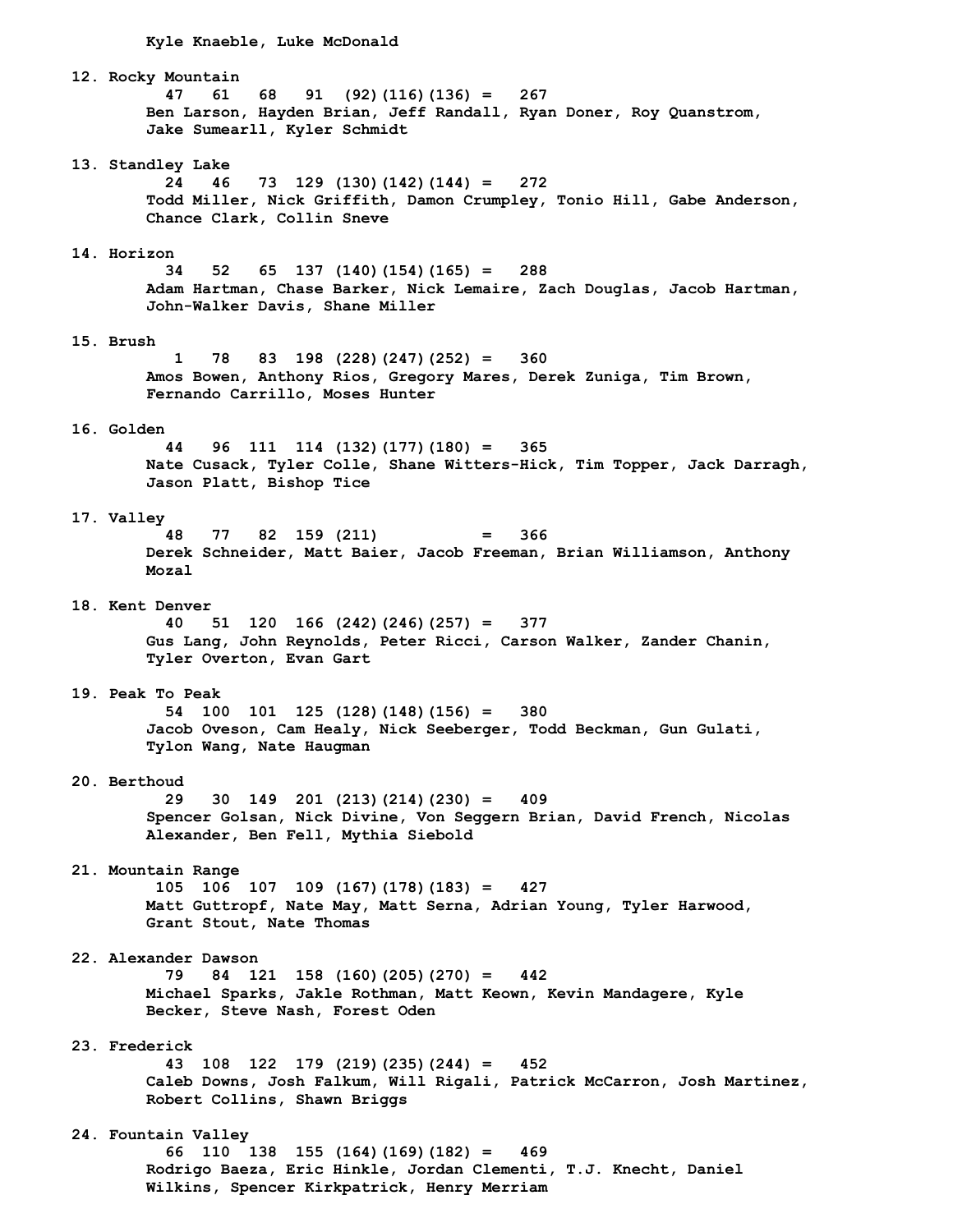**25. Brighton 49 135 141 151 (152)(163)(171) = 476 Jesse Landeros, Jacob Johnson, Brandon Rauchfuss, Eric Johnson, Daniel Heck, Jordan Padilla, Dillon Loaiza 26. Englewood 21 126 147 187 (188)(209)(217) = 481 Cj Horan, Michael Gabriel, Joe Howard, Brian Agular, James Woods, Eduardo Velazquez, Tucker Horan 27. Prairie View 26 124 181 184 (192)(193)(194) = 515 Alex Pawlak, Joey Woodford, Don Gorrell, Kevin Huffman, Josh Lepus, Tyler Day, Collin Binford 28. Mountain Vista 113 123 143 162 (170)(195)(197) = 541 Jake McManigle, Andrew Wenner, Connor Dullea, Caleb Williams, Ryan Brennan, Aidon Ambrose, Alex Stuart 29. Hinkley 63 118 131 229 (258)(268) = 541 Steven Smith, Joaquin Reyna, Ziyad Jara, Daniel Howard, Sergio Almeda, Luis Delvillar 30. Abraham Lincoln 71 134 161 185 (186)(189)(191) = 551 Mario Mendoza, Angel Cruz, Ray Esquibel, Francisco Lopez, Josh Silva, Angel Mendez, Louis Moreno 31. Wheat Ridge 146 150 168 172 (173)(174)(175) = 636 Michael Del Negro, Steven Decsesznak, Nick Tompkins, Gabe Neymark, Ryan Wyser, A.J. Pasko, Adrian Durbano 32. Summit 104 139 196 212 (224)(225)(231) = 651 Tucker McCrerey, Duncan Koehn, Quinton Bobb, Troy Meeker, Emmett Bailey, Sam Piehl, Erik Ladwig 33. Machebeuf 103 199 216 227 (233)(238)(264) = 745 Frank Knafelc, Tim McDermott, Spencer Winstead, Jake Smith, Thomas Cogger, Daniel Babish, John Knetemann 34. Denver North 89 202 234 243 (248)(261)(276) = 768 Jesus Lazo, Maverick Sandaval, Daniel Barron, Fernando Moreno, Juan Rodriguez, Dominick Martinez, Amisadai Acosta 35. Denver Science & Tech 133 203 220 250 (267)(271)(273) = 806 Nate Marshall, Joel Albin, Jasper Rykman, Terrance Bishop, Peter Miskowicz, Josh Wilson, Kyle Bencomo 36. Denver Academy 176 200 221 245 (249)(255)(256) = 842 Tyler Starr, Chris O' Neil, James Klein, Ian Bowers, Seth Feldman, Brian Dorsey, Chris Waldron 37. Platte Canyon 157 204 239 263 (266) = 863 Kirtis Courkamp, Adrian Phillips, Steven Merrifield, Zach Sussenbach, Matthew Ruhter**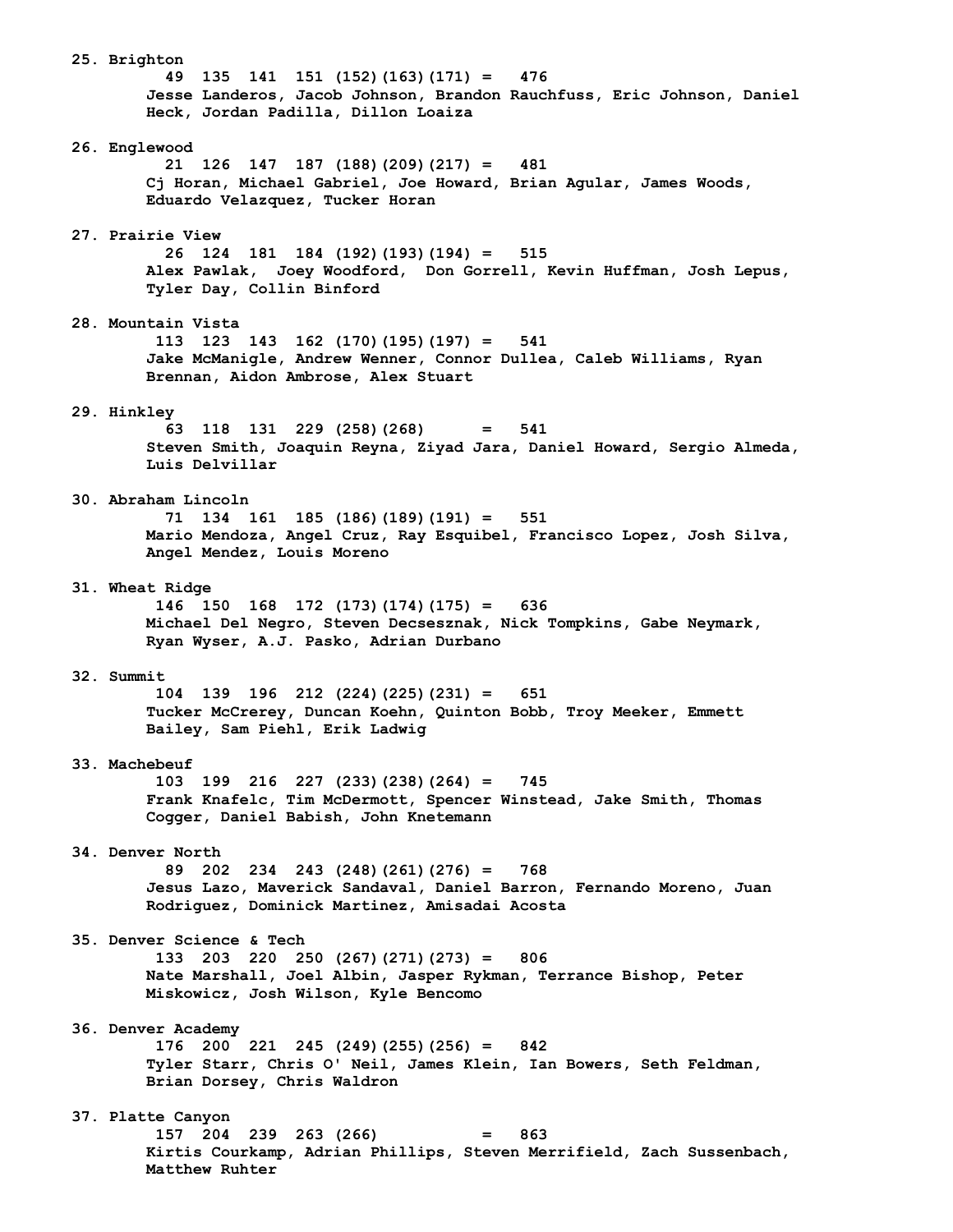**38. Mlk-Montbello 190 208 236 237 (265)(269)(272) = 871 Keonte Neeley, Martin Monge, Josh Rickert, Hamad Alizada, Vincent Matos, Manuel Gutierrez, Alfredo Herrera 39. Fort Lupton 153 218 262 277 (278) = 910 James Hood, Colten Hood, Reed Kopfman, Sean Knight, Kyle Brown 40. Sterling 206 210 254 259 = 929 Tyler Myers, Taylor Hall, Jarrod Glissmann, Dylan Artzer 41. Colorado Academy 223 241 251 275 = 990 Nick Fahrenkrog, Andy Anaya, Marcos Bottenbley, Max Lies 42. The Academy 232 253 260 274 = 1019** 

 **Thomas Cooke, Marty Trainor, Goyins Nathan, Wong Brandon** 

## **Boys Middle School Individual Results**

| Place TmPl No. |     | Name                       |    | <b>Gr School</b>           | Time  | Pace |
|----------------|-----|----------------------------|----|----------------------------|-------|------|
| 1              |     | 590 Jeff Switzer<br>8      |    | <b>Estes Park</b>          | 10:40 | 5:43 |
| $\mathbf{2}$   |     | 1 1600 O'Hagan John        | 7  | St Vincent De Paul         | 10:50 | 5:49 |
| 3              |     | 2 1743 Indy Camann         | 8  | Summit Ridge Middle        | 11:03 | 5:56 |
| 4              |     | 3 1722 Robert Koegel       | 8  | Summit Middle              | 11:04 | 5:56 |
| 5              |     | 4 1761 Ryan Schneider      | 8  | Summit Ridge Middle        | 11:29 | 6:10 |
| 6              |     | 5 1288 Kyle Seeberger      | 8  | Peak To Peak Middle        | 11:32 | 6:11 |
| 7              |     | 1920 Dante Martinez        | 7  | <b>Brighton</b>            | 11:32 | 6:12 |
| 8              |     | 6 1604 Kail Tommy          | 7  | St Vincent De Paul         | 11:35 | 6:13 |
| 9              |     | 7 1801 Aiden Colton        | 7  | Turner Middle              | 11:38 | 6:15 |
| 10             |     | 8 1275 Jhamal Fanning      | 8  | Peak To Peak Middle        | 11:43 | 6:18 |
| 11             |     | 9 1800 Kyle Cavey          | 8  | <b>Turner Middle</b>       | 11:45 | 6:19 |
| 12             |     | 10 1590 Schwappach Christo | 8  | St Vincent De Paul         | 11:47 | 6:19 |
| 13             | 11  | 527 Cody Prouse            | 8  | Elizabeth Middle           | 11:47 | 6:20 |
| 14             | 12  | 563 Payton Rohwer          | 8  | Englewood Middle           | 11:53 | 6:23 |
| 15             |     | 13 1287 Eric Schirmer      | 8  | Peak To Peak Middle        | 11:53 | 6:23 |
| 16             |     | 14 1494 Augie Bennett      | 7  | Rocky Mountain Schoo 11:54 |       | 6:23 |
| 17             |     | 15 1721 Cade Grosskreuz    | 8  | Summit Middle              | 11:54 | 6:23 |
| 18             | 16  | 251 Zacc Winn              | 7  | Brush Middle               | 11:56 | 6:24 |
| 19             |     | 963 Alec Schmergel         | 8  | <b>Kent Denver Middle</b>  | 11:56 | 6:25 |
| 20             |     | 17 1279 Liam Healey        | 8  | Peak To Peak Middle        | 11:57 | 6:25 |
| 21             |     | 18 1807 Ben Sevy           | 8  | Turner Middle              | 12:01 | 6:27 |
| 22             |     | 19 1744 Bradley Carney     | 8  | Summit Ridge Middle        | 12:05 | 6:29 |
| 23             | 20  | 530 Gus Terry              | 8  | Elizabeth Middle           | 12:06 | 6:30 |
| 24             |     | 21 1763 Taylor Smith       | 8  | Summit Ridge Middle        | 12:10 | 6:32 |
| 25             |     | 22 1808 Luke Spitz         | 7  | Turner Middle              | 12:12 | 6:33 |
| 26             |     | 23 1760 Michael Morse      | 8  | Summit Ridge Middle        | 12:12 | 6:33 |
| 27             |     | 24 1762 Davis Sebald       | 8  | Summit Ridge Middle        | 12:13 | 6:34 |
| 28             |     | 25 1723 Maksim Koehn       | 7  | Summit Middle              | 12:16 | 6:35 |
| 29             |     | 26 1167 John Axley         | 6  | Most Precious Blood        | 12:18 | 6:36 |
| 30             | 27  | 520 James Christiansen 8   |    | Elizabeth Middle           | 12:27 | 6:41 |
| 31             |     | 261 Andrew Hartman         | 6. | Challenge To Excelle 12:28 |       | 6:42 |
| 32             |     | 28 1726 Henry Trowbridge   | 7  | Summit Middle              | 12:29 | 6:42 |
| 33             |     | 29 1594 Davidson Jack      | 6  | St Vincent De Paul         | 12:30 | 6:43 |
| 34             | 30. | 505 Jake Sbarbaro          | 8  | D'Evelyn Junior            | 12:31 | 6:43 |
| 35             | 31  | 729 Mason Phillips         | 7  | Fitzsimmons                | 12:34 | 6:45 |
| 36             |     | 32 1588 Arrigo Alec        | 8  | St Vincent De Paul         | 12:36 | 6:46 |
| 37             |     | 33 1745 Andrew Castagneri  | 7  | Summit Ridge Middle        | 12:38 | 6:47 |
| 38             |     | 34 1500 Rodney Mutagamba   | 8  | Rocky Mountain Schoo 12:40 |       | 6:48 |
| 39             | 35  | 153 Austin Schuler         | 8  | Boulder Country Day        | 12:46 | 6:51 |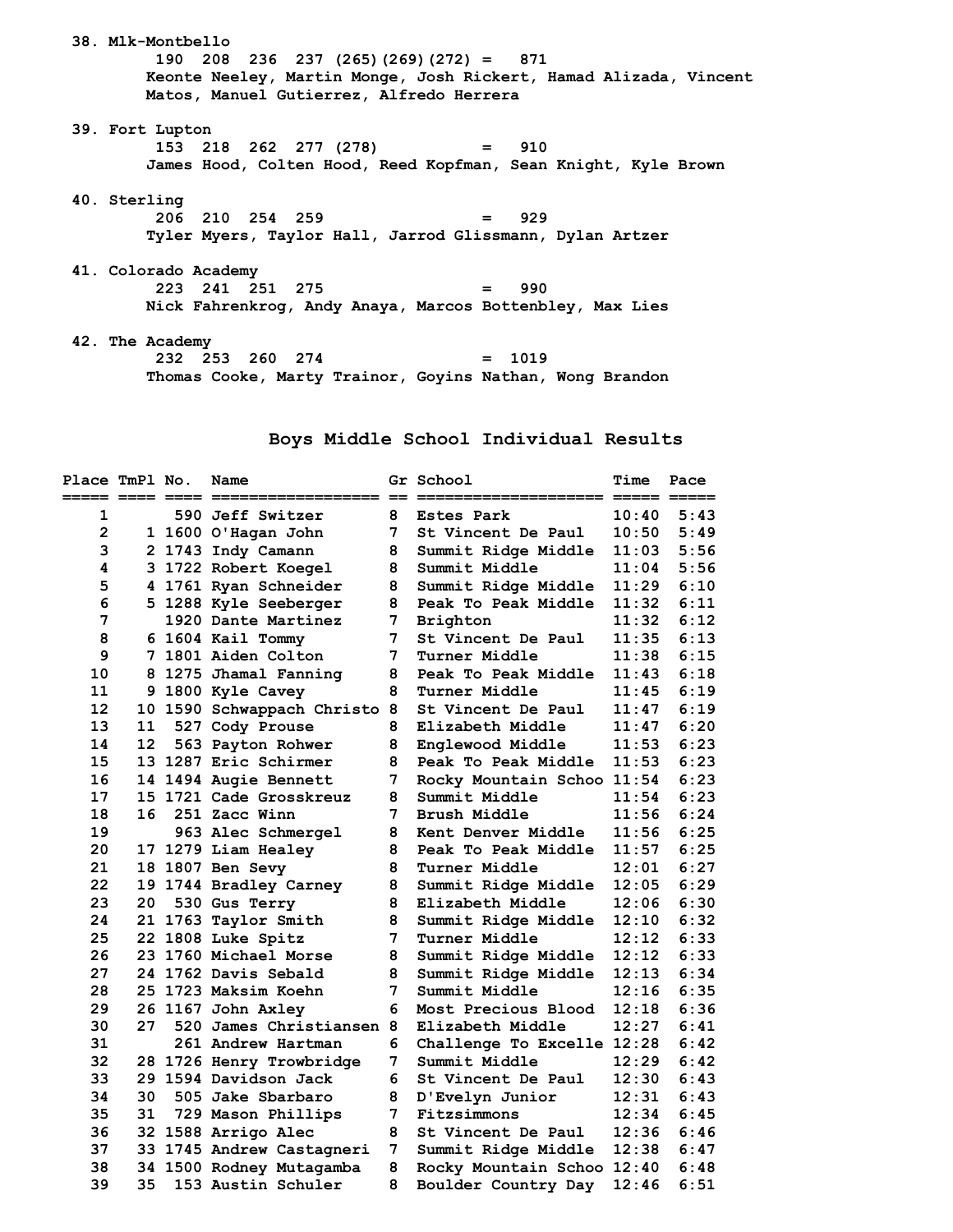| 40  |    |      | 1835 Mason Harms        | 8              | Vandellen Christian        | 12:47            | 6:52 |
|-----|----|------|-------------------------|----------------|----------------------------|------------------|------|
| 41  |    |      | 1765 Tyler Talbert      | 8              | Summit Ridge Middle        | 12:50            | 6:53 |
| 42  |    |      | 36 1495 Jay Evans       | 7              | Rocky Mountain Schoo 12:56 |                  | 6:56 |
| 43  |    |      | 37 1663 Jack Longnecker | 7              | Stanley British Prim 12:56 |                  | 6:57 |
| 44  |    |      | 585 Evan Ginter         | 6              | <b>Estes Park</b>          | 12:57            | 6:57 |
| 45  |    |      | 5100 Unknown            |                |                            | 12:58            | 6:58 |
| 46  |    |      | 5101 Unknown            |                |                            | 12:59            | 6:58 |
| 47  |    |      | 1750 Matthew Gonzalez   |                |                            | 12:59            | 6:58 |
|     |    |      |                         | 8              | Summit Ridge Middle        |                  |      |
| 48  |    |      | 38 158 Andrew Westfall  | 8              | Boulder Country Day        | 13:01            | 6:59 |
| 49  |    |      | 39 1805 Daniel Raak     | 8              | <b>Turner Middle</b>       | 13:02            | 6:59 |
| 50  |    |      | 40 1511 Joe Black       | 6              | Sheridan Middle            | 13:02            | 7:00 |
| 51  |    |      | 41 1670 Kj Wright       | 7              | Stanley British Prim 13:02 |                  | 7:00 |
| 52  |    |      | 42 1101 Josh Schreiber  | 8              | Milliken                   | 13:06            | 7:02 |
| 53  | 43 |      | 503 Andreas Johnson     | 7 <sup>7</sup> | D'Evelyn Junior            | 13:06            | 7:02 |
| 54  |    |      | 44 1724 Liam McDonnell  | 8              | Summit Middle<br>Milliken  | 13:06            | 7:02 |
| 55  |    |      | 45 1090 Chris Gomez     | 7              |                            | 13:11            | 7:05 |
| 56  |    |      | 1836 Louis Hood         | 8              | Vandellen Christian        | 13:14            | 7:06 |
| 57  |    |      | 46 732 Ethan Sobec      | 6              | Fitzsimmons                | 13:15            | 7:07 |
| 58  |    |      | 47 1601 Deherrera Levi  | 8              | St Vincent De Paul         | 13:17            | 7:08 |
| 59  |    |      | 48 1093 Thomas Lane     | 7              | Milliken                   | 13:17            | 7:08 |
| 60  |    |      | 49 1589 Tucker Ben      | 8              | St Vincent De Paul         | 13:18            | 7:09 |
| 61  |    |      | 50 1497 Lorenzo Harris  | $7\phantom{.}$ | Rocky Mountain Schoo 13:20 |                  | 7:10 |
| 62  |    |      | 51 1085 Jacob Bejarano  | 7              | Milliken                   | 13:21            | 7:10 |
| 63  |    |      | 52 1658 Jack Buckmelter | 6.             | Stanley British Prim 13:23 |                  | 7:11 |
| 64  |    |      | 53 1827 Kevin Wagner    | 6.             | Valley                     | 13:23            | 7:11 |
| 65  |    |      | 54 1720 Danny Daigle    | 8              | Summit Middle              | 13:24            | 7:11 |
| 66  |    |      | 55 1285 James Rice      | 6.             | Peak To Peak Middle        | 13:24            | 7:12 |
| 67  | 56 |      | 249 Joel Schmer         | 6.             | Brush Middle               | 13:24            | 7:12 |
| 68  |    |      | 57 1133 Jakob Bucher    | $7\phantom{.}$ | Monument Academy           | 13:25            | 7:12 |
| 69  |    |      | 1897 Andy Herrold       | $7\phantom{.}$ | Wheat Ridge                | 13:26            | 7:12 |
| 70  |    |      | 375 Sam Suechting       | 8              | Colorado Academy Mid 13:28 |                  | 7:14 |
| 71  |    |      | 372 Michael Hendry      | 8              | Colorado Academy Mid 13:29 |                  | 7:14 |
| 72  | 58 |      | 248 Trevor Link         | 7              | Brush Middle               | 13:30            | 7:15 |
| 73  |    |      | 59 1098 Justin Rieke    | 8              | Milliken                   | 13:31            | 7:15 |
| 74  | 60 |      | 500 Ian Galikeev        | 8              | D'Evelyn Junior            | 13:32            | 7:16 |
| 75  |    |      | 61 1171 Brendan Johnson | 8              | Most Precious Blood        | 13:32            | 7:16 |
| 76  |    | 5102 |                         |                |                            | 13:32            | 7:16 |
| 77  |    |      | 62 506 Aaron Selin      | 7              | D'Evelyn Junior            | 13:33            | 7:16 |
| 78  | 63 |      | 727 Josh Kiser          | $7^{\circ}$    | Fitzsimmons                | 13:33            | 7:16 |
| 79  |    |      | 1770 Jenna Forte        |                | 10 The Academy             | 13:34            | 7:17 |
| 80  |    |      | 370 Aaron Corn          | 8              | Colorado Academy Mid 13:35 |                  | 7:18 |
| 81  |    |      | 64 528 Ben Siekierski   | 8              | Elizabeth Middle           | 13:36            | 7:18 |
| 82  |    | 5103 |                         |                |                            | 13:37            | 7:18 |
| 83  |    |      | 65 1562 Omar Parker     | 7              | St Mary's Academy Mi 13:43 |                  | 7:22 |
| 84  | 66 |      | 519 Trevor Boss         | 8              | Elizabeth Middle           | 13:44            | 7:22 |
| 85  |    |      | 67 1139 Ben Padrnos     | 6              | Monument Academy           | 13:46            | 7:23 |
| 86  | 68 |      | 559 Cole Horan          | 8              | Englewood Middle           | 13:46            | 7:23 |
| 87  |    |      | 69 246 Pablo Gutierrez  | 8              | Brush Middle               | 13:47            | 7:24 |
| 88  |    |      | 70 521 Trevor Clark     | 8              | Elizabeth Middle           | 13:47            | 7:24 |
| 89  |    |      | 71 518 Cooper Austgen   | 8              | Elizabeth Middle           | 13:49            | 7:25 |
| 90  |    |      | 72 1803 Nathan Denesha  | 8              | <b>Turner Middle</b>       | 13:50            | 7:25 |
| 91  |    |      | 73 1142 Jimmy Velten    | 7              | Monument Academy           | 13:51            | 7:26 |
| 92  |    |      | 1751 Matthew Izmirian   | 7              | Summit Ridge Middle 13:53  |                  | 7:27 |
| 93  |    |      | 74 1664 Nick Maas       | 6              | Stanley British Prim 13:53 |                  | 7:27 |
| 94  |    |      | 75 1516 Lawrence Lawley | 7              | Sheridan Middle            | 13:54            | 7:28 |
| 95  |    |      | 76 1666 Oliver Round    | 6              | Stanley British Prim 13:55 |                  | 7:28 |
| 96  |    |      | 1597 Quan Jake          | $7\phantom{.}$ | St Vincent De Paul         | 14:00            | 7:31 |
| 97  |    |      | 77 1517 Joel Marquez    | 7              | Sheridan Middle            | 14:00            | 7:31 |
| 98  |    |      | 78 250 Trey Severin     | 6              | Brush Middle               | 14:02            | 7:32 |
| 99  |    |      | 1602 Schiebel Lewis     | 7              | St Vincent De Paul         | 14:02            | 7:32 |
| 100 |    |      | 1746 Shannon Daniel     | 8              | Summit Ridge Middle        | 14:03            | 7:33 |
| 101 |    |      | 79 1543 Allison Ramirez | 8              | St James Catholic          | 14:04            | 7:33 |
| 102 |    |      | 80 1561 Walker Lands    | 7              | St Mary's Academy Mi 14:05 |                  | 7:33 |
| 103 |    |      | 81 1132 Andrew Brown    | 8              | Monument Academy           | 14:05            | 7:34 |
| 104 |    |      | 82 558 Jordan Freeburn  | 8              | Englewood Middle           | 14:06            | 7:34 |
| 105 |    |      | 1599 Tynan Joe          | 6              | St Vincent De Paul         | $\textbf{14:07}$ | 7:35 |

| 40  |      |      | 1835 Mason Harms        | 8               | Vandellen Christian        | 12:47 | 6:52 |
|-----|------|------|-------------------------|-----------------|----------------------------|-------|------|
| 41  |      |      | 1765 Tyler Talbert      | 8               | Summit Ridge Middle        | 12:50 | 6:53 |
| 42  |      |      | 36 1495 Jay Evans       | 7               | Rocky Mountain Schoo 12:56 |       | 6:56 |
| 43  |      |      | 37 1663 Jack Longnecker | 7               | Stanley British Prim 12:56 |       | 6:57 |
| 44  |      |      | 585 Evan Ginter         | 6.              | Estes Park                 | 12:57 | 6:57 |
| 45  |      |      | 5100 Unknown            |                 |                            | 12:58 | 6:58 |
| 46  |      |      | 5101 Unknown            |                 |                            | 12:59 | 6:58 |
|     |      |      | 1750 Matthew Gonzalez   |                 |                            | 12:59 | 6:58 |
| 47  |      |      |                         | 8               | Summit Ridge Middle        |       |      |
| 48  |      |      | 38 158 Andrew Westfall  | 8               | Boulder Country Day        | 13:01 | 6:59 |
| 49  |      |      | 39 1805 Daniel Raak     | 8               | Turner Middle              | 13:02 | 6:59 |
| 50  |      |      | 40 1511 Joe Black       | 6               | Sheridan Middle            | 13:02 | 7:00 |
| 51  |      |      | 41 1670 Kj Wright       | 7               | Stanley British Prim 13:02 |       | 7:00 |
| 52  |      |      | 42 1101 Josh Schreiber  | 8               | Milliken                   | 13:06 | 7:02 |
| 53  | 43   |      | 503 Andreas Johnson     | 7               | D'Evelyn Junior            | 13:06 | 7:02 |
| 54  |      |      | 44 1724 Liam McDonnell  | 8               | Summit Middle              | 13:06 | 7:02 |
|     |      |      |                         |                 |                            |       |      |
| 55  |      |      | 45 1090 Chris Gomez     | 7               | Milliken                   | 13:11 | 7:05 |
| 56  |      |      | 1836 Louis Hood         | 8               | Vandellen Christian        | 13:14 | 7:06 |
| 57  | 46   |      | 732 Ethan Sobec         | 6.              | Fitzsimmons                | 13:15 | 7:07 |
| 58  |      |      | 47 1601 Deherrera Levi  | 8               | St Vincent De Paul         | 13:17 | 7:08 |
| 59  |      |      | 48 1093 Thomas Lane     | 7               | Milliken                   | 13:17 | 7:08 |
| 60  |      |      | 49 1589 Tucker Ben      | 8               | St Vincent De Paul         | 13:18 | 7:09 |
| 61  |      |      | 50 1497 Lorenzo Harris  | 7               | Rocky Mountain Schoo 13:20 |       | 7:10 |
| 62  |      |      | 51 1085 Jacob Bejarano  | 7               | Milliken                   | 13:21 | 7:10 |
|     |      |      |                         |                 |                            |       | 7:11 |
| 63  |      |      | 52 1658 Jack Buckmelter | 6               | Stanley British Prim 13:23 |       |      |
| 64  |      |      | 53 1827 Kevin Wagner    | 6.              | Valley                     | 13:23 | 7:11 |
| 65  |      |      | 54 1720 Danny Daigle    | 8               | Summit Middle              | 13:24 | 7:11 |
| 66  |      |      | 55 1285 James Rice      | 6.              | Peak To Peak Middle        | 13:24 | 7:12 |
| 67  | 56   |      | 249 Joel Schmer         | 6.              | Brush Middle               | 13:24 | 7:12 |
| 68  |      |      | 57 1133 Jakob Bucher    | 7               | Monument Academy           | 13:25 | 7:12 |
| 69  |      |      | 1897 Andy Herrold       | 7               | Wheat Ridge                | 13:26 | 7:12 |
| 70  |      |      |                         |                 |                            |       | 7:14 |
|     |      |      | 375 Sam Suechting       | 8               | Colorado Academy Mid 13:28 |       |      |
| 71  |      |      | 372 Michael Hendry      | 8               | Colorado Academy Mid 13:29 |       | 7:14 |
| 72  | 58   |      | 248 Trevor Link         | 7               | Brush Middle               | 13:30 | 7:15 |
| 73  |      |      | 59 1098 Justin Rieke    | 8               | Milliken                   | 13:31 | 7:15 |
| 74  | 60   |      | 500 Ian Galikeev        | 8               | D'Evelyn Junior            | 13:32 | 7:16 |
| 75  |      |      | 61 1171 Brendan Johnson | 8               | Most Precious Blood        | 13:32 | 7:16 |
| 76  |      | 5102 |                         |                 |                            | 13:32 | 7:16 |
| 77  | 62   |      | 506 Aaron Selin         | 7               | D'Evelyn Junior            | 13:33 | 7:16 |
| 78  | 63   |      | 727 Josh Kiser          | $7\overline{ }$ | Fitzsimmons                | 13:33 | 7:16 |
|     |      |      |                         |                 |                            |       |      |
| 79  |      |      | 1770 Jenna Forte        |                 | 10 The Academy             | 13:34 | 7:17 |
| 80  |      |      | 370 Aaron Corn          | 8               | Colorado Academy Mid 13:35 |       | 7:18 |
| 81  | 64   |      | 528 Ben Siekierski      | 8               | Elizabeth Middle           | 13:36 | 7:18 |
| 82  |      | 5103 |                         |                 |                            | 13:37 | 7:18 |
| 83  |      |      | 65 1562 Omar Parker     | 7               | St Mary's Academy Mi 13:43 |       | 7:22 |
| 84  | 66   |      | 519 Trevor Boss         | 8               | Elizabeth Middle           | 13:44 | 7:22 |
| 85  |      |      | 67 1139 Ben Padrnos     | 6               | Monument Academy           | 13:46 | 7:23 |
| 86  | 68   |      | 559 Cole Horan          | 8               | Englewood Middle           | 13:46 | 7:23 |
|     |      |      |                         |                 |                            |       |      |
| 87  | 69   |      | 246 Pablo Gutierrez     | 8               | Brush Middle               | 13:47 | 7:24 |
| 88  | 70   |      | 521 Trevor Clark        | 8               | Elizabeth Middle           | 13:47 | 7:24 |
| 89  | 71   |      | 518 Cooper Austgen      | 8               | Elizabeth Middle           | 13:49 | 7:25 |
| 90  |      |      | 72 1803 Nathan Denesha  | 8               | Turner Middle              | 13:50 | 7:25 |
| 91  |      |      | 73 1142 Jimmy Velten    | 7               | Monument Academy           | 13:51 | 7:26 |
| 92  |      |      | 1751 Matthew Izmirian   | 7               | Summit Ridge Middle        | 13:53 | 7:27 |
| 93  |      |      | 74 1664 Nick Maas       | 6               | Stanley British Prim 13:53 |       | 7:27 |
| 94  |      |      | 75 1516 Lawrence Lawley | 7               | Sheridan Middle            | 13:54 | 7:28 |
|     |      |      |                         |                 |                            |       |      |
| 95  |      |      | 76 1666 Oliver Round    | 6               | Stanley British Prim 13:55 |       | 7:28 |
| 96  |      |      | 1597 Quan Jake          | 7               | St Vincent De Paul         | 14:00 | 7:31 |
| 97  |      |      | 77 1517 Joel Marquez    | 7               | Sheridan Middle            | 14:00 | 7:31 |
| 98  | 78 - |      | 250 Trey Severin        | 6               | Brush Middle               | 14:02 | 7:32 |
| 99  |      |      | 1602 Schiebel Lewis     | 7               | St Vincent De Paul         | 14:02 | 7:32 |
| 100 |      |      | 1746 Shannon Daniel     | 8               | Summit Ridge Middle        | 14:03 | 7:33 |
| 101 |      |      | 79 1543 Allison Ramirez | 8               | St James Catholic          | 14:04 | 7:33 |
| 102 |      |      | 80 1561 Walker Lands    | 7               | St Mary's Academy Mi 14:05 |       | 7:33 |
| 103 |      |      | 81 1132 Andrew Brown    | 8               | Monument Academy           | 14:05 | 7:34 |
| 104 | 82   |      | 558 Jordan Freeburn     | 8               |                            |       |      |
|     |      |      |                         |                 | Englewood Middle           | 14:06 | 7:34 |
| 105 |      |      | 1599 Tynan Joe          | 6               | St Vincent De Paul         | 14:07 | 7:35 |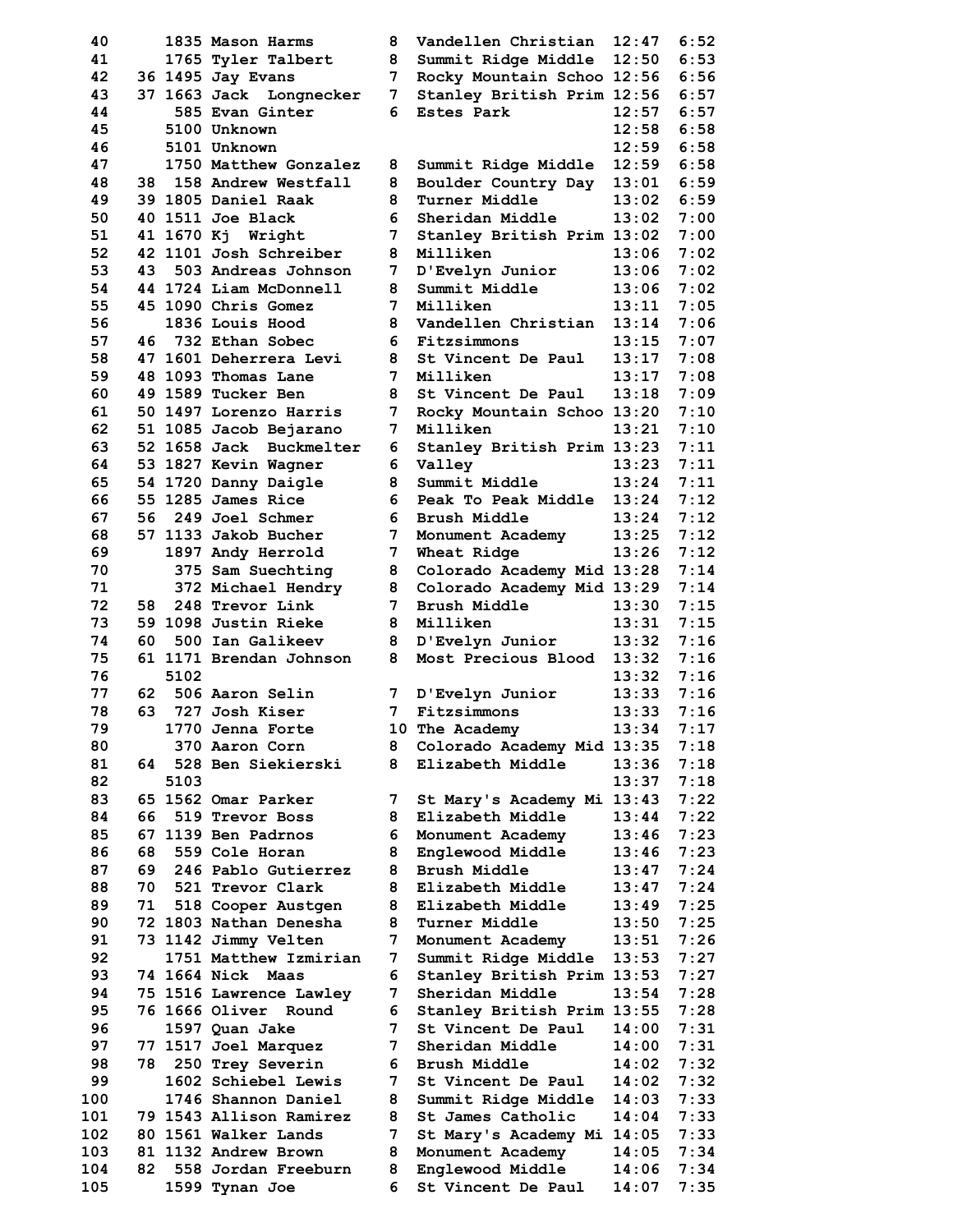**106 1595 Nierynck Jack 6 St Vincent De Paul 14:08 7:35 107 962 Wyatt Itin 7 Kent Denver Middle 14:09 7:36 108 5132 14:10 7:36 109 83 1177 Mike Towle 8 Most Precious Blood 14:11 7:37 110 84 243 Adam Eldridge 6 Brush Middle 14:13 7:38 111 85 561 Joe Meier 8 Englewood Middle 14:14 7:38 112 1898 Andrew Landon 12 Wheat Ridge 14:14 7:39 113 86 1173 Matthew Mauser 8 Most Precious Blood 14:15 7:39 114 523 Jace Evans 8 Elizabeth Middle 14:16 7:40 115 87 1669 Eugene Vessels 7 Stanley British Prim 14:17 7:40 116 88 1170 Will Clawson 8 Most Precious Blood 14:18 7:40 117 89 725 Ryan Box 6 Fitzsimmons 14:18 7:41 118 90 1538 Thomas Efrem 7 St James Catholic 14:19 7:41 119 91 1086 Connor Covillo 7 Milliken 14:19 7:41 120 531 Robbie Tucker 8 Elizabeth Middle 14:20 7:42 121 92 1667 Shayan Setereh-Ak 8 Stanley British Prim 14:20 7:42 122 360 Patrick Whitesel 7 Clear Creek Middle 14:21 7:42 123 355 Kerry Athey 8 Clear Creek Middle 14:21 7:42 124 1767 Walker White 8 Summit Ridge Middle 14:23 7:43 125 5134 14:23 7:43 126 93 1280 Soren Jenson 6 Peak To Peak Middle 14:24 7:44 127 94 1169 Evan Bolling 8 Most Precious Blood 14:24 7:44 128 95 1802 Aaron Decker 7 Turner Middle 14:27 7:45 129 5155 14:31 7:48 130 96 501 John Hall 8 D'Evelyn Junior 14:33 7:48 131 1804 Severin Lier 7 Turner Middle 14:33 7:49 132 1806 Kenny Ries 7 Turner Middle 14:34 7:49 133 1661 Jonah Hutchinson 7 Stanley British Prim 14:36 7:50 134 97 1822 Michael Luis 7 Valley 14:36 7:50 135 98 1563 Andrew Parker 8 St Mary's Academy Mi 14:37 7:51 136 965 Harry Tood 8 Kent Denver Middle 14:38 7:51 137 99 1519 Jeremy Peterson 8 Sheridan Middle 14:38 7:51 138 5156 14:38 7:51 139 1799 Jarrett Bronson 8 Turner Middle 14:39 7:52 140 1749 Ethan Franke 8 Summit Ridge Middle 14:47 7:56 141 100 1545 Cisco Rodriguez 7 St James Catholic 14:48 7:56 142 1741 Alec Adams 8 Summit Ridge Middle 14:48 7:57 143 101 1542 David Pipp 6 St James Catholic 14:48 7:57 144 1486 Ross Allen 6 Rocky Mountain Class 14:54 8:00 145 594 Spencer Woodard 6 Estes Park 14:56 8:01 146 102 734 Rory Weir 8 Fitzsimmons 14:57 8:02 147 103 1087 Landon Dunshee 7 Milliken 14:58 8:02 148 1668 Tanner Shelp 8 Stanley British Prim 14:59 8:02 149 104 1276 Adam Fitzsimmons 7 Peak To Peak Middle 14:59 8:03 150 1756 Niklaus Levy 7 Summit Ridge Middle 15:02 8:04 151 105 1522 Pedro Valdez 6 Sheridan Middle 15:04 8:05 152 964 Jack Shahnazarian 8 Kent Denver Middle 15:07 8:07 153 373 Peter Hillary 7 Colorado Academy Mid 15:09 8:08 154 106 1496 Dylan Gatlin 7 Rocky Mountain Schoo 15:14 8:11 155 107 498 Troy Erpelding 7 D'Evelyn Junior 15:15 8:11 156 1035 Tyler Schultz Legacy Academy 15:17 8:12 157 108 733 Braden Sturek 7 Fitzsimmons 15:18 8:12 158 1665 Davis Murane 6 Stanley British Prim 15:18 8:13 159 109 1560 Spiros Hristopoulo 7 St Mary's Academy Mi 15:20 8:14 160 526 Tanner Minch 8 Elizabeth Middle 15:20 8:14 161 1274 Eli Dunninger 6 Peak To Peak Middle 15:23 8:15 162 359 Gavin Rudy 8 Clear Creek Middle 15:23 8:15 163 263 Auggie Mustillo 7 Challenge To Excelle 15:24 8:16 164 1056 Calvin Plumb 6 Littleton Academy 15:25 8:16 165 110 730 Jarrod Puseman 6 Fitzsimmons 15:25 8:17 166 726 Dylan Hendrick 6 Fitzsimmons 15:26 8:17 167 111 1135 Grant Hannon 8 Monument Academy 15:26 8:17 168 1091 Zach Haberl 7 Milliken 15:26 8:17 169 112 1816 Payton Chacon 7 Valley 15:27 8:17 170 113 502 Albert Huang 7 D'Evelyn Junior 15:27 8:18 171 114 1176 Adam Tinucci 6 Most Precious Blood 15:27 8:18**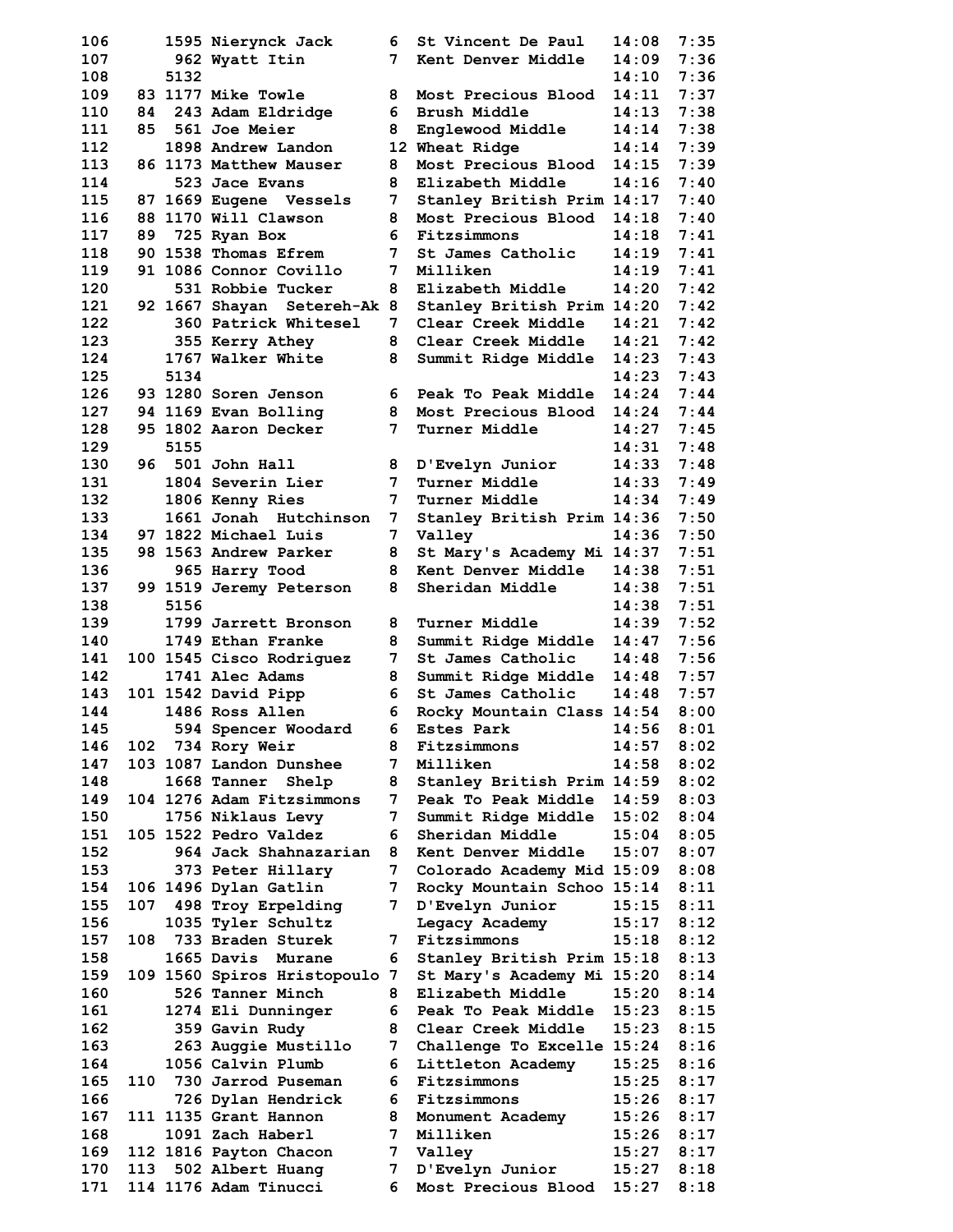**172 259 Reece Gergen 6 Challenge To Excelle 15:29 8:19 173 731 Drew Schindler 7 Fitzsimmons 15:31 8:20 174 525 Travis Grant 7 Elizabeth Middle 15:34 8:21 175 1175 Ben Mohler 8 Most Precious Blood 15:37 8:23 176 1282 Alex Mowery 6 Peak To Peak Middle 15:38 8:23 177 1278 Dominik Frick 6 Peak To Peak Middle 15:39 8:24 178 529 Jacob Smith 7 Elizabeth Middle 15:39 8:24 179 115 1136 Cody Leeper 7 Monument Academy 15:40 8:25 180 116 157 Jordan Wasson 7 Boulder Country Day 15:44 8:27 181 1591 Mastro Evan 8 St Vincent De Paul 15:49 8:29 182 117 1521 Samuel Smith 6 Sheridan Middle 15:50 8:30 183 1089 Tanner Faust 6 Milliken 15:51 8:30 184 118 1131 Aidan Bewley 7 Monument Academy 15:52 8:31 185 119 1564 Andrew Vashchenko 7 St Mary's Academy Mi 15:53 8:31 186 1272 Benji Deyoung 7 Peak To Peak Middle 15:53 8:32 187 1286 Eli Rogers 8 Peak To Peak Middle 15:55 8:32 188 1289 Will Swanson 7 Peak To Peak Middle 15:55 8:33 189 1783 Kendal Keller 7 The Academy 15:56 8:33 190 120 148 Brandon Kennedy 8 Boulder Country Day 15:56 8:33 191 1284 Jungkar Ombadykow 7 Peak To Peak Middle 15:57 8:33 192 1489 Luke Pomeroy 6 Rocky Mountain Class 15:59 8:34 193 507 Jason Yu 7 D'Evelyn Junior 16:00 8:35 194 1271 Grayson Braiser 7 Peak To Peak Middle 16:00 8:35 195 121 1539 Mussie Gebremedhin 8 St James Catholic 16:01 8:36 196 122 1817 Devonte Corrisalas 6 Valley 16:02 8:36 197 123 1537 Nahum Berhe 6 St James Catholic 16:03 8:37 198 124 159 Daniel Zhou 7 Boulder Country Day 16:05 8:38 199 125 1520 Alexis Rubio 7 Sheridan Middle 16:06 8:38 200 1168 Jake Bolling 6 Most Precious Blood 16:08 8:39 201 1598 Joseph James 6 St Vincent De Paul 16:10 8:40 202 126 565 Gage Silfast 8 Englewood Middle 16:11 8:41 203 1657 Phil Bangeter 7 Stanley British Prim 16:17 8:44 204 1754 Dustin Koch 7 Summit Ridge Middle 16:18 8:45 205 1138 Cosmo Novotny 8 Monument Academy 16:23 8:48 206 1059 Austin Schuett 6 Littleton Academy 16:25 8:48 207 1512 Jordan Buerge 6 Sheridan Middle 16:29 8:51 208 1488 Paul Kordic 6 Rocky Mountain Class 16:30 8:52 209 127 156 Jedd Wasson 5 Boulder Country Day 16:31 8:52 210 1134 Braden Burson 6 Monument Academy 16:32 8:52 211 1095 Nick McCarthy 6 Milliken 16:34 8:53 212 1034 Nathan Newton Legacy Academy 16:44 8:59 213 1515 Ryan Hodge 7 Sheridan Middle 16:46 9:00 214 128 155 Joey Wahl 5 Boulder Country Day 17:13 9:14 215 149 Soren Kloepfer 5 Boulder Country Day 17:15 9:15 216 1100 Tyler Santeramo 8 Milliken 17:20 9:18 217 1755 Colton Krutsch 8 Summit Ridge Middle 17:27 9:22 218 1596 O'Hollearn Jack 6 St Vincent De Paul 17:38 9:28 219 129 562 Isiah Pebworth 8 Englewood Middle 17:55 9:37 220 130 1498 Gabriel Melmed 6 Rocky Mountain Schoo 17:58 9:39 221 724 Curt Battenhouse 7 Fitzsimmons 17:59 9:39 222 1592 Lang Gene Eric 6 St Vincent De Paul 18:03 9:41 223 144 Hayden Dodge 7 Boulder Country Day 18:05 9:42 224 1174 Ryan Mohler 6 Most Precious Blood 18:07 9:43 225 1050 Tyler Beck 6 Littleton Academy 18:14 9:47 226 131 1821 Kelly Karns 6 Valley 18:20 9:50 227 132 1819 Angelo Garcia 6 Valley 18:23 9:52 228 133 252 Michael Zuniga 7 Brush Middle 18:24 9:52 229 247 Austin Heisel 7 Brush Middle 18:24 9:53 230 242 Antonio Calderon 6 Brush Middle 18:28 9:55 231 1277 Daniel Frick 6 Peak To Peak Middle 18:35 9:58 232 1283 Joseph Oliva 8 Peak To Peak Middle 18:39 10:01 233 1752 Davonte Jiron 7 Summit Ridge Middle 18:41 10:02 234 1487 Christian Dalton 7 Rocky Mountain Class 18:51 10:07 235 245 David Giffin 6 Brush Middle 18:57 10:10 236 1788 Newt Newlon 8 The Academy 18:58 10:10** 

 **237 1789 Hank Sinkiewicz 8 The Academy 19:00 10:12**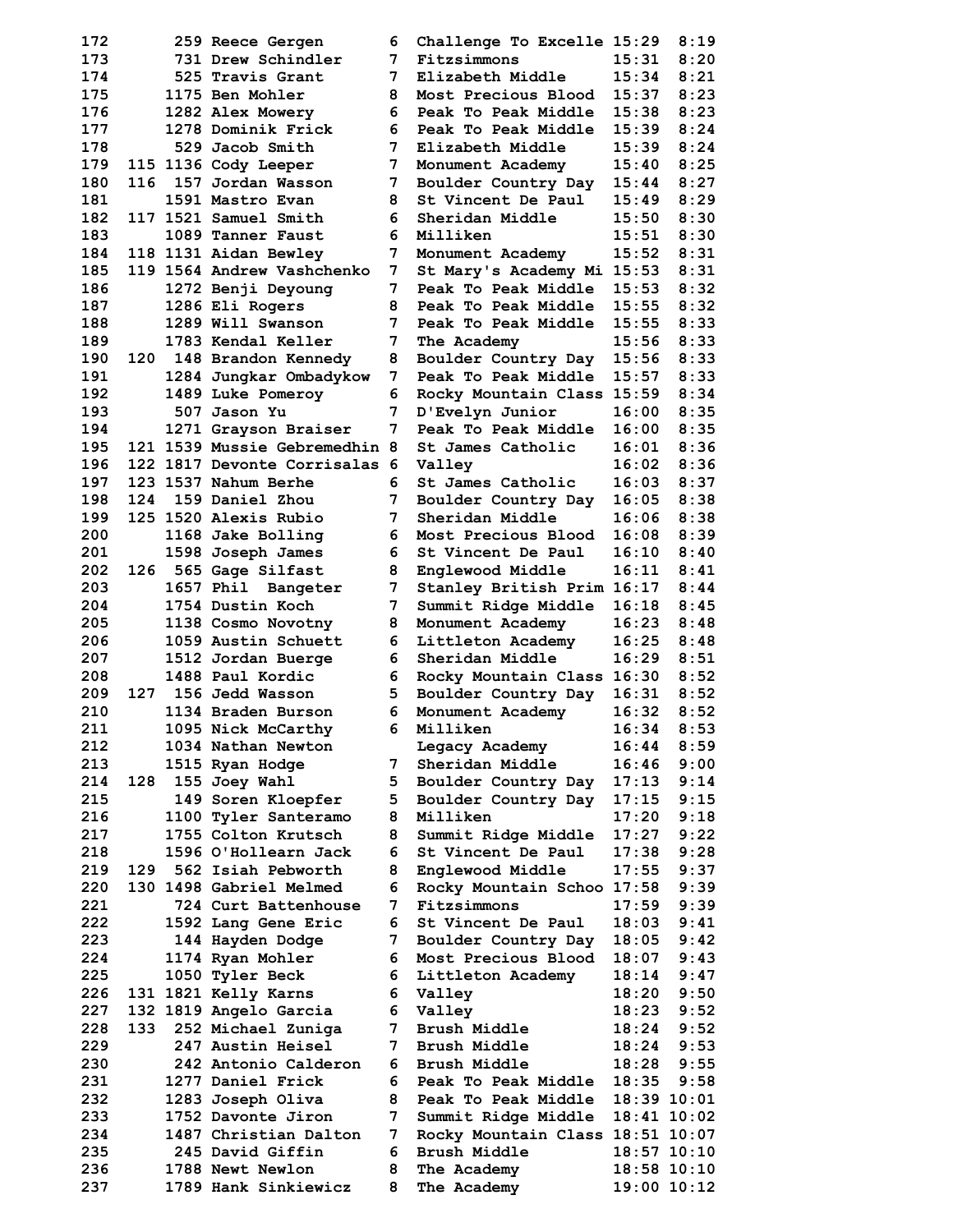| 238 |     | 1281 Michael Mathern      | 7 | Peak To Peak Middle | $19:11$ $10:18$ |
|-----|-----|---------------------------|---|---------------------|-----------------|
| 239 |     | 589 Alec Perney           | 6 | <b>Estes Park</b>   | $19:20$ $10:23$ |
| 240 |     | 1088 Riley Fahrenbruch    | 8 | Milliken            | $20:10$ 10:49   |
| 241 |     | 723 Kyle Battenhouse      |   | 6 Fitzsimmons       | $20:12$ 10:51   |
| 242 |     | 1513 Carlos Covarrubias 7 |   | Sheridan Middle     | $20:23$ 10:56   |
| 243 | 134 | <b>566 Eric West</b>      |   | Englewood Middle    | $20:26$ 10:58   |
| 244 |     | 557 Eisley Blackburn      | 8 | Englewood Middle    | $20:27$ 10:59   |
| 245 |     | 1102 Taber Thorpe         | 7 | Milliken            | $20:36$ 11:03   |
| 246 |     | 1514 Jose Delgado         |   | 6 Sheridan Middle   | $20:59$ 11:16   |
| 247 |     | 728 Danny Monahan         | 7 | Fitzsimmons         | $21:50$ $11:43$ |
| 248 |     | 135 1540 Kaleb Kahsay     | 6 | St James Catholic   | $24:07$ 12:57   |
| 249 |     | 136 1828 Ian Whiston      |   | Valley              | $25:30$ $13:41$ |
| 250 |     | 1510 Brandon Amaya        |   | 6 Sheridan Middle   | $29:23$ 15:46   |
|     |     |                           |   |                     |                 |

**Boys Middle School Team Results** 

 **1. Peak To Peak Middle 6 9 14 19 (58)(101)(115) = 48 Kyle Seeberger, Jhamal Fanning, Eric Schirmer, Liam Healey, James Rice, Soren Jenson, Adam Fitzsimmons 2. St Vincent De Paul 2 7 11 31 (34) (50) (52) = 51 O'Hagan John, Kail Tommy, Schwappach Christopher, Davidson Jack, Arrigo Alec, Deherrera Levi, Tucker Ben 3. Summit Ridge Middle 3 5 21 23 (25) (26) (35) = 52 Indy Camann, Ryan Schneider, Bradley Carney, Taylor Smith, Michael Morse, Davis Sebald, Andrew Castagneri 4. Turner Middle 8 10 20 24 (42) (79)(103) = 62 Aiden Colton, Kyle Cavey, Ben Sevy, Luke Spitz, Daniel Raak, Nathan Denesha, Aaron Decker 5. Summit Middle 4 16 27 30 (47) (57) = 77 Robert Koegel, Cade Grosskreuz, Maksim Koehn, Henry Trowbridge, Liam McDonnell, Danny Daigle 6. Elizabeth Middle 12 22 29 71 (73) (77) (78) = 134 Cody Prouse, Gus Terry, James Christiansen, Ben Siekierski, Trevor Boss, Trevor Clark, Cooper Austgen 7. Rocky Mountain Schoo 15 36 38 53 (119)(146) = 142 Augie Bennett, Rodney Mutagamba, Jay Evans, Lorenzo Harris, Dylan Gatlin, Gabriel Melmed 8. Milliken 45 48 51 54 (64) (99)(114) = 198 Josh Schreiber, Chris Gomez, Thomas Lane, Jacob Bejarano, Justin Rieke, Connor Covillo, Landon Dunshee 9. D'Evelyn Junior 32 46 65 67 (104)(120)(126) = 210 Jake Sbarbaro, Andreas Johnson, Ian Galikeev, Aaron Selin, John Hall, Troy Erpelding, Albert Huang 10. Brush Middle 17 59 63 76 (85) (92)(149) = 215 Zacc Winn, Joel Schmer, Trevor Link, Pablo Gutierrez, Trey Severin,**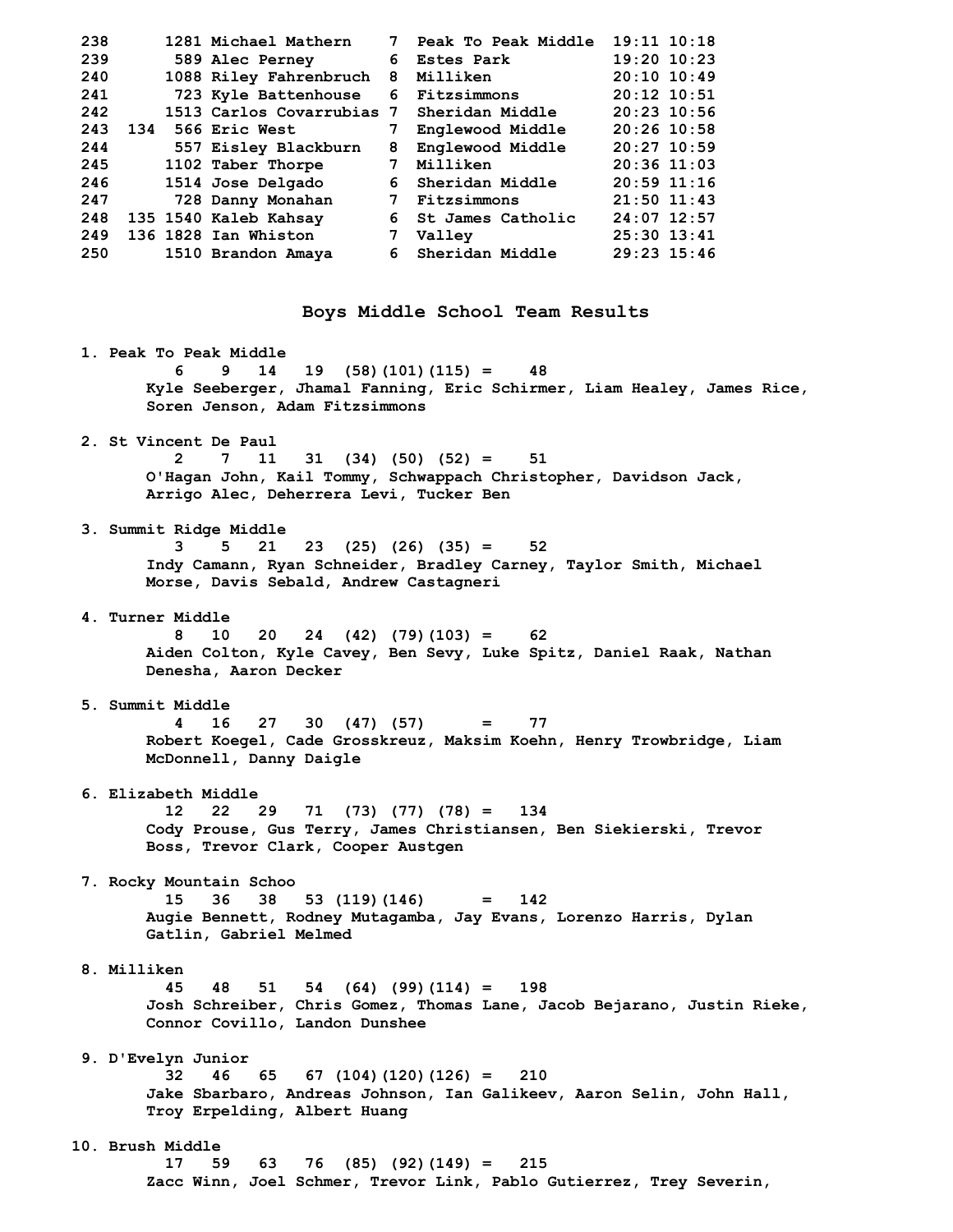**Adam Eldridge, Michael Zuniga 11. Stanley British Prim 39 44 55 81 (83) (95)(100) = 219 Jack Longnecker, Kj Wright, Jack Buckmelter, Nick Maas, Oliver Round, Eugene Vessels, Shayan Setereh-Akb 12. Fitzsimmons 33 49 68 97 (113)(121)(123) = 247 Mason Phillips, Ethan Sobec, Josh Kiser, Ryan Box, Rory Weir, Braden Sturek, Jarrod Puseman 13. Englewood Middle 13 75 89 93 (141)(145)(154) = 270 Payton Rohwer, Cole Horan, Jordan Freeburn, Joe Meier, Gage Silfast, Isiah Pebworth, Eric West 14. Most Precious Blood 28 66 91 94 (96)(102)(127) = 279 John Axley, Brendan Johnson, Mike Towle, Matthew Mauser, Will Clawson, Evan Bolling, Adam Tinucci 15. Monument Academy 60 74 80 88 (124)(128)(131) = 302 Jakob Bucher, Ben Padrnos, Jimmy Velten, Andrew Brown, Grant Hannon, Cody Leeper, Aidan Bewley 16. Estes Park 1 40 112 153 = 306 Jeff Switzer, Evan Ginter, Spencer Woodard, Alec Perney 17. Colorado Academy Mid 61 62 70 118 = 311 Sam Suechting, Michael Hendry, Aaron Corn, Peter Hillary 18. Sheridan Middle 43 82 84 108 (116)(130)(140) = 317 Joe Black, Lawrence Lawley, Joel Marquez, Jeremy Peterson, Pedro Valdez, Samuel Smith, Alexis Rubio 19. Kent Denver Middle 18 90 107 117 = 332 Alec Schmergel, Wyatt Itin, Harry Tood, Jack Shahnazarian 20. Boulder Country Day 37 41 129 134 (139)(143)(144) = 341 Austin Schuler, Andrew Westfall, Jordan Wasson, Brandon Kennedy, Daniel Zhou, Jedd Wasson, Joey Wahl 21. St Mary's Academy Mi 72 87 106 122 (132) = 387 Omar Parker, Walker Lands, Andrew Parker, Spiros Hristopoulos, Andrew Vashchenko 22. St James Catholic 86 98 109 110 (136)(138)(155) = 403 Allison Ramirez, Thomas Efrem, Cisco Rodriguez, David Pipp, Mussie Gebremedhin, Nahum Berhe, Kaleb Kahsay 23. Valley 56 105 125 137 (147)(148)(156) = 423 Kevin Wagner, Michael Luis, Payton Chacon, Devonte Corrisalas, Kelly Karns, Angelo Garcia, Ian Whiston 24. The Academy 69 133 151 152 = 505**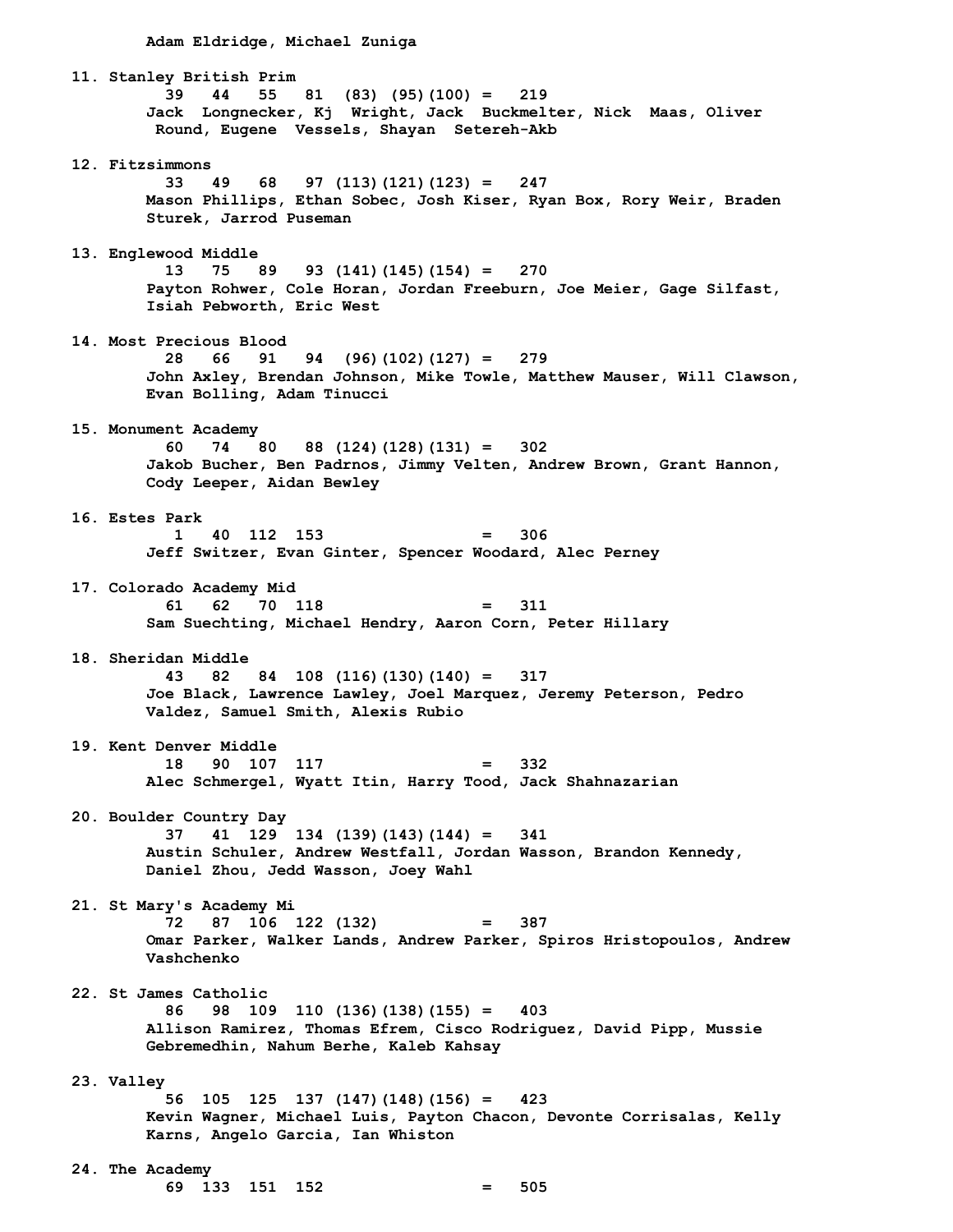**Jenna Forte, Kendal Keller, Newt Newlon, Hank Sinkiewicz** 

 **25. Rocky Mountain Class 111 135 142 150 = 538 Ross Allen, Luke Pomeroy, Paul Kordic, Christian Dalton** 

**Girls Middle School Individual Results** 

| Place TmPl No.              |                     |                           | Name                         |                 | Gr School                  | <b>Time</b> | Pace |
|-----------------------------|---------------------|---------------------------|------------------------------|-----------------|----------------------------|-------------|------|
|                             |                     |                           |                              |                 |                            |             |      |
| 1                           |                     |                           | 1 1728 Vanessa Gonzalez      | 8               | Summit Ridge Middle        | 11:54       | 6:23 |
| $\overline{2}$              |                     |                           | 572 Kelsie Lasota            | 8               | <b>Estes Park</b>          | 12:00       | 6:27 |
| з                           |                     |                           | 2 1269 Kara Skattum          | 6               | Peak To Peak Middle        | 12:05       | 6:29 |
| 4                           | 3                   |                           | 480 Emily Garnier            | 8               | D'Evelyn Junior            | 12:07       | 6:30 |
| 5                           |                     |                           | 4 1265 Dallas Frisbie        | 7               | Peak To Peak Middle        | 12:26       | 6:41 |
| 6                           |                     |                           | 5 1736 Aubrey Simcox         | 8               | Summit Ridge Middle        | 12:29       | 6:42 |
| 7                           | 6.                  |                           | 240 Kelsey Whipple           | 8               | Brush Middle               | 12:32       | 6:44 |
| 8                           |                     |                           | 1922 Rachael Lopez           | 8               | Brighton                   | 12:33       | 6:44 |
| 9                           | 7                   |                           | 959 Anna Newman              | 7               | Kent Denver Middle         | 12:40       | 6:48 |
| 10                          |                     |                           | 8 1792 Emma Degnan           | 8               | Turner Middle              | 12:47       | 6:52 |
| 11                          |                     |                           | 9 1795 Ally Klaes            | 8               | Turner Middle              | 12:50       | 6:53 |
| 12                          | 10                  |                           | 485 Annecy Olson             | 7               | D'Evelyn Junior            | 12:51       | 6:54 |
| 13                          |                     |                           | 11 1729 Brandi Kuhn          | 7               | Summit Ridge Middle        | 12:52       | 6:55 |
| 14                          | 12                  |                           | 713 Rosie Cook               | 7               | Fitzsimmons                | 12:55       | 6:56 |
| 15                          |                     |                           | 13 1796 Kiah Leonard         | 7               | <b>Turner Middle</b>       | 12:56       | 6:56 |
| 16                          | 14                  |                           | 232 Faith Bowen              | 6.              | Brush Middle               | 13:00       | 6:59 |
| 17                          |                     |                           | 15 1048 Erin Serocki         | 8               | Littleton Academy          | 13:13       | 7:06 |
| 18                          |                     |                           | 16 1649 Emma Mellman         | 6               | Stanley British Prim 13:14 |             | 7:06 |
| 19                          |                     |                           | 17 1740 Gillian Vance        | 7               | Summit Ridge Middle        | 13:19       | 7:09 |
| 20                          |                     |                           | 18 1793 Analyse Desousa      | 8               | Turner Middle              | 13:20       | 7:09 |
| 21                          | 19                  |                           | 238 Alex Odle                | 6               | Brush Middle               | 13:21       | 7:10 |
| 22                          | 20                  |                           | 237 Morgan Marcus            | 8               | Brush Middle               | 13:25       | 7:12 |
| 23                          | 21                  |                           | 953 Kendell Crawford         | 7               | Kent Denver Middle         | 13:26       | 7:13 |
| 24                          |                     |                           | 349 Krista Hatrick           | 8               | Clear Creek Middle         | 13:26       | 7:13 |
| 25                          |                     |                           | 1868 Alex Ritzschke          | 9               | Wheat Ridge                | 13:27       | 7:13 |
| 26                          |                     |                           | 22 1126 Madeline Mullen      | 7               | Monument Academy           | 13:35       | 7:17 |
| 27                          |                     |                           | 23 1738 Natalie Todd         | 8               | Summit Ridge Middle        | 13:38       | 7:19 |
| 28                          |                     |                           | 24 1737 Grace Sindt          | 8               | Summit Ridge Middle        | 13:38       | 7:19 |
| 29                          |                     |                           | 1813 Kaley Mattison          | 8               | Valley                     | 13:39       | 7:19 |
| 30                          |                     |                           | 25 1124 Hannah Capek         | 6               | Monument Academy           | 13:39       | 7:20 |
| 31                          |                     |                           | 1866 Gianna Ossello          | 8               | Wheat Ridge                | 13:40       | 7:20 |
| 32                          | 26                  |                           | 714 Lindsay Dedrickson       | -6              | Fitzsimmons                | 13:41       | 7:21 |
| 33                          |                     |                           | 1879 Terran Wilson           | 8               | Wheat Ridge                | 13:43       | 7:22 |
| 34                          |                     |                           | 27 1570 Hegarty Catherine    | 7               | St Vincent De Paul         | 13:46       | 7:23 |
| 35                          |                     |                           | 28 1577 Gerken Kathryn       | 7               | St Vincent De Paul         | 13:50       | 7:25 |
| 36                          |                     |                           | 29 1572 Bowman Emily         | 8               | St Vincent De Paul         | 13:55       | 7:28 |
| 37                          | 30                  |                           | 952 Lauren Barlow            | 8               | Kent Denver Middle         | 13:57       | 7:29 |
| 38                          |                     |                           | 31 1739 Andrea Vail          | 8               | Summit Ridge Middle 13:58  |             | 7:30 |
| 39                          |                     |                           | 32 1718 Riley Vargo          | 7               | Summit Middle              | 14:02       | 7:32 |
| 40                          |                     |                           | 33 1711 Sabrina Knott        | 7               | Summit Middle              | 14:03       | 7:32 |
| 41                          |                     |                           | 34 1712 Megan McDonnell      | 6 <sup>1</sup>  | Summit Middle              | 14:03       | 7:33 |
| 42                          |                     |                           | 1773 Lauren Kovanda          | 7               | The Academy                | 14:04       | 7:33 |
| 43                          |                     |                           | 35 1075 Paige Eldridge       | 7               | Milliken                   | 14:05       | 7:33 |
| 44                          |                     |                           | 36 1583 Bedard Molly         | 7               | St Vincent De Paul         | 14:06       | 7:34 |
| 45                          |                     |                           | 37 1534 Rachel Napierkowsk 8 |                 | St James Catholic          | 14:15       | 7:39 |
| 46                          |                     |                           | 38 1555 Alexa Vanvelkinbur 8 |                 | St Mary's Academy Mi 14:16 |             | 7:39 |
| 47                          | 39                  |                           | 510 Rebekah Baird            | 8               | Elizabeth Middle           | 14:16       | 7:40 |
| 48                          | 40.                 |                           | 717 Jessica Johnson          | 8               | Fitzsimmons                | 14:17       | 7:40 |
| 49                          | 41                  |                           | 960 Rachel Starbuck          | 8               | Kent Denver Middle         | 14:20       | 7:41 |
| 50                          |                     |                           | 42 1794 Tacey Divittorio     | 8               | Turner Middle              | 14:21       | 7:42 |
| 51                          |                     |                           | 43 1125 Meghan Gifford       | 7               | Monument Academy           | 14:21       | 7:42 |
| 52                          |                     | 44 1548 Caroline Fuschino |                              | 7               | St Mary's Academy Mi 14:22 |             | 7:43 |
| 53                          | 45<br>484 Kaia Moos |                           | 8                            | D'Evelyn Junior | 14:22                      | 7:43        |      |
| 54<br>351 Hayden Hutcherson |                     | 7                         | Clear Creek Middle           | 14:23           | 7:43                       |             |      |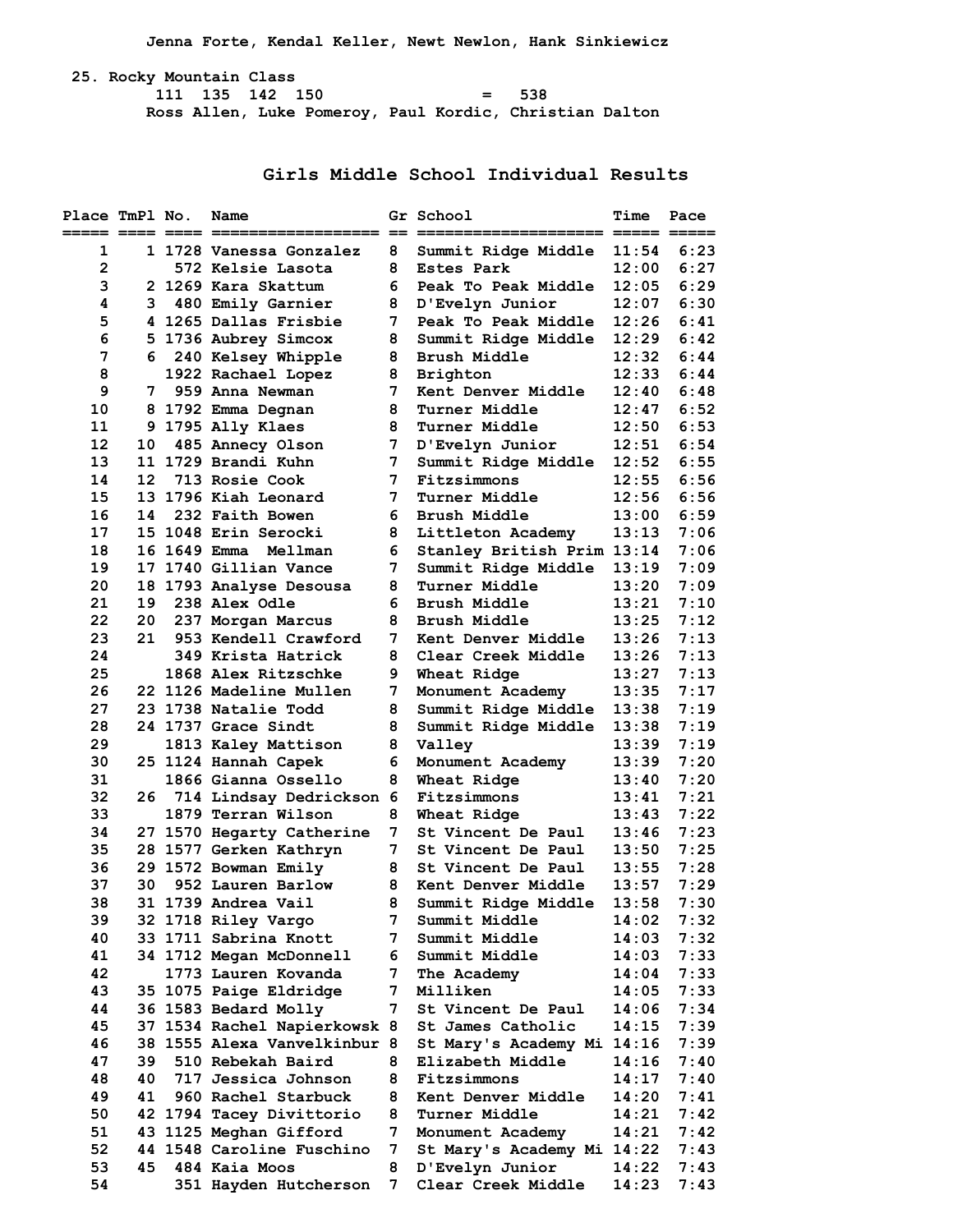55 1833 Baily Versteeg 8 56 46 1713 Ciara Morrison 8 57 47 1079 Celesete Maldonado 7  **58 48 1082 Maddie Wood 7 Milliken 14:26 7:45**  59 49 1154 Summer Hepp 7  **60 50 1797 Savanna Seat 8 Turner Middle 14:28 7:46 61 1732 Reid Martin 8 Summit Ridge Middle 14:28 7:46 62** 139 Ksenia Lepikhina 7  **63 142 Emily Ward 7 Boulder Country Day 14:29 7:47**  64 1831 Miranda Middleton 7  **65 51 1267 Katie Meehan 6 Peak To Peak Middle 14:34 7:49 66 52 719 McKayla Lochner 6 Fitzsimmons 14:36 7:50 67 1493 Nadia Khorchidian 8 Rocky Mountain Schoo 14:38 7:51 68 53 488 Payton Price 8 D'Evelyn Junior 14:39 7:52 69 255 Katie Lewis 7 Challenge To Excelle 14:40 7:52**  70 368 Taylor Gohl 7 71 367 Halle Gerash 7  **72 54 1160 Kelly Miller 8 Most Precious Blood 14:42 7:53 73 55 1585 Finholm Olivia 8 St Vincent De Paul 14:46 7:55 74 56 551 Julia Kline 7 Englewood Middle 14:46 7:56 75 1972 Aby Smidt 7 Brighton 14:47 7:56 76 578 Honna Swanson 8 Estes Park 14:49 7:57 77 57 234 Tyra Garcia 8 Brush Middle 14:51 7:58 78 58 1074 Sammie Downs 7 Milliken 14:51 7:58 79 59 1268 Alice Oveson 6 Peak To Peak Middle 14:52 7:59 80 60 555 Kyrie Schroeder 8 Englewood Middle 14:52 7:59**  81 1734 Aspen Niemeyer 7  **82 61 513 Courtney Davis 8 Elizabeth Middle 14:53 7:59 83 62 236 Kelly Griffith 6 Brush Middle 14:54 8:00 84 63 712 Victoria Bixler 6 Fitzsimmons 14:54 8:00 85 64 1081 Monica Ramirez 6 Milliken 14:59 8:03**  86 65 1073 Aspin Atterbury 8 87 66 1129 Maddi Smith 6 88 67 492 Jacinda Whittenbur 8  **89 68 1076 Bryanna Garcia 7 Milliken 15:03 8:05 90 256 Madison Nash 8 Challenge To Excelle 15:07 8:07 91 69 1166 Kayma Wolday 8 Most Precious Blood 15:10 8:09**  92 70 1582 Lucas Molly 6 93 1830 Christine Mascolo 7 94 71 1566 Kerkhoff Alex 8 **95** 1571 Puchi Crista 17 96 72 1554 Emma Taylor-Kilia 7  **97 1083 Rachel Zarick 7 Milliken 15:24 8:16 98 73 477 Emily Bell 7 D'Evelyn Junior 15:25 8:16**  99 1569 Paciaroni Caroline 8 100 1733 Jordyn Merkel 8 101 **1573 Tobler Emily** 8 102 74 1047 Annika Reuter 7 103 **1077 Heidi Hansen** 7 104 75 1717 Claire Vandeyacht 7 105 76 1042 Hannah McDaniel 8 106 77 1145 Nia Araya **7** 107 78 1157 Jasmine Lucero 7 108 79 489 Caity Rice 7 109 80 1151 Valerie Foley 7 110 81 1715 Tessa Piehl 7<br>111 82 1552 Cece Palmquist 7 82 1552 Cece Palmquist 7  **112 575 Izzie Smith 7 Estes Park 15:56 8:33**  113 83 1549 Piper Litt 7 114 84 1155 Jessica Lechman 7 115 85 1547 Emily Cunningham 7 116 **1161 Lexie Mitchell** 6 117 86 1556 Sara Vanvelkinbur 8 118 **1158 Kathryn Maerz** 8 119 1579 Gavrilovic Laura 8 120 87 956 Natalie Hodges 7

| Vandellen Christian                      | 14:24          | 7:44         |
|------------------------------------------|----------------|--------------|
| Summit Middle                            | 14:24          | 7:44         |
| Milliken                                 | 14:26          | 7:45         |
| Milliken                                 | 14:26          | 7:45         |
| Most Precious Blood                      | 14:27          | 7:45         |
| Turner Middle                            | 14:28          | 7:46         |
| Summit Ridge Middle                      | 14:28          | 7:46         |
| Boulder Country Day                      | 14:29          | 7:46         |
| Boulder Country Day                      | 14:29          | 7:47         |
| Vandellen Christian                      | 14:30          | 7:47         |
| Peak To Peak Middle                      | 14:34          | 7:49         |
| Fitzsimmons                              | 14:36          | 7:50         |
| Rocky Mountain Schoo                     | 14:38          | 7:51         |
| D'Evelyn Junior                          | 14:39          | 7:52         |
| Challenge To Excelle 14:40               |                | 7:52         |
| Colorado Academy Mid 14:41               |                | 7:53         |
| Colorado Academy Mid                     | 14:41          | 7:53         |
| Most Precious Blood                      | 14:42          | 7:53         |
| St Vincent De Paul                       | 14:46          | 7:55         |
| Englewood Middle                         | 14:46          | 7:56         |
| Brighton                                 | 14:47          | 7:56         |
| <b>Estes Park</b>                        | 14:49          | 7:57         |
| Brush Middle                             | 14:51          | 7:58         |
| Milliken                                 | 14:51          | 7:58         |
| Peak To Peak Middle                      | 14:52          | 7:59         |
| Englewood Middle                         | 14:52          | 7:59         |
| Summit Ridge Middle                      | 14:53          | 7:59         |
| Elizabeth Middle                         | 14:53          | 7:59         |
| Brush Middle                             | 14:54          | 8:00         |
| Fitzsimmons                              | 14:54          | 8:00         |
| Milliken                                 |                |              |
|                                          | 14:59          | 8:03         |
| Milliken                                 | 15:00          | 8:03         |
| Monument Academy                         | 15:01          | 8:03         |
| D'Evelyn Junior                          | 15:01          | 8:04         |
| Milliken                                 | 15:03          | 8:05         |
| Challenge To Excelle                     | 15:07          | 8:07         |
| Most Precious Blood                      | 15:10          | 8:09         |
| St Vincent De Paul                       | 15:11          | 8:09         |
| Vandellen Christian                      | 15:16          | 8:11         |
| St Vincent De Paul                       | 15:21          | 8:14         |
| St Vincent De Paul                       | 15:23          | 8:15         |
| St Mary's Academy Mi 15:23               |                | 8:15         |
| Milliken                                 | 15:24          | 8:16         |
| D'Evelyn Junior                          | 15:25          | 8:16         |
| St Vincent De Paul                       | 15:28          | 8:18         |
| Summit Ridge Middle                      | 15:30          | 8:19         |
| St Vincent De Paul                       |                | 8:21         |
|                                          | 15:33          |              |
| Littleton Academy                        | 15:34          | 8:21         |
| Milliken                                 | 15:34          | 8:21         |
| Summit Middle                            | 15:41          | 8:25         |
| Littleton Academy                        | 15:44          | 8:26         |
| Most Precious Blood                      | 15:44          | 8:27         |
| Most Precious Blood                      | 15:44          | 8:27         |
|                                          | 15:45          | 8:27         |
| D'Evelyn Junior                          |                |              |
| Most Precious Blood                      | 15:53          | 8:31         |
| Summit Middle                            | 15:54          | 8:32<br>8:32 |
| St Mary's Academy Mi                     | 15:54          |              |
| Estes Park                               | 15:56          | 8:33         |
| St Mary's Academy Mi                     | 15:58          | 8:34         |
| Most Precious Blood                      | 15:58          | 8:34         |
| St Mary's Academy Mi                     | 15:59          | 8:35         |
| Most Precious Blood                      | 16:05          | 8:38         |
| St Mary's Academy Mi 16:08               |                | 8:39         |
| Most Precious Blood                      | 16:12          | 8:42         |
| St Vincent De Paul<br>Kent Denver Middle | 16:15<br>16:18 | 8:43<br>8:45 |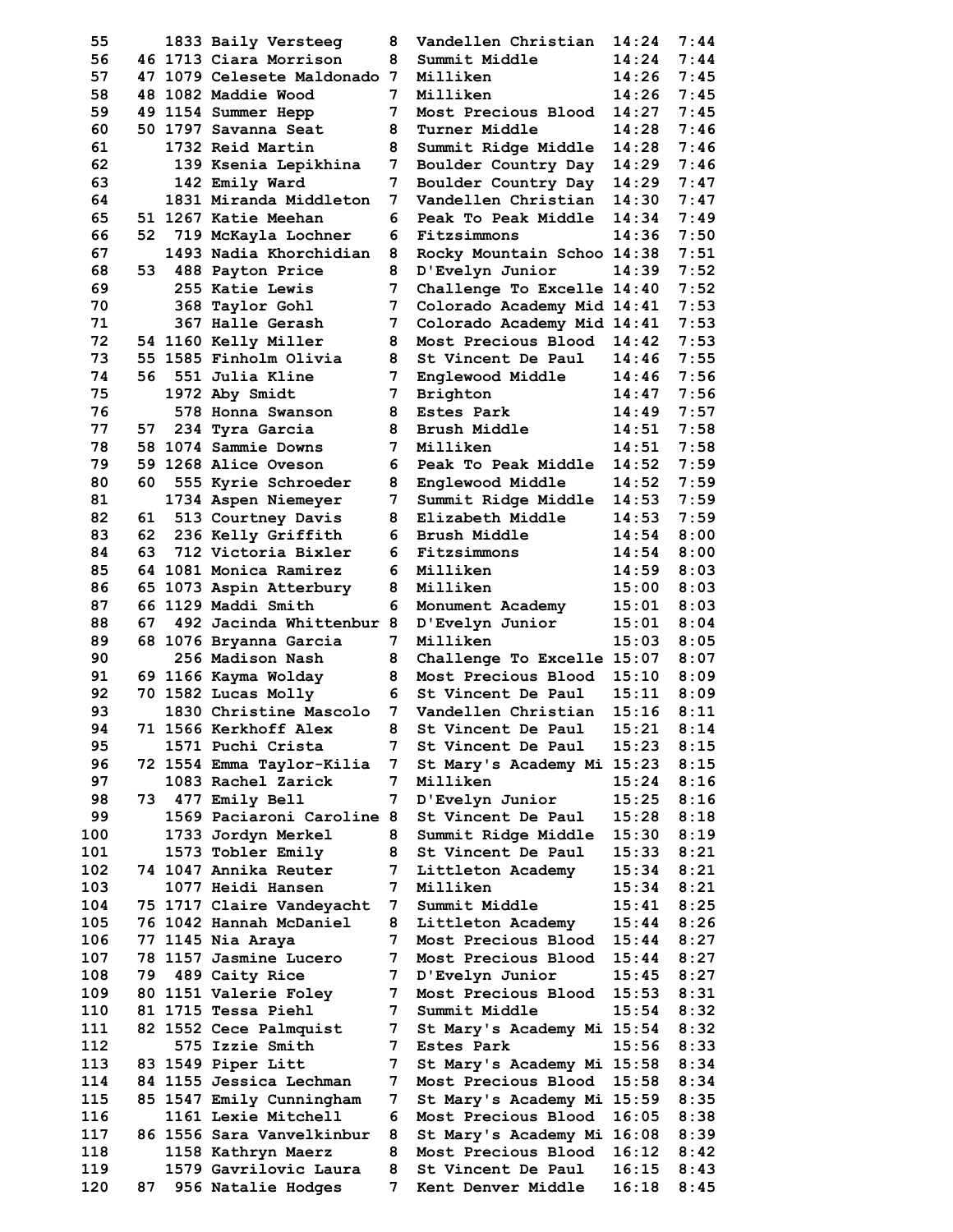**122 89 1531 Felicia Hernandez 7 St James Catholic 16:21 8:46 123 90 1535 Denise Overbey 7 St James Catholic 16:21 8:47 130 1490 Shannon Hourigan 6 Rocky Mountain Schoo 16:33 8:53 131 92 716 Meghan Gerritsen 6 Fitzsimmons 16:33 8:53 132 1144 Elise A;becl 6 Most Precious Blood 16:34 8:53 133 1492 Sarah Khorchidian 6 Rocky Mountain Schoo 16:34 8:54 134 93 553 Imani Maxey-Bell 8 Englewood Middle 16:43 8:58 135 94 1130 Allie Weems 6 Monument Academy 16:43 8:58 136 1484 Gabriela Estrada 6 Rocky Mountain Class 16:44 8:59 137 95 1642 Hailey Davis 7 Stanley British Prim 16:45 8:59 138 1919 Laura Swink 7 Brighton 16:46 9:00 139 96 239 Devin Richter 7 Brush Middle 17:03 9:09 140 1576 Carter Jennifer 8 St Vincent De Paul 17:03 9:09 155 481 Mikeala Hawley 7 D'Evelyn Junior 17:27 9:22 156 103 1507 Aubreyana Rivera 6 Sheridan Middle 17:28 9:22 157 104 1655 Jade Thornton 7 Stanley British Prim 17:28 9:22 158 1648 Maddie Mccabe 6 Stanley British Prim 17:29 9:23 159 1650 Elizabeth Prender 6 Stanley British Prim 17:29 9:23 160 105 1128 Julia Schroeder 6 Monument Academy 17:31 9:24 161 1641 Claire Crawford 6 Stanley British Prim 17:31 9:24 162 106 955 Mia Gilliland 8 Kent Denver Middle 17:33 9:25 163 107 1127 Oriana Ramirez-Luc 6 Monument Academy 17:35 9:26 164 495 Molly Winkler 7 D'Evelyn Junior 17:35 9:26 165 108 1798 Rhiannon Stockley 8 Turner Middle 17:36 9:27 166 109 954 Erin Dooley 8 Kent Denver Middle 17:37 9:27 170 1651 Aliza Saper 6 Stanley British Prim 17:46 9:32 171 111 1719 Natasha Vukonich 7 Summit Middle 17:49 9:34 176 1567 Martin Alexandra 6 St Vincent De Paul 17:58 9:39 177 1810 Melissa Bol 6 Valley 18:03 9:41 178 352 Camille Kintzel 8 Clear Creek Middle 18:10 9:45 179 1162 Carley Moore 7 Most Precious Blood 18:15 9:48** 

 **121 88 1656 Zoe Wooldridge 7 Stanley British Prim 16:20 8:46 124 1147 Olivia Chavez 6 Most Precious Blood 16:22 8:47 125 1153 Julie Grubaugh 6 Most Precious Blood 16:22 8:47 126 1730 Kat Lopez 8 Summit Ridge Middle 16:23 8:48 127 91 1266 Laurel Hale 7 Peak To Peak Middle 16:24 8:48 128 1811 Nayelli Cruz 6 Valley 16:25 8:49 129 1568 Elson Caroline 6 St Vincent De Paul 16:26 8:49 141 97 718 Illana Kitterman 6 Fitzsimmons 17:04 9:09 142 1580 Taylor Madison 8 St Vincent De Paul 17:04 9:10 143 98 1046 Zhenya Plumb 8 Littleton Academy 17:06 9:10 144 141 Abby Thornburg 8 Boulder Country Day 17:08 9:12 145 1163 Annie Ryan 6 Most Precious Blood 17:09 9:12 146 99 1653 Anna Stenson 7 Stanley British Prim 17:11 9:13 147 1565 Finholm Alden 6 St Vincent De Paul 17:11 9:13 148 100 1643 Evan Doherty 6 Stanley British Prim 17:12 9:14 149 493 Morgan Williams 7 D'Evelyn Junior 17:14 9:15 150 254 Kayla Kopp 7 Challenge To Excelle 17:14 9:15 151 101 1645 Kacey Godwin 6 Stanley British Prim 17:16 9:16 152 1578 Simons Kelly 8 St Vincent De Paul 17:20 9:18 153 1156 Jillian Lesnansky 7 Most Precious Blood 17:25 9:21 154 102 554 Natalie Pena 8 Englewood Middle 17:27 9:22 167 110 511 Lauren Batchler 8 Elizabeth Middle 17:38 9:28 168 1584 Tynan Molly 8 St Vincent De Paul 17:40 9:29 169 1646 Julia Gottesfeld 6 Stanley British Prim 17:45 9:32 172 112 512 Kaitlin Bell 7 Elizabeth Middle 17:50 9:34 173 113 514 Erika Foster 8 Elizabeth Middle 17:51 9:35 174 1777 Bridget Trainor 7 The Academy 17:51 9:35 175 1586 Viereck Sierra 6 St Vincent De Paul 17:56 9:38 180 1148 Kerriann Deline 7 Most Precious Blood 18:20 9:50 181 114 1506 Bianca Morales 7 Sheridan Middle 18:22 9:51 182 1550 Jianna Locricchio 7 St Mary's Academy Mi 18:23 9:52 183 115 517 Cydney Small 7 Elizabeth Middle 18:24 9:52 184 116 1509 Tera Wengert 7 Sheridan Middle 18:25 9:53 185 117 515 Madison Miller 7 Elizabeth Middle 18:32 9:57 186 715 Kacie Ellison 6 Fitzsimmons 18:39 10:00**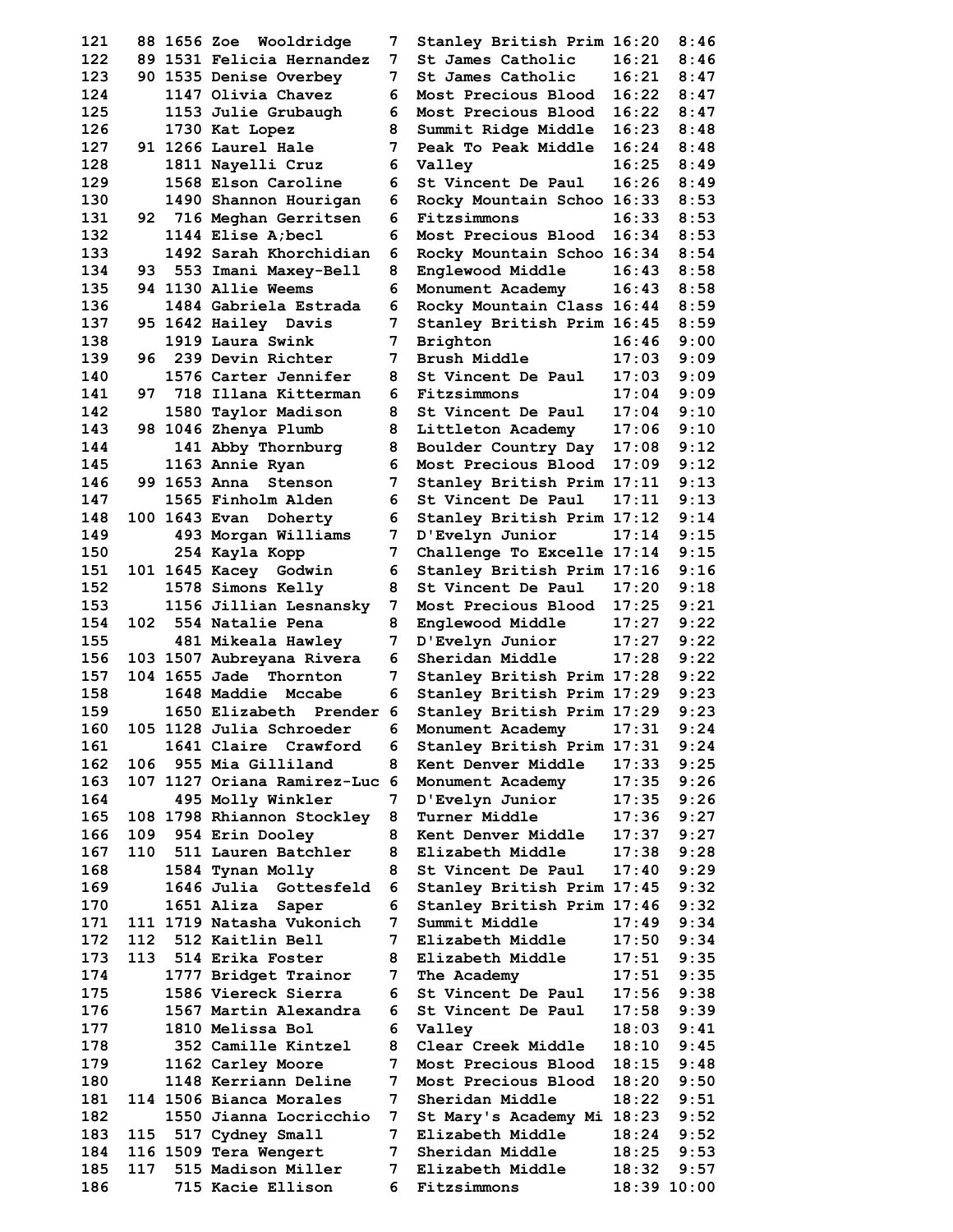| 187 |     |      | 118 1533 Katie Napierkowski 6 |                 | St James Catholic                   | $18:45$ $10:04$ |
|-----|-----|------|-------------------------------|-----------------|-------------------------------------|-----------------|
| 188 |     |      | 1164 Siena Schroeder          | 6               | Most Precious Blood                 | $18:54$ $10:08$ |
| 189 |     |      | 1558 Allie Yeros              | 7               | St Mary's Academy Mi 18:56 10:10    |                 |
| 190 |     |      | 482 Bryony Marshall           | 7               | D'Evelyn Junior                     | $19:07$ $10:16$ |
| 191 |     |      | 119 1036 Ann Beck             | 6               | Littleton Academy                   | $19:09$ $10:16$ |
| 192 |     |      | 120 1039 Katie Kume           | $7^{\circ}$     | Littleton Academy                   | $19:10$ $10:17$ |
| 193 |     |      | 1731 Jade Mansur              | $7\phantom{.0}$ | Summit Ridge Middle                 | $19:14$ $10:19$ |
| 194 |     |      | 1581 Elson Mary Kate          | 6               | St Vincent De Paul                  | $19:36$ $10:31$ |
| 195 |     |      | 121 1501 Perla Colmenaro      | 8               | Sheridan Middle                     | $19:45$ $10:36$ |
| 196 |     |      | 1150 Michelle Durr            | 6.              | Most Precious Blood                 | $19:50$ $10:38$ |
| 197 |     |      | 1587 Eberhardt Sydney         | 7               | St Vincent De Paul                  | $19:52$ $10:40$ |
| 198 |     |      | 1149 Addyson Dominguez        | 6.              | Most Precious Blood                 | $19:56$ $10:42$ |
| 199 |     |      | 1032 Naomi Franken            |                 | Legacy Academy                      | $19:58$ 10:43   |
| 200 |     |      | 1159 Haley Malloy             | 6               | Most Precious Blood                 | $19:58$ 10:43   |
| 201 |     |      | 122 1536 Oyuki Ramirez        | $7^{\circ}$     | St James Catholic                   | $19:59$ $10:43$ |
| 202 |     |      | 1769 Katrina Forte            | 8               | The Academy                         | $20:12$ 10:51   |
| 203 |     |      | 1165 Carleigh Scull           | 7               | Most Precious Blood 20:31 11:00     |                 |
| 204 |     |      | 123 1532 Torria Motyka        | 6               | St James Catholic                   | $20:52$ 11:12   |
| 205 |     |      | 124 1270 Christine Wallace    | 6               | Peak To Peak Middle $21:21$ $11:27$ |                 |
| 206 |     | 1832 | Morland Samantha              | 8               | Vandellen Christian                 | $21:23$ $11:29$ |
| 207 | 125 |      | 552 Kaitlyn Maestas           | 6               | Englewood Middle                    | $22:13$ 11:55   |
| 208 |     |      | 126 1503 Julisa Grandos       | 6               | Sheridan Middle                     | $22:37$ 12:08   |
| 209 |     |      | 127 1502 Jessica Grandos      | 6               | Sheridan Middle                     | $23:08$ 12:25   |
| 210 |     |      | 1031 Giana Craig              |                 | Legacy Academy                      | $23:12$ $12:27$ |
| 211 |     |      | 128 1505 Lesly Hernandez      | 8               | Sheridan Middle                     | $25:29$ 13:40   |
| 212 |     |      | 1559 Andrea Yonkman           | 7               | St Mary's Academy Mi 26:13 14:04    |                 |
| 213 |     |      | 1078 Laura Lindsey            | 6               | Milliken                            | $29:24$ 15:46   |
|     |     |      |                               |                 |                                     |                 |

**Girls Middle School Team Results** 

 **1. Summit Ridge Middle** 

 **1 5 11 17 (23) (24) (31) = 34 Vanessa Gonzalez, Aubrey Simcox, Brandi Kuhn, Gillian Vance, Natalie Todd, Grace Sindt, Andrea Vail** 

### **2. Turner Middle**

 **8 9 13 18 (42) (51)(111) = 48 Emma Degnan, Ally Klaes, Kiah Leonard, Analyse Desousa, Tacey Divittorio, Savanna Seat, Rhiannon Stockley** 

 **3. Brush Middle** 

 **6 14 19 20 (59) (64) (99) = 59 Kelsey Whipple, Faith Bowen, Alex Odle, Morgan Marcus, Tyra Garcia, Kelly Griffith, Devin Richter** 

 **4. Kent Denver Middle** 

 **7 21 30 41 (90)(109)(112) = 99 Anna Newman, Kendell Crawford, Lauren Barlow, Rachel Starbuck, Natalie Hodges, Mia Gilliland, Erin Dooley** 

 **5. D'Evelyn Junior** 

 **3 10 45 55 (69) (76) (82) = 113 Emily Garnier, Annecy Olson, Kaia Moos, Payton Price, Jacinda Whittenburg, Emily Bell, Caity Rice** 

 **6. St Vincent De Paul** 

 **27 28 29 36 (57) (72) (74) = 120 Hegarty Catherine, Gerken Kathryn, Bowman Emily, Bedard Molly, Finholm Olivia, Lucas Molly, Kerkhoff Alex** 

 **7. Peak To Peak Middle 2 4 53 61 (94)(127) = 120 Kara Skattum, Dallas Frisbie, Katie Meehan, Alice Oveson, Laurel Hale, Christine Wallace**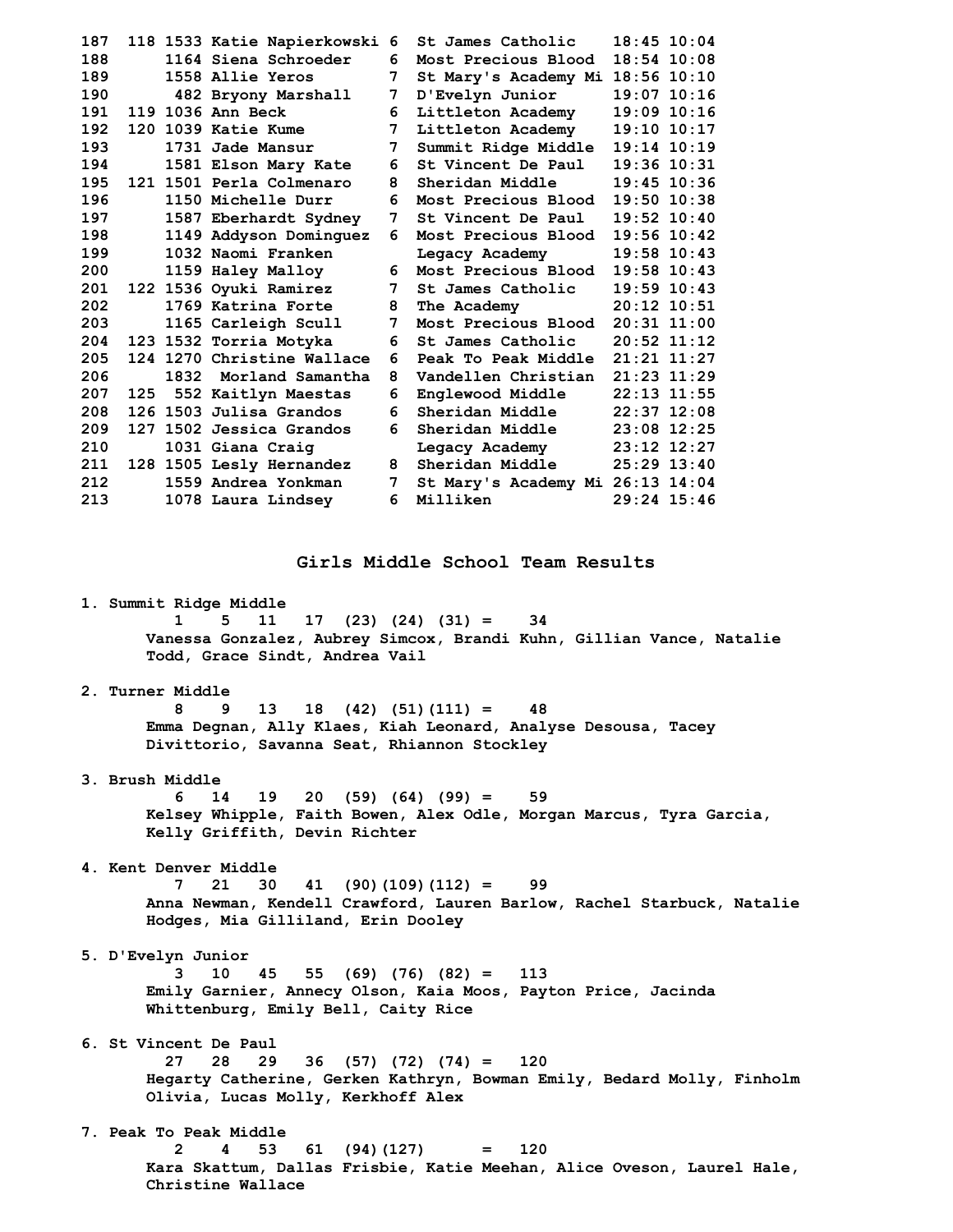**8. Fitzsimmons 12 26 40 54 (65) (95)(100) = 132 Rosie Cook, Lindsay Dedrickson, Jessica Johnson, McKayla Lochner, Victoria Bixler, Meghan Gerritsen, Illana Kitterman 9. Summit Middle 32 33 34 47 (78) (84)(114) = 146 Riley Vargo, Sabrina Knott, Megan McDonnell, Ciara Morrison, Claire Vandeyacht, Tessa Piehl, Natasha Vukonich 10. Monument Academy 22 25 43 68 (97)(108)(110) = 158 Madeline Mullen, Hannah Capek, Meghan Gifford, Maddi Smith, Allie Weems, Julia Schroeder, Oriana Ramirez-Luck 11. Milliken 35 48 49 60 (66) (67) (70) = 192 Paige Eldridge, Celesete Maldonado, Maddie Wood, Sammie Downs, Monica Ramirez, Aspin Atterbury, Bryanna Garcia 12. St Mary's Academy Middle 38 44 75 85 (86) (88) (89) = 242 Alexa Vanvelkinbur, Caroline Fuschino, Emma Taylor-Kilia, Cece Palmquist, Piper Litt, Emily Cunningham, Sara Vanvelkinbur 13. Most Precious Blood 50 56 71 80 (81) (83) (87) = 257 Summer Hepp, Kelly Miller, Kayma Wolday, Nia Araya, Jasmine Lucero, Valerie Foley, Jessica Lechman 14. Littleton Academy 15 77 79 101 (122)(123) = 272 Erin Serocki, Annika Reuter, Hannah McDaniel, Zhenya Plumb, Ann Beck, Katie Kume 15. Vandellen Christian 46 52 73 128 = 299 Baily Versteeg, Miranda Middleton, Christine Mascolo, Morland Samantha 16. Stanley British Prim 16 91 98 102 (103)(104)(107) = 307 Emma Mellman, Zoe Wooldridge, Hailey Davis, Anna Stenson, Evan Doherty, Kacey Godwin, Jade Thornton 17. Englewood Middle 58 62 96 105 (129) = 321 Julia Kline, Kyrie Schroeder, Imani Maxey-Bell, Natalie Pena, Kaitlyn Maestas 18. Elizabeth Middle 39 63 113 115 (116)(118)(120) = 330 Rebekah Baird, Courtney Davis, Lauren Batchler, Kaitlin Bell, Erika Foster, Cydney Small, Madison Miller 19. St James Catholic 37 92 93 121 (125)(126) = 343 Rachel Napierkowski, Felicia Hernandez, Denise Overbey, Katie Napierkowski, Oyuki Ramirez, Torria Motyka 20. Sheridan Middle 106 117 119 124 (130)(131)(132) = 466 Aubreyana Rivera, Bianca Morales, Tera Wengert, Perla Colmenaro, Julisa Grandos, Jessica Grandos, Lesly Hernandez**